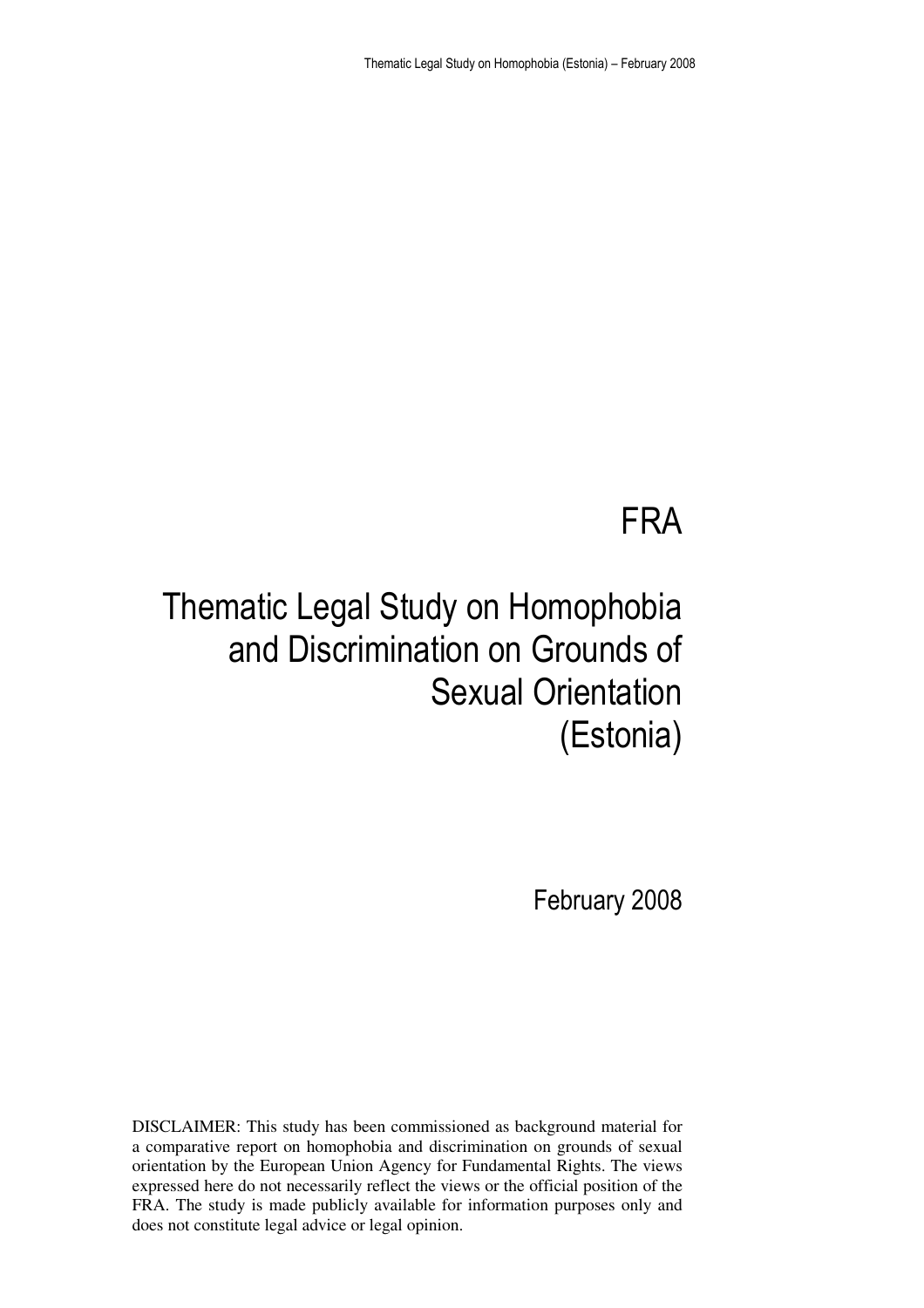## Foreword

- [1]. The study was compiled by Ms Merle Haruoja, Ms Marianne Meiorg and Mr Kari Käsper, experts of Estonian human rights law. Ms Haruoja is Head of the Estonian Institute of Human Rights and Ms Meiorg and Mr Käsper work for the Human Rights Centre at International University Audentes.
- [2]. The research team took into account all information available from publicly accessible sources. In addition, formal Letters of Inquiry were sent to public authorities including *Tööinspektsioon* [Labour Inspectorate], *Kodakondsus- ja Migratsiooniamet* [Citizenship and Migration Board], *Tallinna Sotsiaal- ja Tervishoiuamet* [Tallinn City Social Welfare and Health Care Board], *Õiguskantsleri kantselei* [Office of the Chancellor of Justice], *Soolise võrdõiguslikkuse volinik* [Gender Equality Commissioner], *Sotsiaalministeerium* [Ministry of Social Affairs], *Justiitsministeerium* [Ministry of Justice] and *Riigikohus* [Supreme Court of Estonia]. Research team members also consulted with several NGOs active in the field of prevention of discrimination on the grounds of sexual orientation.
- [3]. The team used comparative and analytical approaches to the research subject. Where necessary, EU and national law were compared, contrasted, and deficiencies in national law were highlighted. Relevant Estonian laws, regulations and practices were analysed.
- [4]. In general, it can be said that the public authorities were forthcoming in providing information. However, as the LGBT rights have not apparently been a priority, very little statistical data is available. In addition, the laws and regulations regarding the prohibition of discrimination based on sexual orientation were recently adopted and therefore no developed practice or case law has emerged yet.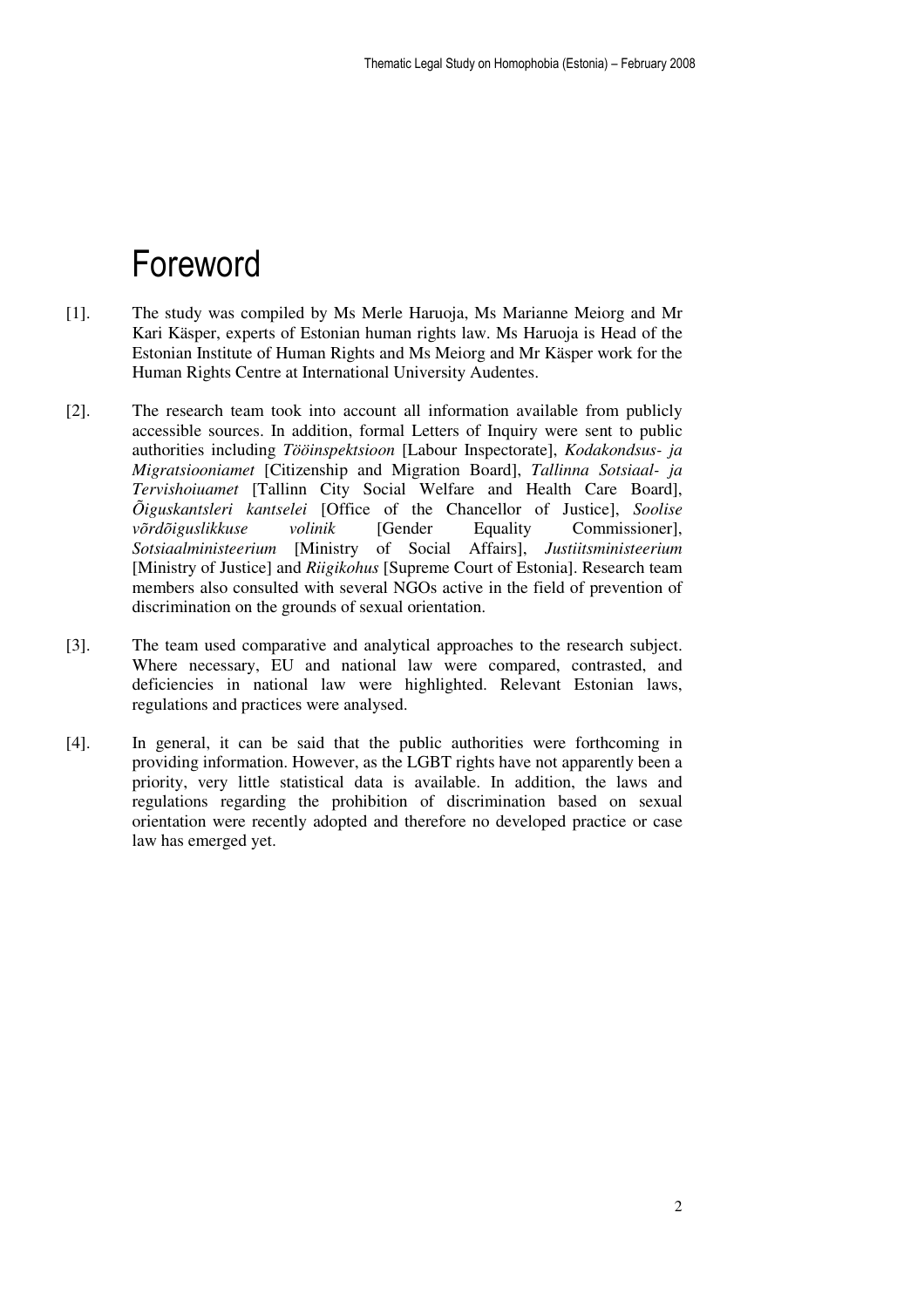# Contents

| 2. |  |
|----|--|
|    |  |
|    |  |
|    |  |
|    |  |
|    |  |
| 8. |  |
|    |  |
|    |  |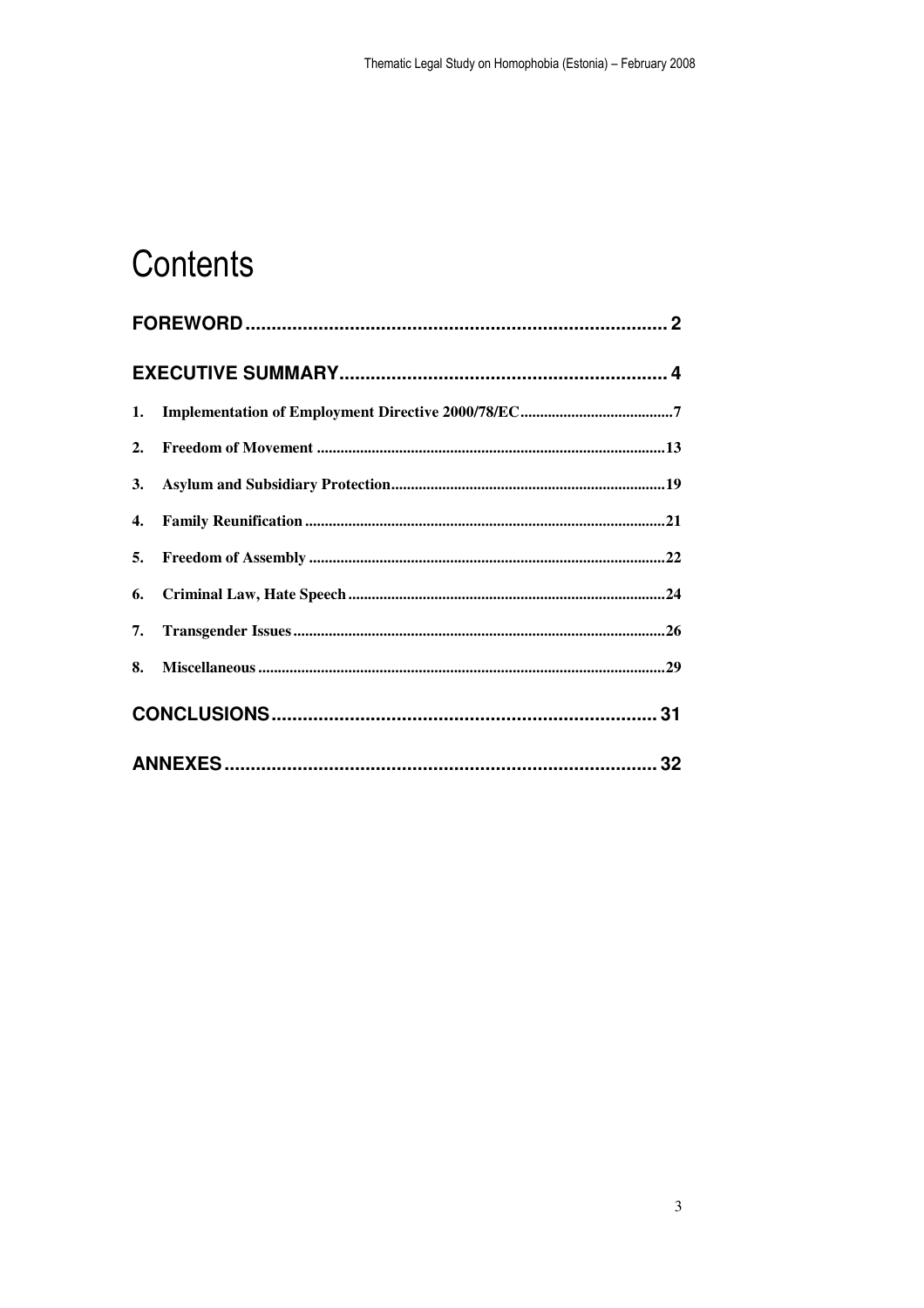## Executive Summary

### Implementation of Employment Directive 2000/78/EC

- [5]. Currently, the Directive is not fully implemented, although efforts are made to do that by adopting the draft of *Võrdse kohtlemise seadus* [Equal Treatment Act $l^1$
- [6]. The main regulation in the field of employment in Estonia is *Eesti Vabariigi*  töölepingu seadus [Republic of Estonia Employment Contracts Act],<sup>2</sup> which prohibits discrimination based on sexual orientation. Complaints on the subject can be submitted to the Chancellor of Justice or to *töövaidluskomisjon* [labour dispute committee]. The Chancellor has only been presented with three applications on the subject, while the latter has received none related to discrimination on the grounds of sexual orientation.

#### Freedom of Movement

- [7]. Directive 2004/38/EC is fully implemented by *Euroopa Liidu kodaniku seadus* [Citizen of European Union Act], $3$  which provides every citizen of any European Union Member State full freedom of movement. The accompanying right is only for spouses, children or dependents. Unmarried couples or couples in civil unions or registered partnerships are not recognised as 'spouses'. In addition, under current developments in the Estonian legal system, same-sex marriages are not recognised as marriages for the purposes of migration laws, including for the purposes of residence permits. However, LGBT partnerships may fall under the concept of 'household' but there is no practice to confirm it.
- [8]. In fact, it can be questioned whether Estonia has fully implemented Article 3(2)(b) of Directive 2004/38/EC, which provides that the partner with whom the Union citizen has a durable relationship, duly attested, 'shall, in accordance with its national legislation, facilitate entry and residence for the following persons'.

<sup>1</sup> Available at: http://www.riigikogu.ee/?page=pub\_ooc\_file&op=emsplain&content\_type=text/html&file\_id  $=97063(15.02.2008).$ 

<sup>2</sup> Estonia/Riigikantselei (1992) *Riigi Teataja* I [State Gazette I], 15/16, 241.

<sup>3</sup> Estonia/Riigikantselei (08.06.2006) *Riigi Teataja* I, 26, 191.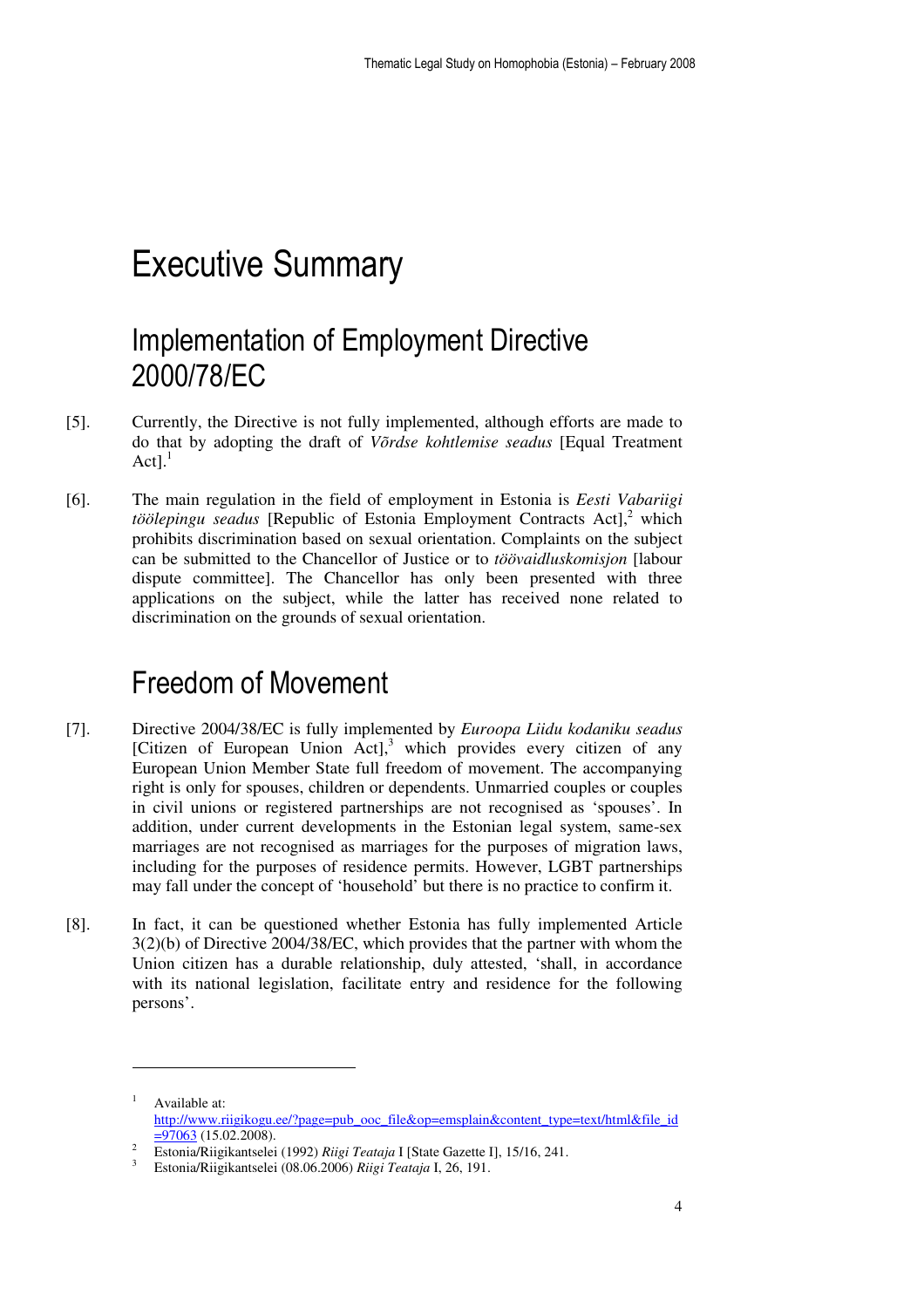[9]. According to officially available information, there are no cases or any other statistical information on sexual orientation issues related to freedom of movement.

### Asylum and Subsidiary Protection

- [10]. Directive 2004/83/EC is fully implemented by *Välismaalasele rahvusvahelise kaitse andmise seadus* [Act on Granting International Protection to Aliens].<sup>4</sup> The Act does not expressly provide sexual orientation as a ground for persecution and there is no specification as to whether it could be included under 'a particular social group'.
- [11]. The Act provides for an accompanying right to asylum/subsidiary protection only to a number of persons closely connected to the applicant and that list does not include partners with whom the person is not married or has contracted a civil union or registered partnership. As already mentioned under the Freedom of Movement heading, there are doubts as to whether same-sex marriages are considered marriages.

### Family Reunification

[12]. Family reunification is regulated by the Act on Granting International Protection to Aliens. As in the case of accompanying right to asylum/subsidiary protection, the exhaustive list of persons considered family members for the purposes of family reunification does not include partners with whom the person is not married or has contracted a civil union or registered partnership. As already mentioned under the Freedom of Movement heading, there are doubts as to whether same-sex marriages are considered marriages.

### Freedom of Assembly

- [13]. It can be said that this area of law remains underdeveloped and the application of rules is unclear in the context of discrimination on the basis of sexual orientation. There have been few cases of the public exercise of the right and there have been controversies regarding its exercise.
- [14]. It appears that although the public authorities clearly understand and heed the obligation not to interfere with demonstrations, severe administrative and financial burdens have been placed on the organisers of such events. The

 $\ddot{\phantom{a}}$ 

<sup>4</sup> Estonia/Riigikantselei (2006) *Riigi Teataja* I, 2, 3.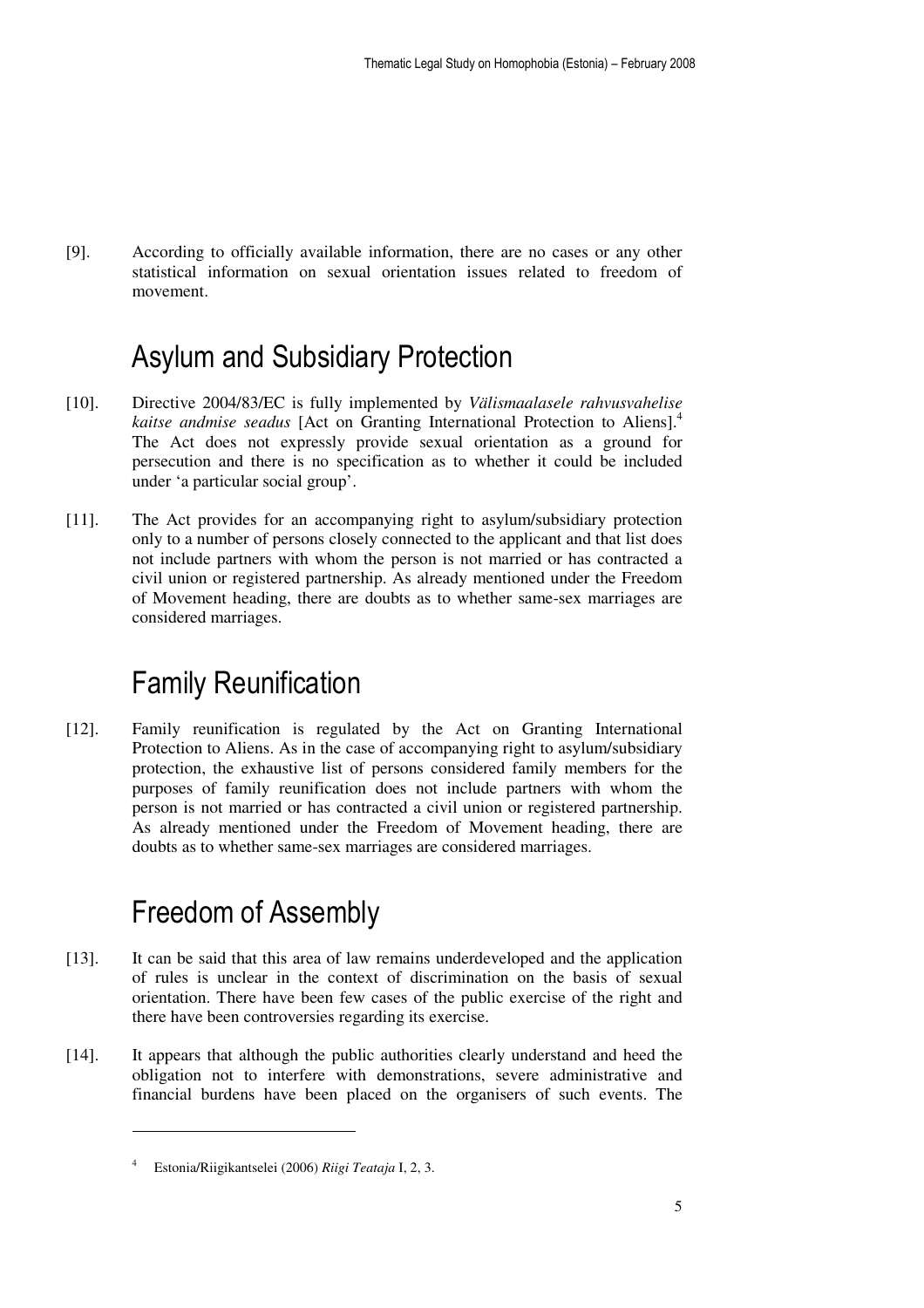authorities have appeared uncooperative and unhelpful in providing assistance when registering an event or protection.

### Criminal Law, Hate Speech

[15]. Homophobic hate speech has been criminalised in *Karistusseadustik* [Penal Code].<sup>5</sup> However, the provision has not been applied by the authorities in practice, therefore, its effectiveness remains unclear.

#### Transgender Issues

- [16]. Transgender issues have a significantly short history in the Estonian legal system. There is no practice, reported cases or statistics on the subject. Therefore, there has not been any opportunity to develop an approach to transgender discrimination.
- [17]. Provisions affecting specific aspects of transsexuality and gender/sex change are not available in one compact legal act but rather dispersed in a number of legal acts. Full gender/sex change in medical as well as legal terms is facilitated.

#### **Miscellaneous**

- [18]. Additionally, it should be mentioned that *Eesti Vabariigi Põhiseadus* [Constitution of the Republic of Estonia]<sup>6</sup> includes in its catalogue of fundamental rights the prohibition of discrimination.
- [19]. In the past two years there have been only a few studies that have addressed sexual orientation issues or, specifically, discrimination on the grounds of sexual orientation, but this inclusion has only been incidental.

<sup>5</sup> Estonia/Riigikantselei (2001) *Riigi Teataja* I, 61, 364.

<sup>6</sup> Estonia/Riigikantselei (28.06.2007) *Riigi Teataja* I, 43, 311.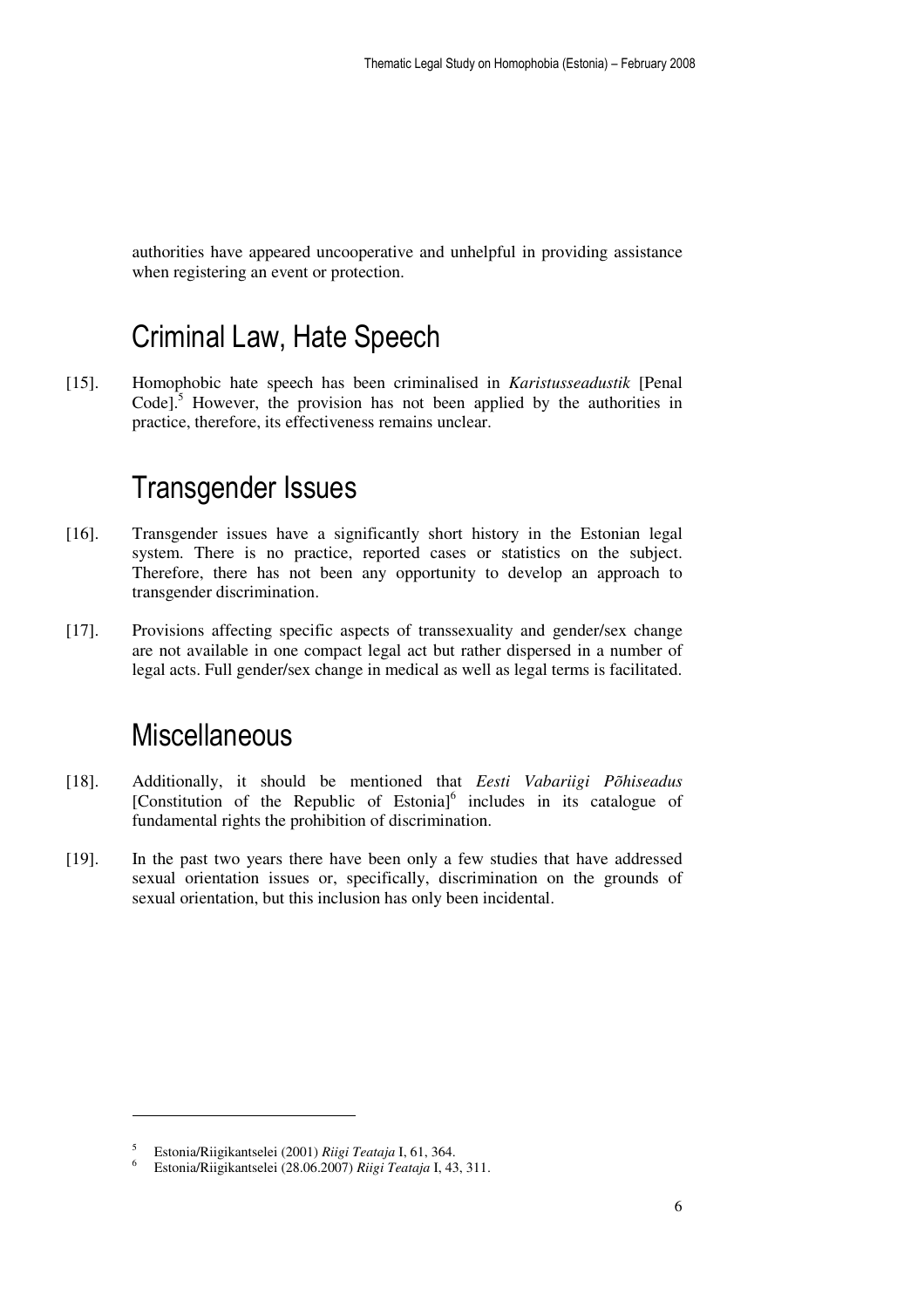## 1. Implementation of Employment Directive 2000/78/EC

- [20]. Employment Directive 2000/78/EC regarding discrimination on the grounds of sexual orientation is currently partly implemented by *Eesti Vabariigi töölepingu seaduse ja Eesti Vabariigi ülemnõukogu otsuse 'Eesti Vabariigi töölepingu seaduse rakendamise kohta' muutmise seadus* [Amendment Act of the Republic of Estonia Employment Contracts Act and the Decision of the Supreme Council of the Republic of Estonia 'On the Implementation of the Employment Contracts  $Act$ <sup> $]$ </sup>. The Directive will be fully implemented by the Equal Treatment Act, which currently is in the second round of discussions in *Riigikogu* [Parliament] held 20.02.2008. The Equal Treatment Act is also intended to implement Racial Equality Directive 2000/43/EC.
- [21]. After the adoption of the Amendment Act of the Republic of Estonia Employment Contracts Act and the Decision of the Supreme Council of the Republic of Estonia 'On the Implementation of the Employment Contracts Act', the Employment Contracts Act contains one provision on discrimination based on sexual orientation:
	- '§ 10. Prohibition on discrimination against employees

(1) Employers shall not, upon employment and entry into employment contracts, discriminate against persons applying for employment on any of the grounds specified in subsection (3) of this section.

(2) Employers shall not discriminate against employees on any of the grounds specified in subsection (3) of this section upon remuneration, promotion in employment or office, giving instructions, termination of employment contracts, access to retraining or in-service training or otherwise in employment relations.

(3) Discrimination prohibited on the basis of subsections (1) and (2) of this section shall be taken to occur where a person applying for employment or an employee is discriminated against on grounds of…sexual orientation…'

[22]. The purpose of the proposed Equal Treatment Act is to guarantee the protection of persons from discrimination based on race, nationality, colour, religion or belief, age, disability or sexual orientation. The draft excludes discrimination based on gender because this is covered by *Soolise võrdõiguslikkuse seadus* [Gender Equality Act].<sup>8</sup> The draft provides for principles of equal treatment,

<sup>7</sup> Estonia/Riigikantselei (30.04.2004) *Riigi Teataja* I, 37, 256.

<sup>8</sup> Estonia/Riigikantselei (21.04.2004) *Riigi Teataja* I, 27, 181.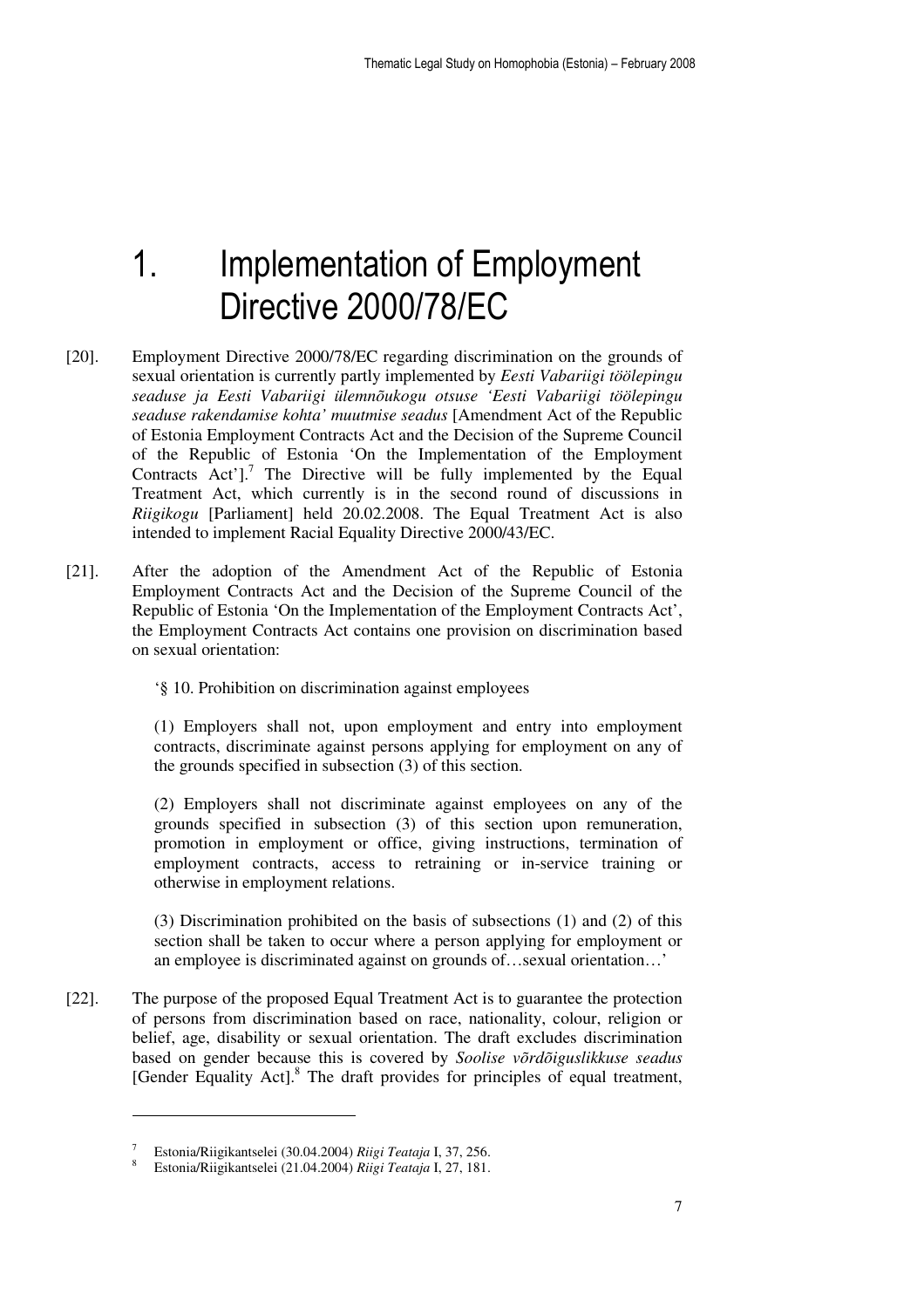tasks for implementing and promoting these principles and resolution of disputes.

- [23]. The main features of the draft of the Equal Treatment Act:
	- § 2 defines the scope of the Act that corresponds in full to the combination of the scopes of Directives 2000/78/EC and 2000/43/EC defined in their Articles 3; the Act applies not only in the area of employment but also in health care, social security, education, access to goods and provisions of services;
	- § 3 defines discrimination, which fully corresponds to Art 2 of Directives 2000/78/EC and 2000/43/EC;
	- § 10 provides for exceptions to the prohibition of discrimination in the interests of public security and order, prevention of crimes, protection of health, rights and freedom of others. All measures taken must be proportional to one of the stated aims.
	- The procedural provisions of the two mentioned Directives are fully transposed by the Act. For example burden of proof Articles are transposed by §9 of the Act providing for a shared burden and stating that respondent's refusal to prove his/her non-violation of a equal treatment principle is equal to admittance to discrimination;
	- Chapter 4 renames the Gender Equality Commissioner as *Võrdõiguslikkuse volinik* [Equality Commissioner]. It also extends the Commissioner's competence for resolving discrimination complaints to include discrimination based on sexual orientation.
- [24]. According to the draft Equal Treatment Act, the Equality Commissioner would be appointed by the Minister of Social Affairs, as is the case with the current Gender Equality Commissioner. If the draft is adopted, the complaint procedure will remain simple – the person must only submit an application to the Commissioner, who will consider it and provide his/her opinion within two months. These opinions are not legally enforceable but merely 'provide an assessment which…allows for an assessment of whether the principle of equal treatment has been violated in a particular legal relationship'.<sup>9</sup>
- [25]. Currently, complaints over discrimination based on sexual orientation can be submitted to the Chancellor of Justice. This institution was established by the Constitution. He/she is appointed by the Parliament on the proposal of the President of the Republic. In addition to the constitutional task of reviewing legislation's conformity with the Constitution, the Chancellor was also given the task of monitoring whether state agencies respect fundamental rights and

 $\ddot{\phantom{a}}$ 

<sup>9</sup> § 17 (2) of the Gender Equality Act and § 18 (2) of the Equal Treatment Act.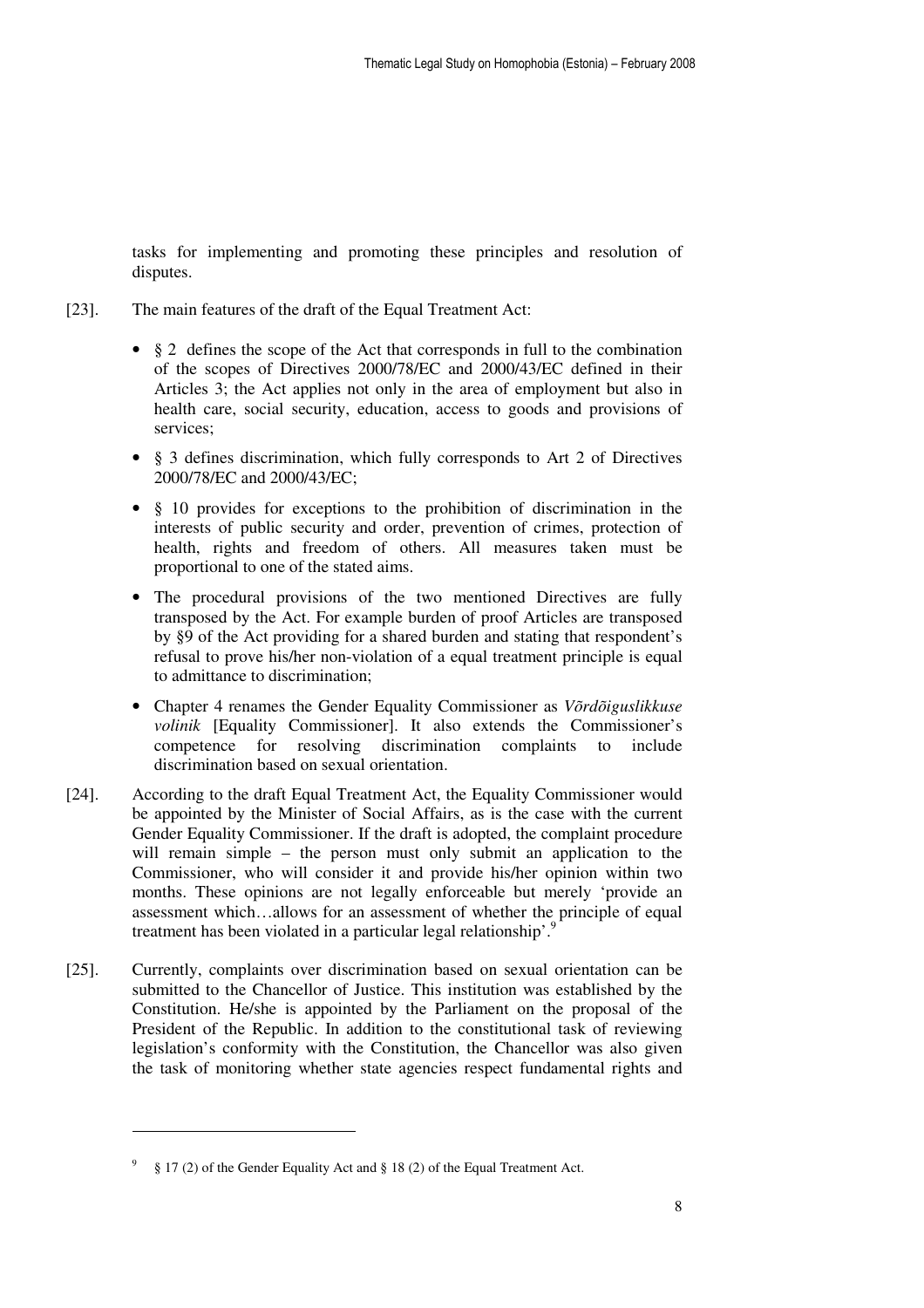freedoms and with the principles of good governance. This right is provided in § 19 of *Õiguskantsleri seadus* [Chancellor of Justice Act]:<sup>10</sup>

'§ 19. Right of recourse to Chancellor of Justice

(1) Everyone has the right of recourse to the Chancellor of Justice in order to have his or her rights protected by way of filing a petition to request verification whether or not a state agency, local government agency or body, legal person in public law, natural person or legal persons in private law performing public duties (hereinafter agency under supervision) adheres to the principles of observance of the fundamental rights and freedoms and to the principles of sound administration.

(2) Everyone has the right of recourse to the Chancellor of Justice for the conducting of a conciliation procedure if he or she finds that a natural person or a legal person in private law has discriminated against him or her on the basis of:

[…]

 $\ddot{\phantom{a}}$ 

12) sexual orientation…'

- [26]. The Chancellor and the Gender Equality Commissioner (future Equality Commissioner) are legally separate and independent positions. The Commissioner, being a public official, can be the subject of a complaint filed with the Chancellor. One of the major differences between the two positions is that the Commissioner is specialised in discrimination issues while the Chancellor is not. Another major difference is that the Chancellor may only review cases regarding actions by 'a state agency, local government agency or body, legal person in public law, natural person or legal persons in private law performing public duties', while the Commissioner can review cases also in regard to private persons with no public duties. When the dispute concerns only private persons, the Chancellor only has the possibility to conduct conciliation procedure if the parties agree to it.
- [27]. The Chancellor's competence on equality and equal treatment matters, including equality concerning sexual orientation, is the following:
	- the review of the conformity of a legal act with the constitution and laws (competence for normative review);
	- the breach of the prohibition of discrimination during the exercise of public duties (competence as ombudsman);

<sup>10</sup> Estonia/Riigikantselei (18.03.1999) *Riigi Teataja* I, 29, 406.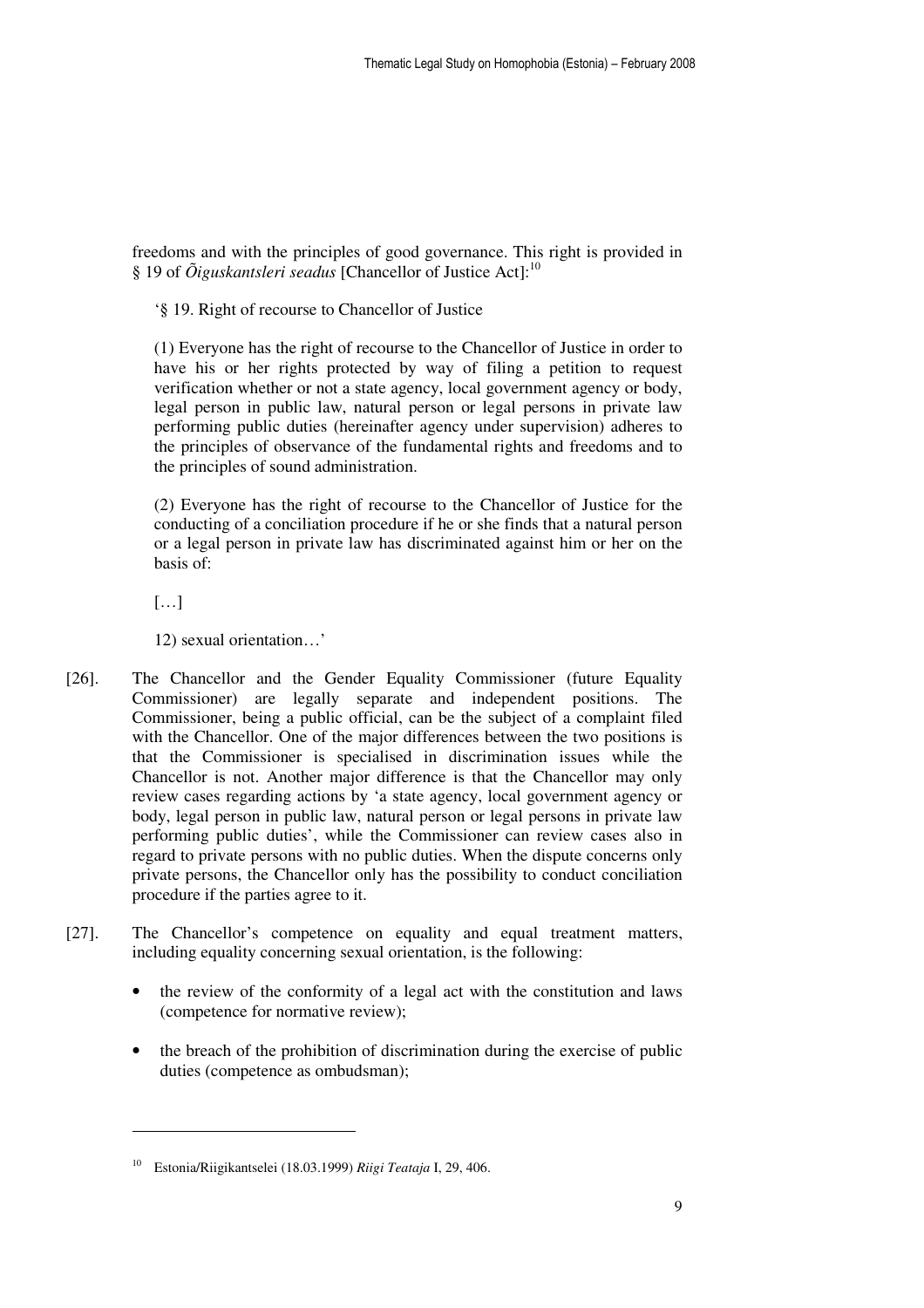- conciliation proceedings between private parties (competence to settle disputes involving discrimination).
- [28]. The procedure of complaints to the Chancellor is simple. The complainant must only submit an application, which can also be done through the Chancellor's website.<sup>11</sup> The Chancellor will then provide an opinion on whether or not discrimination had taken place. As in the case of the (Gender) Equality Commissioner, the opinion of the Chancellor is not legally binding. In case of a conciliation procedure, the application is forwarded to the opponent, who may respond. If no solution is reached, the parties will meet for negotiations. Any agreement reached is subject to enforcement procedure.<sup>12</sup>
- [29]. The Office of the Chancellor reports it has received only three petitions concerning discrimination based on sexual orientation.<sup>13</sup> See Annex  $\frac{1}{2}$  on the statistical information.
- [30]. In case of discrimination in employment, a person can also turn to a labour dispute committee. According to § 3 of *Individuaalse töövaidluse lahendamise seadus* [Individual Labour Dispute Resolution Act],<sup>14</sup> a disagreement arising from the employment relationship of an employee and employer may be resolved by a labour dispute committee if they find that a labour dispute cannot be resolved by agreement. This body is not specialised in equality and discrimination matters but can be turned to in such matters.
- [31]. According to the information from the Labour Inspectorate that has competence over labour dispute committees, there are no reported labour cases on the grounds of sexual orientation (no petitions and applications to the Inspectorate and to the labour disputes committees).<sup>15</sup>
- [32]. Although *actio popularis* as a possibility is not recognised in Estonian courts, civil society organisations do have a limited possibility to act in support of an individual who is a direct victim of a legal act or action. According to the Code of Civil Procedure, a person may participate in court disputes personally, through a contractual representative  $(§ 217)$  or use the help of an adviser  $(§$ 228).<sup>16</sup> According to  $\S$  217, a contractual representative must essentially be someone with certified knowledge of law or one plaintiff/defendant (in case where there are multiple plaintiffs/defendants) or an ascendant, descendant and

<sup>&</sup>lt;sup>11</sup> In Estonian:  $\frac{http://www.oiguskantsler.ee/index.php?menuID=34}{http://www.oiguskantsler.ee/index.php?menuID=34}$ . In English: http://www.oiguskantsler.ee/index.php?menuID=69.

<sup>&</sup>lt;sup>12</sup> Section 23 of the Chancellor of Justice Acts.

<sup>13</sup> Estonia/*Õiguskantsleri kantselei* [Office of the Chancellor of Justice] (04.02.2008) *Vastus teabenõudele* [Response to request for information] no. 5-3/0800287.

<sup>14</sup> Estonia/Riigikantselei (1996) *Riigi Teataja* I, 3, 57.

<sup>15</sup> Estonia/*Tööinspektsioon* [Labour Inspectorate] (18.01.2008) *Vastus teabenõudele* [Response to request for information].

<sup>16</sup> Estonia/Riigikantselei (2005) Riigi Teataja I, 26, 197.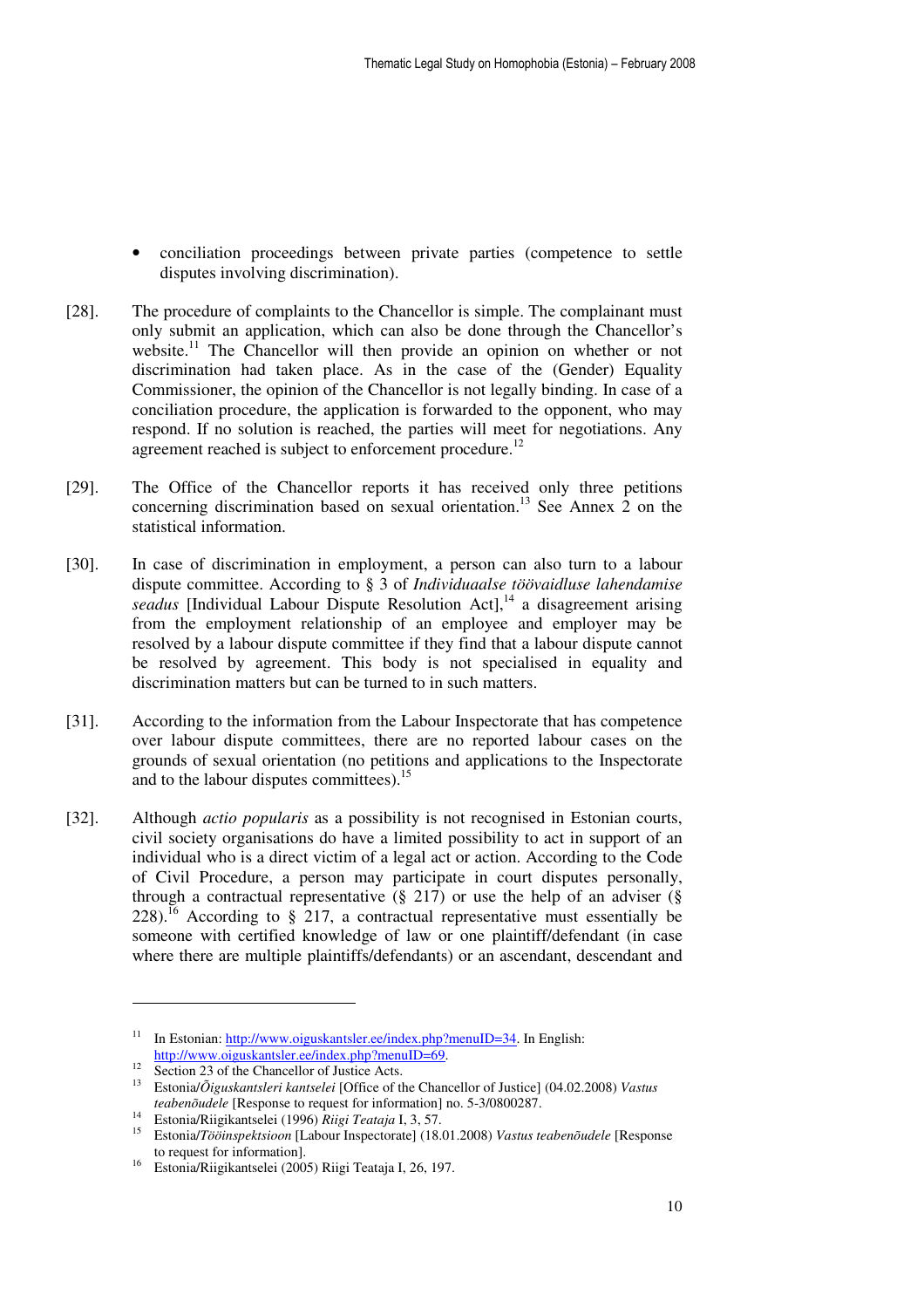spouse. In *Riigikohus* [Supreme Court] a contractual representative must be a sworn attorney.

- [33]. Only recently organisations have gained access to financial support to represent individuals in court or act as representatives. So far, only *Eesti Juristide Liit*  [Estonian Union of Lawyers]<sup>17</sup> and *SA Õigusteenuste Büroo* [Foundation Office of Legal Services]<sup>18</sup> have received such aid but neither is specifically orientated to victims on the grounds of sexual orientation. The former provides legal assistance from law students who have no authorisation to represent clients in court and the latter provides assistance to low-income individuals.
- [34]. In addition to contractual representatives, the Code of Civil Procedure foresees the possibility to use the help of an advisor that can be anyone with an active civil procedural legal capacity (§ 228).<sup>19</sup>An adviser may appear in court together with the participant in the proceeding. He/she cannot perform procedural acts or file petitions but can provide explanations and anything presented by an adviser is deemed to have been presented by the participant in the proceeding unless the participant in the proceeding immediately withdraws or corrects it. However, this possibility is rarely, if ever, used by civil society organisations and the victims of discrimination. In fact, as a result of an e-mail correspondence with one of the organisations, it seems that this possibility is not even known to the organisations or the victims.<sup>20</sup>
- [35]. According to information received from the Chancellor of Justice, there has only been one case concerning employment relations (no  $12/071719$ ).<sup>21</sup> This case is summarised in Annex 1. The Labour Inspectorate has no case-law in regard to sexual orientation to report.<sup>22</sup>
- [36]. The case-law of Estonian courts is available on the Internet. The case-law of the Supreme Court can be accessed through the database to be found in the Court's homepage.<sup>23</sup> The database covers all the decisions given by the Court. The last keyword-based search conducted on 03.04.2008 did not give any results. An inquiry with the Supreme Court confirmed that they have no caselaw in regard to sexual orientation. $^{24}$  The case-law of the first and second court instances is available in databases  $KOLA^{25}$  and KIS<sup>26</sup> The KOLA database

 $\ddot{\phantom{a}}$ 

<sup>&</sup>lt;sup>17</sup> See: http://www.juristideliit.ee/est/tegevus/tasuta-F5igusabi.php (14.02.2008).

See: https://www.otb.ee/ (14.02.2008).

<sup>19</sup> Active civil procedural legal capacity is the capacity of a person to exercise civil procedural rights and perform civil procedural obligations in court by the person's acts - § 202 of the Code of Civil Procedure.

<sup>&</sup>lt;sup>20</sup> E-mail correspondence with Ms Lisette Kampus, member of Diversity and the executive board of ILGA-Europe (03-04.04.2008).

 $21$  Response to request for information.

<sup>&</sup>lt;sup>22</sup> Response to request for information.

See: http://www.riigikohus.ee/ (03.04.2008).

<sup>24</sup> Estonia/*Riigikohus* [Supreme Court of Estonia] (31.01,2008) *Vastus küsimustikule* [Response to Questionnaire].

<sup>&</sup>lt;sup>25</sup> See: http://kola.just.ee/ (03.04.2008).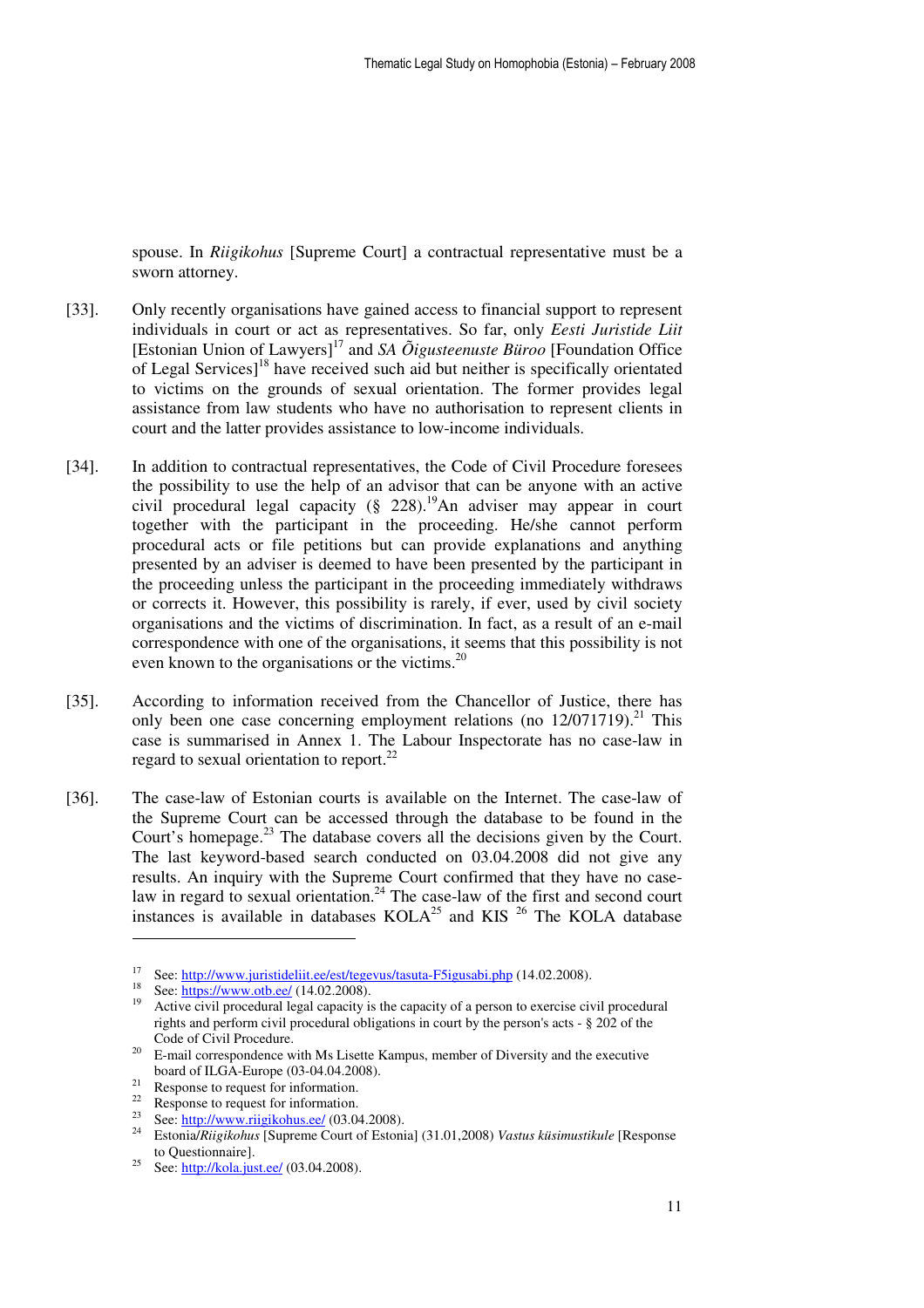includes all decisions up to 31.12.2005 that have entered into force provided that they were not subject to the limitation for disclosure provided by law. The KIS database includes decisions as of 01.01.2006. The last keyword-based search conducted on 03.04.2008 did not give any results. Therefore, according to the databases no cases related to discrimination based on sexual orientation have reached the courts.

-

<sup>&</sup>lt;sup>26</sup> See: http://www.kohus.ee/kohtulahendid/index.aspx (03.04.2008).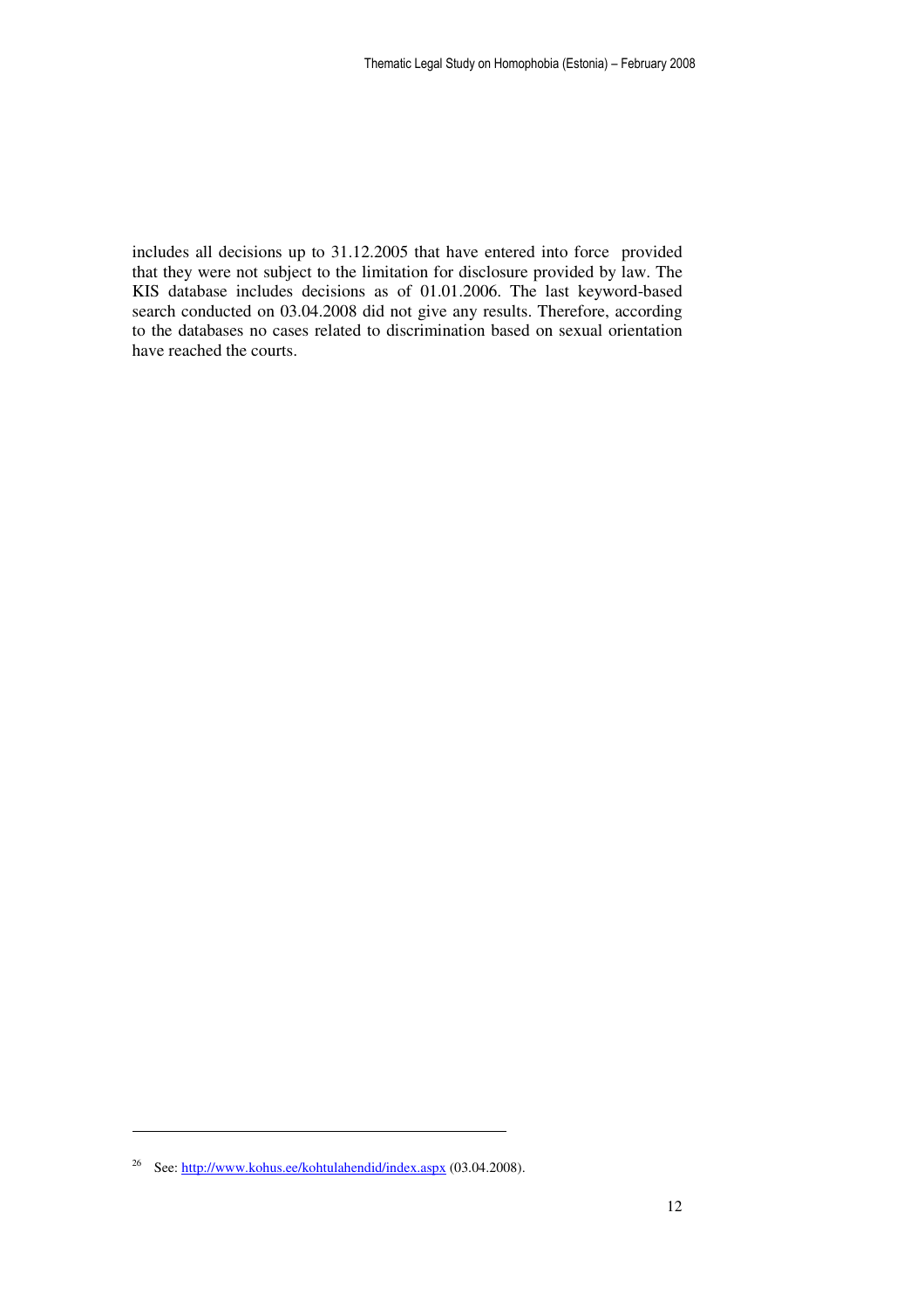## 2. Freedom of Movement

- [37]. In the case of EU citizens and their family members, the right to move and reside within the territory of Estonia is regulated by the Citizen of European Union Act. The same right in the case of Third Country citizens is regulated by *Välismaalaste seadus* [Aliens Act].<sup>27</sup>
- [38]. The Citizen of European Union Act is implementing the Directive 2004/38/EC of 29.04.2004. Therefore, according to the Act, every citizen of any EU Member State has the right to stay in Estonia on the basis of a valid travel document or identity card for a period of up to three months  $(\xi, 7)$ . This right is independent and does not depend on the citizenship of the person's partner, spouse, parent or any other family member. Such right may only be restricted if there is good reason to believe that the person poses a danger to public order, national security or the health of other persons (§ 8).
- [39]. The case is somewhat different when the family member of the EU citizen is a Third Country citizen. According to § 3 of the Citizen of European Union Act, family members are:
	- a spouse of the EU citizen;
	- a child under 21 years of age or a dependent adult child of the EU citizen or of his/her spouse (dependent child);
	- a dependent parent of the EU citizen or of his/her spouse; or
	- any other person who, in the EU citizen's country of origin, is a dependant of the EU citizen or is a member of his/her household, or who is permanently unable to cope independently owing to health reasons or disability and it is necessary that the EU citizen personally cares for him/her.
- [40]. The term 'spouse' referred to in § 3 of the Act is somewhat controversial when looked in the light of the rest of Estonian legislation. According to *Perekonnaseadus* [Family Law Act],<sup>28</sup> marriage is contracted between a man and a woman. Therefore, in the Estonian legal system only heterosexual marriages can be contracted. This is strengthened by the opinion of the Chancellor of Justice, expressed in his statement on regularisation of same-sex family relations:

'Marriage as a type of family has been afforded special protection by the state, especially as a basis for the society and for the continuation and growth of the nation  $(\S 27 (1)$  of the Constitution). This means that marriage is a sustainable unit, formed from a man and a woman, who can have

<sup>27</sup> Estonia/Riigikantselei (1993) *Riigi Teataja* I, 44, 637.

<sup>28</sup> Estonia/Riigikantselei (1994) *Riigi Teataja* I, 75, 1326.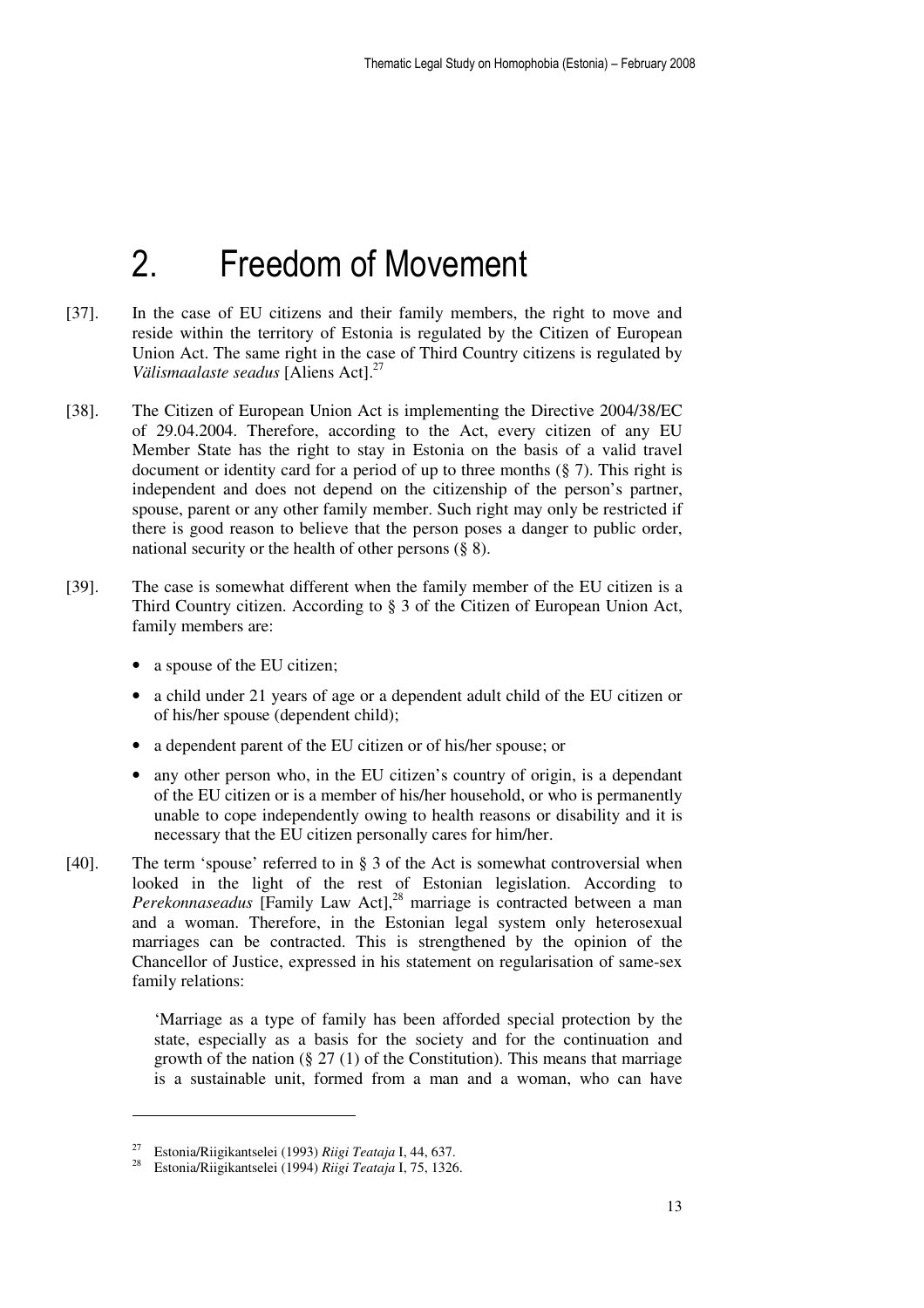common descendants and who are thus the guarantors for the continuation of the society. The fact that same sex persons do not have this possibility, is a difference, which can provide a reasonable explanation for different treatment of different sex and same sex couples...Therefore my opinion is that the unequal treatment of homosexual persons within the meaning of contracting a marriage is justified'.<sup>29</sup>

- [41]. It is somewhat unclear whether this also affects the legal status of homosexual marriages contracted in another state once the married couple enters the territory of Estonia. It must be noted, however, that the Citizen of European Union Act merely refers to 'a spouse of the citizen of the European Union' without mentioning the legal status of the marriage in the country of origin, as opposed to a person falling under the fourth category of persons who constitute 'family members' because 'in the country of origin of the citizen of the European Union, [he/she] is a dependant of the citizen of the European Union or is a member of his or her household'.
- [42]. The impression that homosexual marriages are not recognised in the context of freedom of movement is strengthened by paragraph 54 (4) of the Government of the Republic Regulation of 19.08.1997 no. 159 *Perekonnaseisuaktide koostamise, muutmise, parandamise, taastamise ja tühistamise ning perekonnaseisutunnistuste väljaandmise korra kinnitamine* [The Confirmation of the Rules on the Compilation, Modification, Correction, Recovery and Annulment of Vital Records and Issuance of Vital Statistics Certificates],  $30$ which states that marriage is not allowed to be contracted between persons of the same sex. In addition, § 10 of the draft of the new Family Law Act declares invalid a marriage contracted between persons of the same sex.<sup>31</sup>
- [43]. However, according to § 55 (2) of *Rahvusvahelise eraõiguse seadus* [Private International Law  $\text{Act}$ ,  $32^{\circ}$  'marriage contracted in a foreign state is deemed to be valid in Estonia provided that it is contracted pursuant to the procedure provided by the law of the state where the marriage is contracted and provided that the material prerequisites of the marriage are in compliance with the laws of the states of residence of both spouses'. There is no practice to confirm that this is actually the view that Estonian authorities take when interpreting § 3 of the EU Citizen Act and the term 'spouse'.<sup>33</sup> *Siseministeerium* [Ministry of Interior] did state that they see no reason why same-sex spouses could not be considered as spouses within the meaning of the EU Citizen Act, if their marriage was contracted according to the regulations in place in their country of

 $\ddot{\phantom{a}}$ 

<sup>29</sup> Estonia/*Õiguskantsleri kantselei*, 01.2006 no. 6-1/060166/0600782.

<sup>30</sup> Estonia/Riigikantselei (1997) *Riigi Teataja* I, 62, 1067. Available at: http://www.riigikogu.ee/?page=pub\_ooc\_file&op=emsplain&content\_type=text/html&file\_id  $=95812(15.02.2008).$ 

<sup>32</sup> Estonia/Riigikantselei (24.04.2002) *Riigi Teataja* I, 35, 217.

<sup>33</sup> Estonia/*Kodakondsus- ja Migratsiooniamet* [Citizenship and Migration Board] (08.04.2008) *Küsimus tõlgendamise kohta* [Question on Interpretation].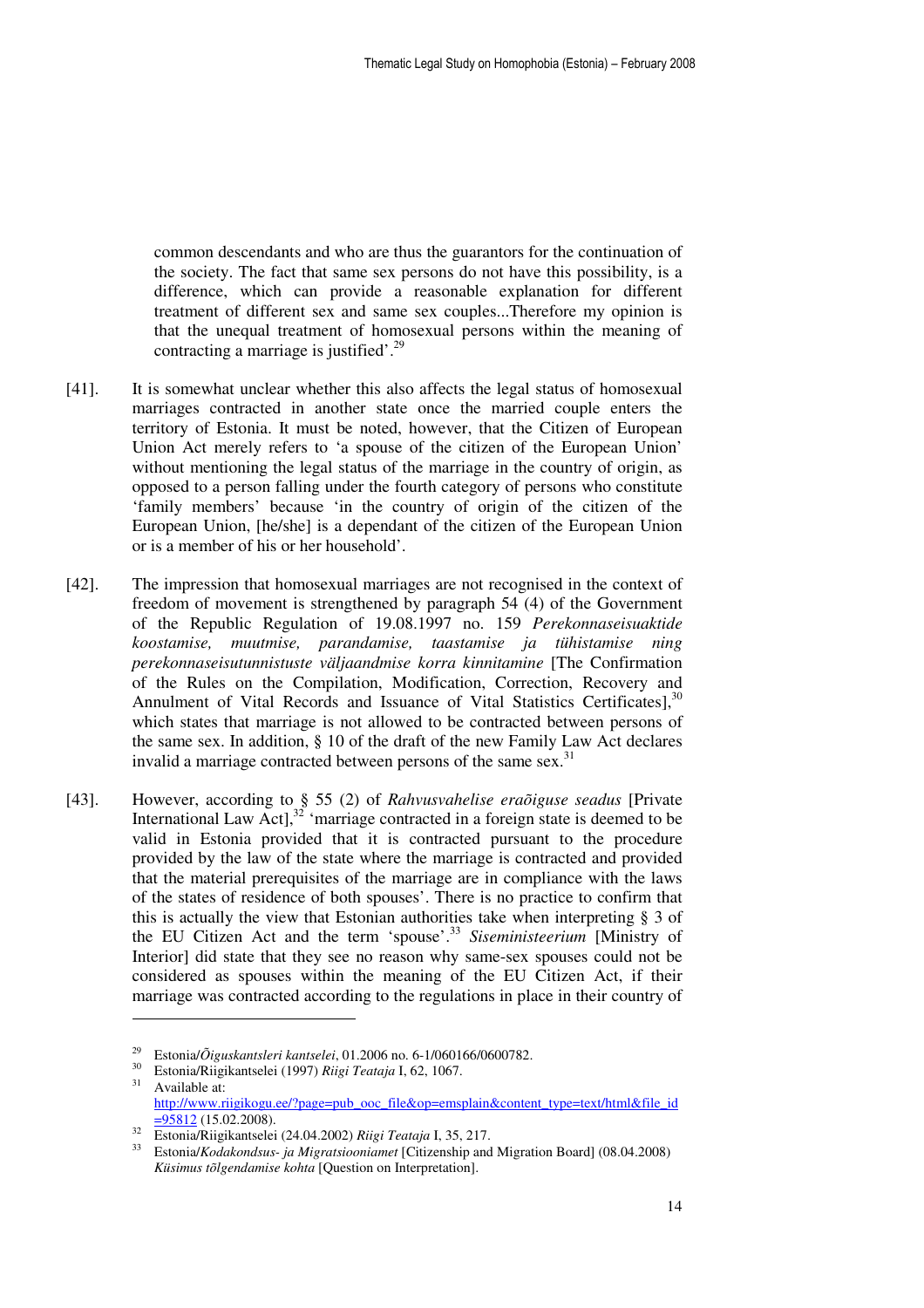origin.<sup>34</sup> This should currently be considered as a general policy of Estonian authorities, which is yet to be confirmed by actual practice. It is worth to note, however, that the Migration Board responded that same-sex spouses would likely be interpreted as 'members of a household', discussed below in paragraph [45], rather than as 'spouses'.<sup>35</sup>

- [44]. As opposed to doubts surrounding LGBT marriage, the view on registered partnerships or civil unions is clear under Estonian legislation. According to the Family Law Act, the only union between two people that brings with it rights and obligations is marriage  $(\S 1 (2))$ . In the present context this is confirmed by § 3 of the Citizen of European Union Act, which excludes any other union but marriage between two people as a basis for freedom of movement entitlements. This does not contradict Art 2/2/b of Directive 2004/38/EC. Therefore in general, homosexual couples, whether married or having contracted a registered partnership will follow under the category of other family members in Art 3/2 of Directive 2004/38/EC.
- [45]. Paragraph 3 of the Citizen of European Union Act also provides that a family member in the context of that Act can also be 'a member of a household', thus fully reflecting Art  $3/2/a$  of Directive 2004/38/EC. According to § 3 (3), a member of a household is 'the person … who resides together with a citizen of the European Union in a shared household and has a personal income'. This could, in principle, also cover LGBT partnerships. The Citizenship and Migration Office noted that, in principle, this can include LGBT partnership.<sup>36</sup> However, it was also noted that there has only been 1-2 cases where 'household' has been cited as a ground for being a family member and these cases did not include LGBT partnerships. It is thus difficult to state with certainty that under Estonian legislation LGBT partnerships fall under the concept of 'the household' and can benefit from the right to enter and stay in Estonia as a family member of EU citizen.
- [46]. It may however be questioned whether Estonia has fully implemented Art 3/2/b of Directive 2004/38/EC, which provides that the partner with whom the EU citizen has a 'durable relationship, duly attested', 'shall, in accordance with its national legislation, facilitate entry and residence for the following persons'. But the Citizen of European Union Act does not recognise any other 'durable relationship' but marriage and, to some extent applicable here, members of a household. There is no basis, thus, under which a 'durable relationship' would be a basis for entry and stay in Estonia of a partner of EU citizen.

-

<sup>&</sup>lt;sup>34</sup> Telephone conversation with Ms Grete Kaju, legal advisor for the Department of the Migration and Border Control Policy, Ministry of Interior (08.04.2008).

<sup>35</sup> Estonia/*Kodakondsus- ja Migratsiooniamet* [Citizenship and Migration Board] (08.04.2008) *Küsimus tõlgendamise kohta* [Question on Interpretation].

Telephone conversation with Ms Liis Annus, Head of Department for Documentation of Foreigners (27.02.2008).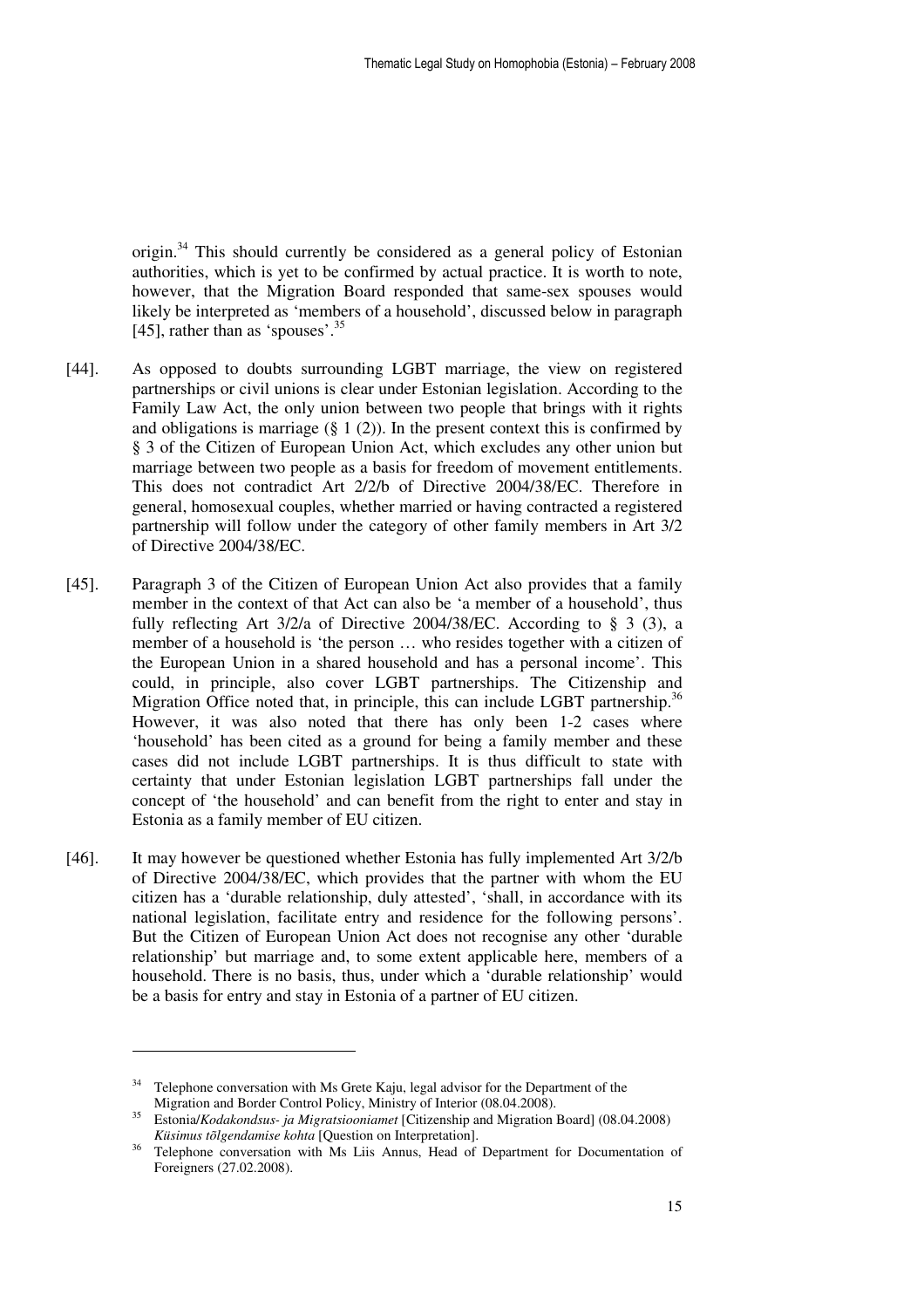[47]. In the context of the present study, the children and dependents of the LGBT EU citizens are the only group of individuals that can, for sure, take advantage of the provisions on the right to move and stay in Estonia. The particularities of their right to move and stay are provided in § 10 of the Citizen of European Union Act:

> '(1) A family member has the right to stay in Estonia together with a citizen of the European Union on the basis of a valid travel document for a period of up to three months after the date of entry in Estonia.

> (2) For entry in Estonia, a family member must have a valid travel document and a visa. Visa is not required from a family member if:

> 1) the family member has a residence card issued by a Member State of the European Union, Member State of the European Economic Area or the Swiss Confederation, or

> 2) the family member is a citizen of the state with which Estonia has entered into an agreement to forego the visa requirement or in the case of which Estonia has unilaterally foregone the visa requirement.

> 3) A family member is prohibited to stay in Estonia if he or she has no right to stay or another legal basis to stay in Estonia.

> 4) A family member staying in Estonia on the basis of the right to stay shall, within three months after the date of entry in Estonia, apply for temporary right of residence, or leave Estonia before the expiry of such term, unless he or she has applied for temporary right of residence.

> 5) The stay in Estonia of a family member who has applied for temporary right of residence is legal until the processing of his or her application for temporary right of residence has been concluded.

> 6) A family member staying in Estonia on the basis of the right to stay is prohibited from employment or operation as a self-employed person in Estonia'.

[48]. In light of Regulation (EC) no. 539/2001 and its amendments, it must be noted that  $\S 10(2)$  2) of the Citizen of European Union Act is in contradiction with it. Given that EU regulations are supreme, the provision in this Act has lost its validity. This also seems to be the opinion of the Ministry of Foreign Affairs, which has published updated information on visa matters on its website www.vm.ee. There is, however, no information on whether the particular provision in the Citizen of European Union Act will be updated in the near future.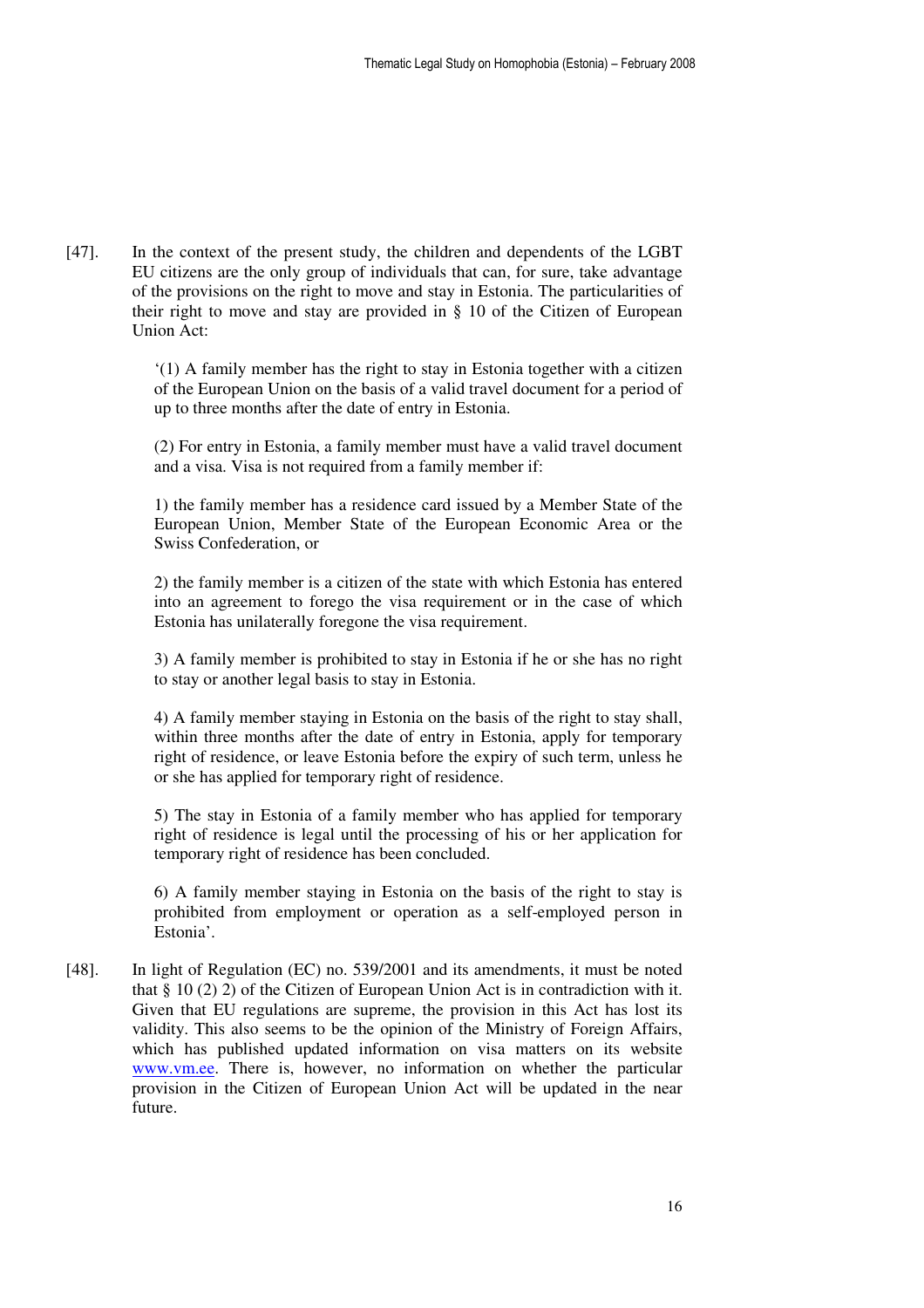- [49]. The right to stay of the family member may be restricted if there is good reason to believe that the person poses a danger to public order, national security or the health of other persons (§11).
- [50]. In Estonia the residence system is divided into two: temporary residence of five years and permanent residence.
- [51]. Every EU citizen has a right to acquire temporary residence. For a stay that exceeds the three-month-period for which only a travel document or identity card is needed he/she must register his/her residence (§ 13). The temporary residence extends automatically for another five years if he/she continues to be registered as a resident in Estonia and there are no reasons to extinguish or terminate it. At the same time, after five years of residence, the EU citizen may apply for permanent residence (§ 40). Under certain conditions, the EU citizen may also apply for a permanent residence permit before the expiry of five consecutive years of residence  $(\S 40 (2))$ . These are rights that the partner of an EU citizen who is himself/herself an EU citizen can take advantage of independently of the partner.
- [52]. In the case of an EU citizen's family member who is not an EU citizen, obviously, the conditions set for the term 'family member' under § 3 of the Act must be satisfied. Also, there are certain additional requirements for the EU citizen with whom the person wishes to reside (§ 20 (1). Since LGBT spouses seem to be wholly excluded, for the purposes of this study the provisions on residence permits are relevant only for the EU citizen's children or dependents.
- [53]. The family member must apply for an extension of the temporary residence permit, showing the continuance of the conditions under which he/she had previously received the permit (§ 28). In case of a child § 45 (4) would also be relevant, which states that a newborn child of a family member with permanent right of residence in Estonia is entitled to permanent right of residence regardless of nationality. In case of the death of the EU citizen with right of residence in Estonia, the family member has the right to apply for a permanent residence permit under certain conditions (§ 45 (3)).
- [54]. The possibility of the partners of EU citizens to take advantage of the freedom of movement and residence is mainly a question of a national legislation in very EU Member State when it comes to the aspects that have been left for them to decide. If the partner is an EU citizen, he/she has the freedom of movement already as an EU citizen, independent from his/her partner. If the partner is a Third-Country national, the situation is somewhat stricter. Estonia does not recognise LGBT registered partnerships or civil unions as already discussed in paragraph [40]. Thus, if according to a host state LGBT partnerships would be recognised, couples from Estonia cannot take advantage of that in the context of freedom of movement. Under Estonian law, same-sex couples also cannot marry, as already discussed in paragraphs [40] and [40].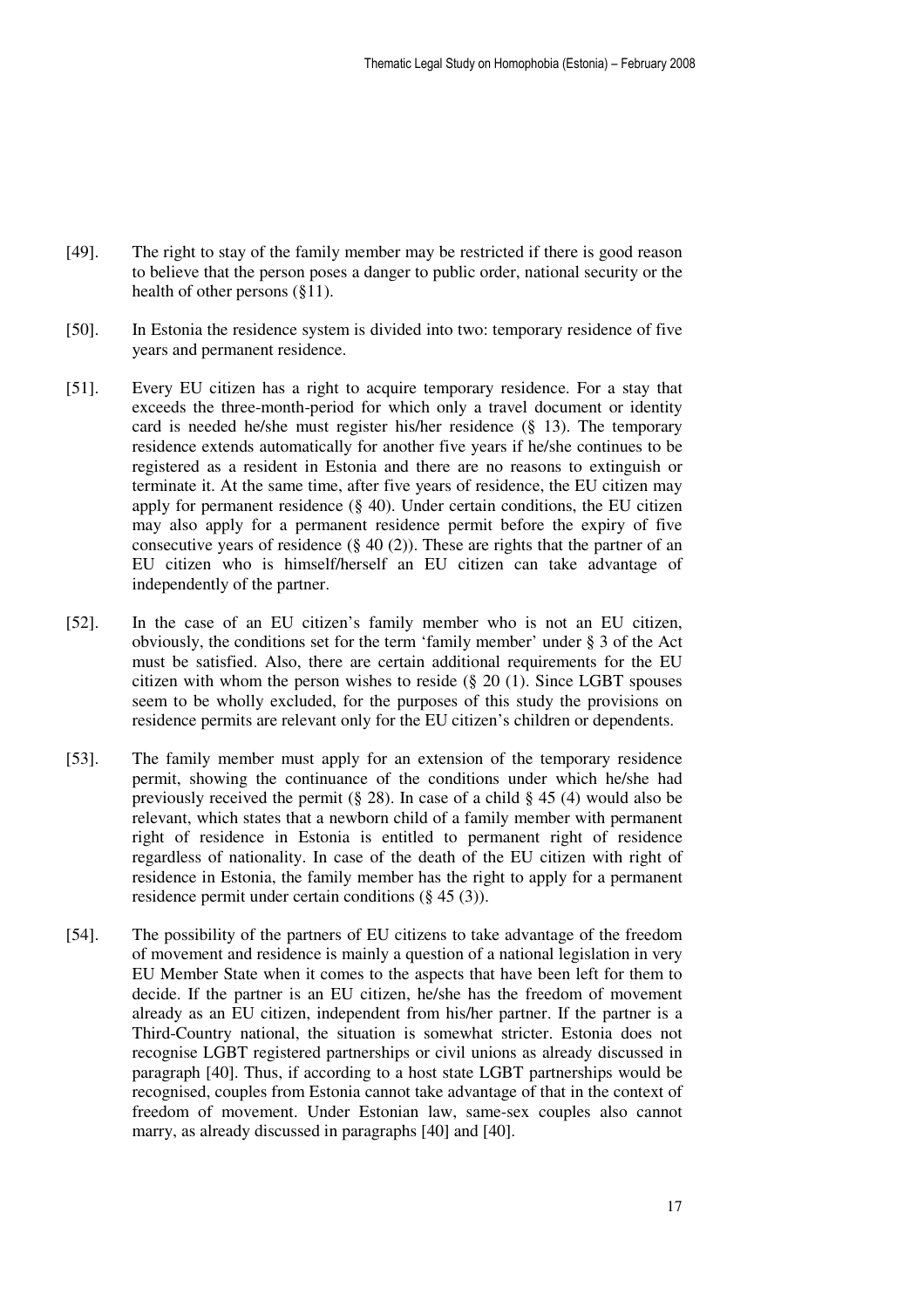- [55]. Estonia does however recognise the concept of 'household', which is a basis for the freedom of movement for a member of a household. The Statistics Estonia, which uses this concept, applies three criteria to determine whether there is a 'household' – (1) same address; (2) joint financial and/or food resources; and (3) individuals consider themselves to be one household.<sup>37</sup> According to the Statistics Estonia, there is no reason to exclude LGBT partners from this concept if they fulfil these criteria.<sup>38</sup> Moreover, they have considered LGBT partnerships as cohabiting couples for the purposes of statistics. Therefore, LGBT couples forming a 'household' in Estonia can benefit from the freedom of movement. The same applies to their children and other family members that are part of the household.
- [56]. According to the information from the Citizenship and Migration Board, there have been no cases on the grounds of sexual orientation and no statistics have been compiled.<sup>39</sup> There is no such statistical information available from the Ministry of Social Affairs or other official or unofficial sources. This includes information regarding the impact/social reality of relevant legislation for LGBT persons. Similarly, no cases have reached any courts either, which is explained in detail in paragraph [36].

 $\ddot{\phantom{a}}$ 

 $37$  Definition available on at:  $\frac{http://pub.state/px-1}{http://pub.state/px-1}$ web.2001/I\_Databas/Social\_life/06Households/02Household\_budget/02Monthly\_expenditure /HH09.htm (28.02.2008). Based on § 5 of *Rahva ja eluruumide loenduse seadus* [Population and Housing Census Act], Estonia/Riigikantselei (11.06.1998) *Riigi Teataja* I, 52/53, 772.

<sup>&</sup>lt;sup>38</sup> Telephone conversation with Mr Arvo Valtin, Executive Data Administrator, Department of Social Surveys Service (28.02.2008).

<sup>39</sup> Estonia/*Kodakondsus- ja Migratsiooniamet* [Citizenship and Migration Board] (04.02.2008) *Vastus teabenõudele* [Response to request for information].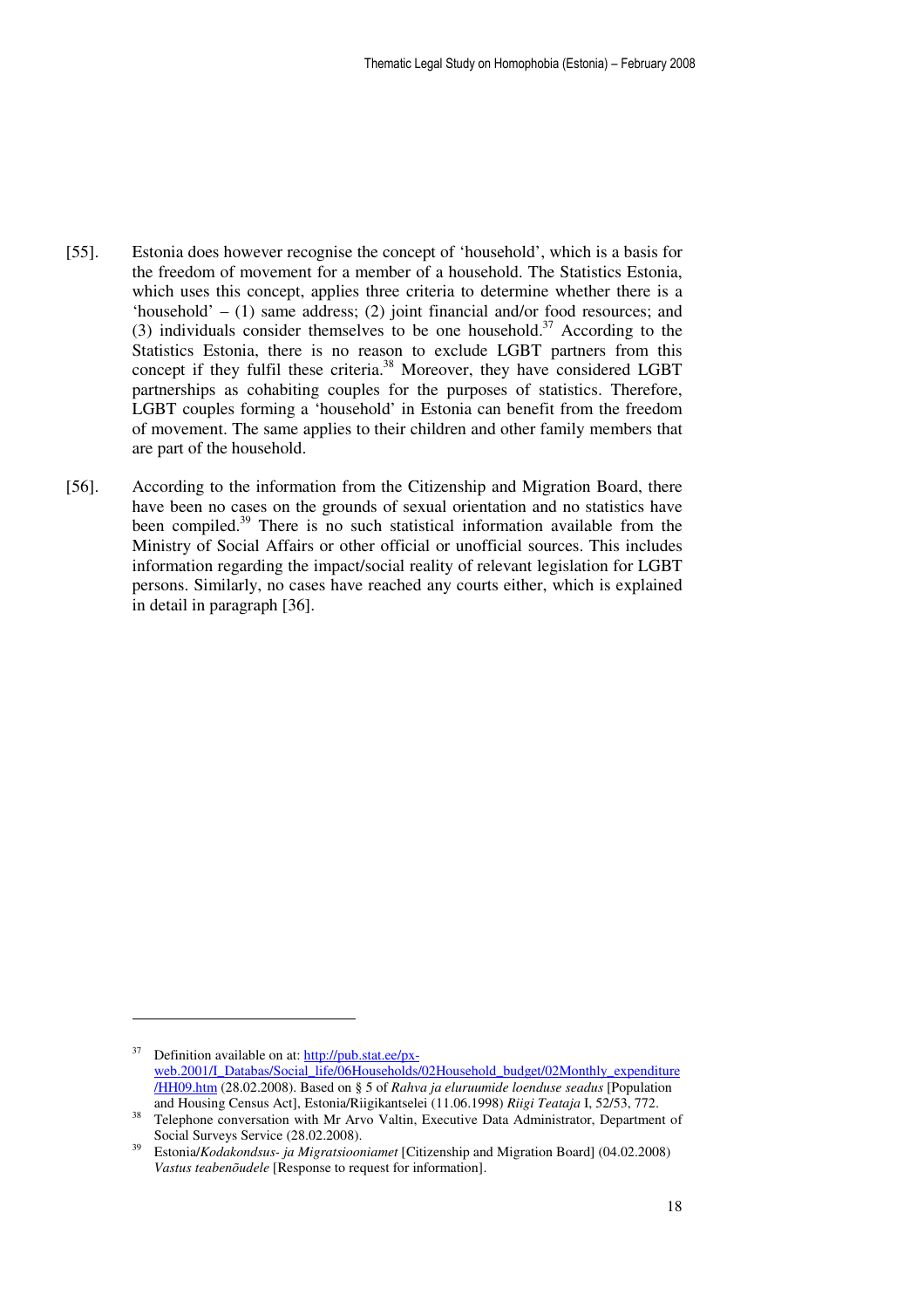## 3. Asylum and Subsidiary Protection

- [57]. Council Directive 2004/83/EC of 29.04.2004 is fully implemented into Estonian national law by the Act on Granting International Protection to Aliens.
- [58]. According to § 4 (1) a refugee is an alien who, owing to a well-founded fear of being persecuted or for reasons of race, religion, nationality, political opinion or membership in a particular social group, is outside his/her country of nationality and is unable or, owing to such fear, unwilling to avail himself/herself of the protection of that country and with regard to whom no circumstance exists precluding recognition as a refugee. There is no specification as to what is meant by those grounds for persecution. Nor was explanation provided in the Explanatory Note accompanying the Act's draft. $40$  It is therefore unclear whether sexual orientation can be considered under 'a particular social group'. The same was admitted by an official from the Citizenship and Migration Board during a 14.02.2008 phone conversation. The official stated that this question will be dealt with once such grounds (for persecution) are cited by an asylum seeker.
- [59]. In Estonia, the Citizenship and Migration Board is responsible for granting refugee status or subsidiary protection. According to information from the Board, there are no cases on this issue, and thus no practice to determine whether the Board accepts the interpretation of 'a particular social group' offered by Article 10 (1) (d) of the Council Directive.<sup>41</sup>
- [60]. According to § 7 of the Act on Granting International Protection to Aliens, family members of a refugee and of a person enjoying subsidiary protection are:
	- his/her spouse;

- his/her and his/her spouse's unmarried minor child, including adopted child;
- unmarried minor child under his/her or his/her spouse's custody and maintained by him/her or his/her spouse, including adopted child. In case of shared custody the agreement of the other party sharing custody is required;
- his/her or his/her spouse's unmarried adult child if the child is unable to cope independently owing to his/her state of health or disability;
- a parent or grandparent maintained by him/her or his/her spouse if the country of origin does not provide support resulting from other family ties.

Explanatory Note attached to the draft, available at: http://web.riigikogu.ee/ems/sarosbin/mgetdoc?itemid=052630010&login=proov&password=&system=ems&server=ragne11  $(15.02.2008).$ 

<sup>&</sup>lt;sup>41</sup> Response from the Citizenship and Migration Board.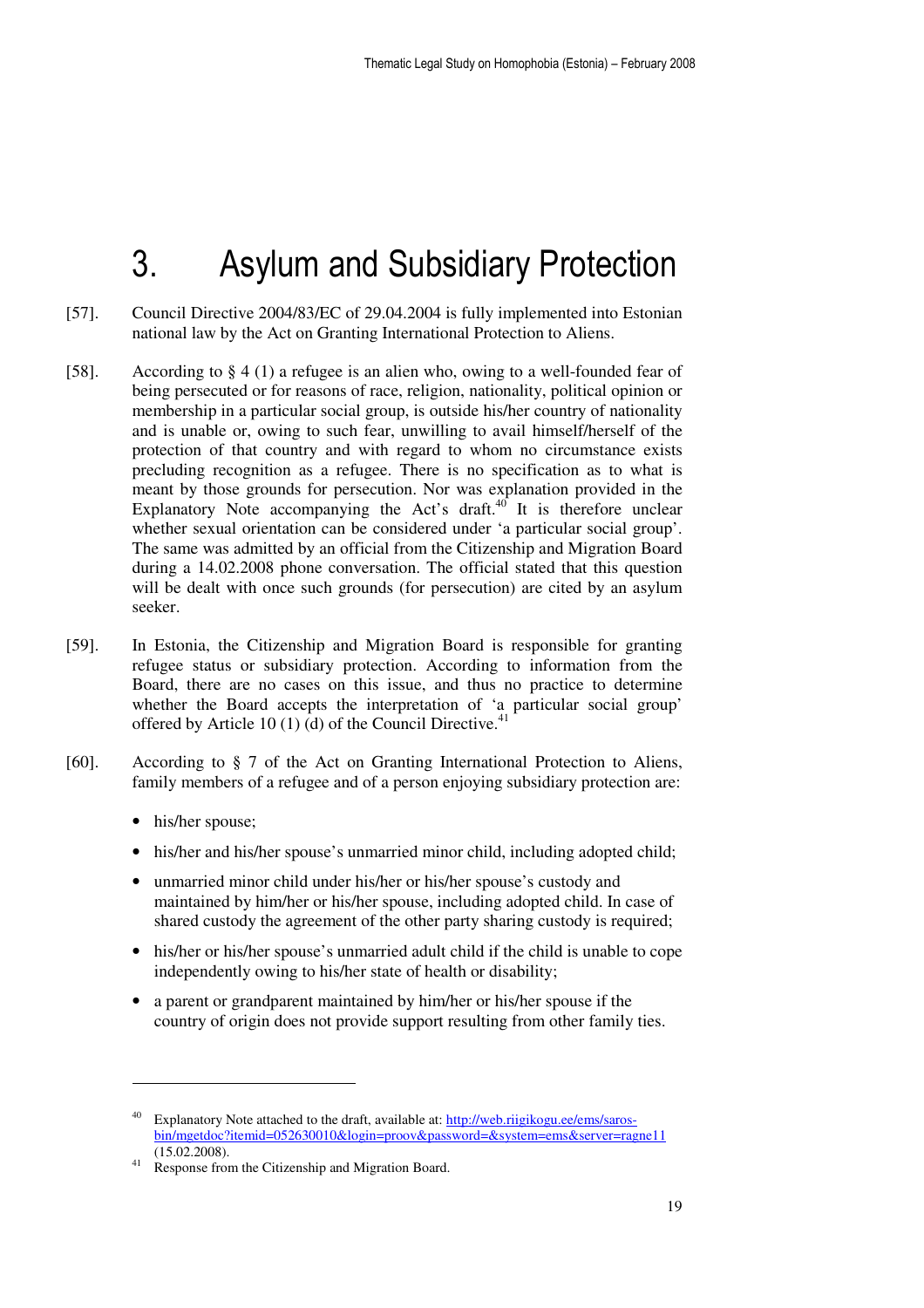- [61]. The above list is exhaustive, therefore, partners to whom the seekers of asylum or subsidiary protection are not legally married are excluded. The marriage must have been concluded before arriving in Estonia. Here again arises the issue over same-sex marriages already discussed under the Freedom of Movement heading in paragraphs [40]-[43]. In addition, as already discussed in paragraph [44], no other unions or relationships but legally certified marriage between two individuals are recognised.
- [62]. According to information from the Citizenship and Migration Board, there have been no cases on the grounds of sexual orientation and no statistics have been compiled.<sup>42</sup> There is no such statistical information available from the Ministry of Social Affairs or other official or unofficial sources. This includes information regarding the impact/social reality of relevant legislation for LGBT persons. Similarly, no cases have reached any courts either, which is explained in detail in paragraph [36].

 $\ddot{\phantom{a}}$ 

<sup>42</sup> Response from the Citizenship and Migration Board.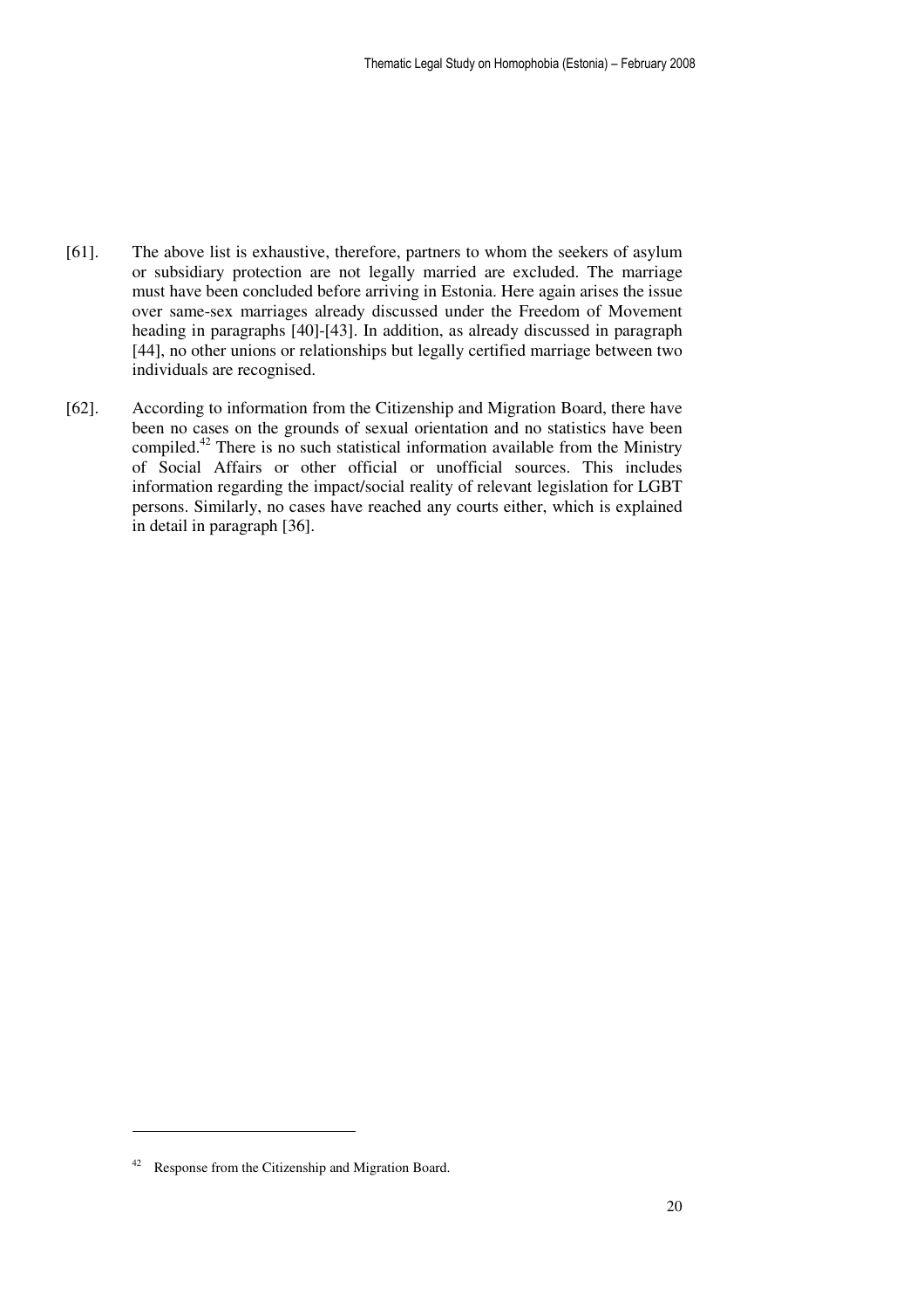## 4. Family Reunification

- [63]. According to § 65 of the Act on Granting International Protection to Aliens, the Citizenship and Migration Board decides on the reunification of families only if the persons applying for it constitute 'family members' of a person enjoying temporary protection. The exhaustive list of such persons is provided in § 7 (4) of the same Act:
	- his/her spouse:
	- his/her or his/her spouse's unmarried minor child, including adopted child;
	- other close relative who lived with him/her in the country of origin and was dependent on him/her.
- [64]. Here again arises the issue over same-sex marriages already discussed under the Freedom of Movement heading in paragraphs [40]-[43]. In addition, as it can be seen from § 7 (4), cohabiting or registered partners are not included in the list of 'family members'. Therefore, registered or merely cohabiting same-sex couples will not have a right to unification.
- [65]. According to information from the Citizenship and Migration Board, there have been no cases on the grounds of sexual orientation and no statistics have been compiled.<sup>43</sup> There is no such statistical information available from the Ministry of Social Affairs or other official or unofficial sources. This includes information regarding the impact/social reality of relevant legislation for LGBT person. Similarly, no cases have reached any courts either, which is explained in detail in paragraph [36].

 $\ddot{\phantom{a}}$ 

Response from the Citizenship and Migration Board.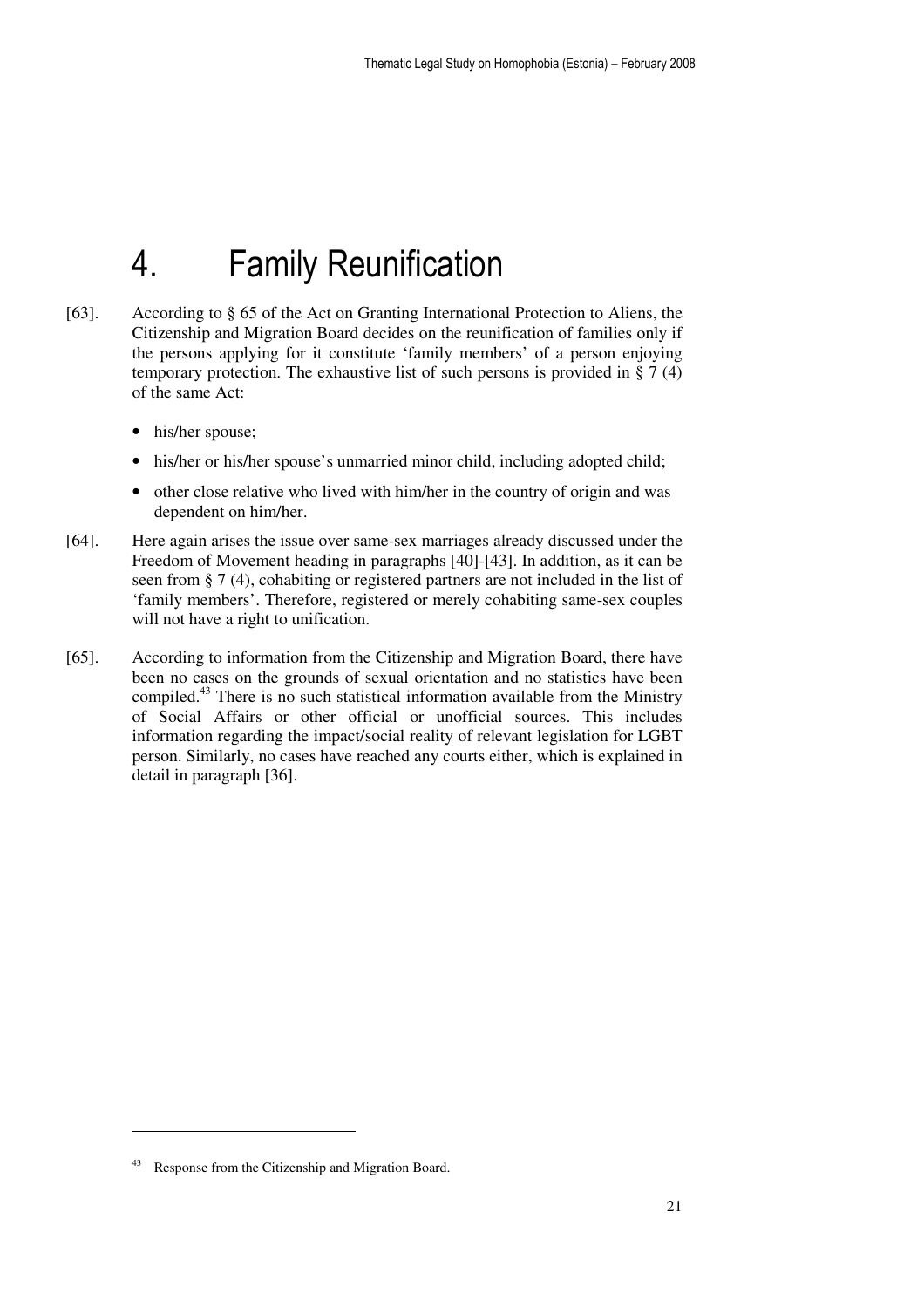## 5. Freedom of Assembly

- [66]. In general, freedom of assembly is guaranteed according to § 47 of the Constitution. More specific regulation is provided by the *Avaliku koosoleku*  seadus [Public Assembly Act],<sup>44</sup> which sets out possible restrictions for freedom of assembly. There is no specific mention of discrimination on the grounds of sexual orientation in the Act, therefore, any discrimination that may occur is a question of the application and interpretation, rather than the text, of the law. Based on the Act, local authorities have specified their own more detailed rules that determine the specifics of registering a public event and the basis and responsibilities for the organisers.
- [67]. Inciting hatred, violence or discrimination on grounds of sexual orientation is not mentioned as a basis for prohibiting a demonstration. Section 3 (3) of the Public Assembly Act declares as prohibited any assembly that incites hatred, violence or discrimination based on the grounds of nationality, race, religious or political opinion. Although there have not been any specifically anti-LGBT demonstrations, there does not seem to be legal basis for prohibiting them.
- [68]. There has been constant public debate surrounding the yearly LGBT Pride parade that has taken place in Tallinn since 2004. During the 2006 parade counter-demonstrators attacked parade participants the police were accused of not providing sufficient protection. This also prompted Amnesty International to issue a statement calling for better protection for the freedom of assembly.<sup>45</sup> In 2007 parade organisers issued a public statement that parade organisation 'has turned out to be more complicated that in previous years' and accused the public authorities of a lack of cooperation.<sup>46</sup> The organisers also submitted a complaint to the Chancellor of Justice's office. The Chancellor concluded that although the requirement by *Põhja Politseiprefektuur* [Northern Police Prefecture] to parade organisers to use a private security firm to guarantee participants' safety is in itself legal, the refusal of the organisers to fulfill the requirement cannot be a ground for refusing to allow the parade to take place.<sup>47</sup> It also established that the Northern Police Prefecture had not followed

<sup>44</sup> Estonia/Riigikantselei (1997) *Riigi Teataja* I, 30, 472

<sup>45</sup> Amnesty International (15.08.2006) *Estonia: The right to freedom of peaceful assembly must be protected*, available at: http://www.amnesty.org/en/library/info/EUR51/001/2006 (14.02.2008).

<sup>46</sup> R. Mets (02.07.2007) 'Pöördumine seoses Tallinna Pride 2007 korraldamisega seonduvalt', in *Eesti Päevaleht*, available at: http://www.epl.ee/?arvamus=392837 (14.02.2007).

<sup>47</sup> Estonia/*Õiguskantsleri kantselei* (09.2007) '*Soovitus õiguspärasuse ja hea halduse tava järgimiseks*' ['Recommendation to observe legality and good governance'], letter to *politseiprefekt* [Police Prefect] Raivo Kütt, p. 13.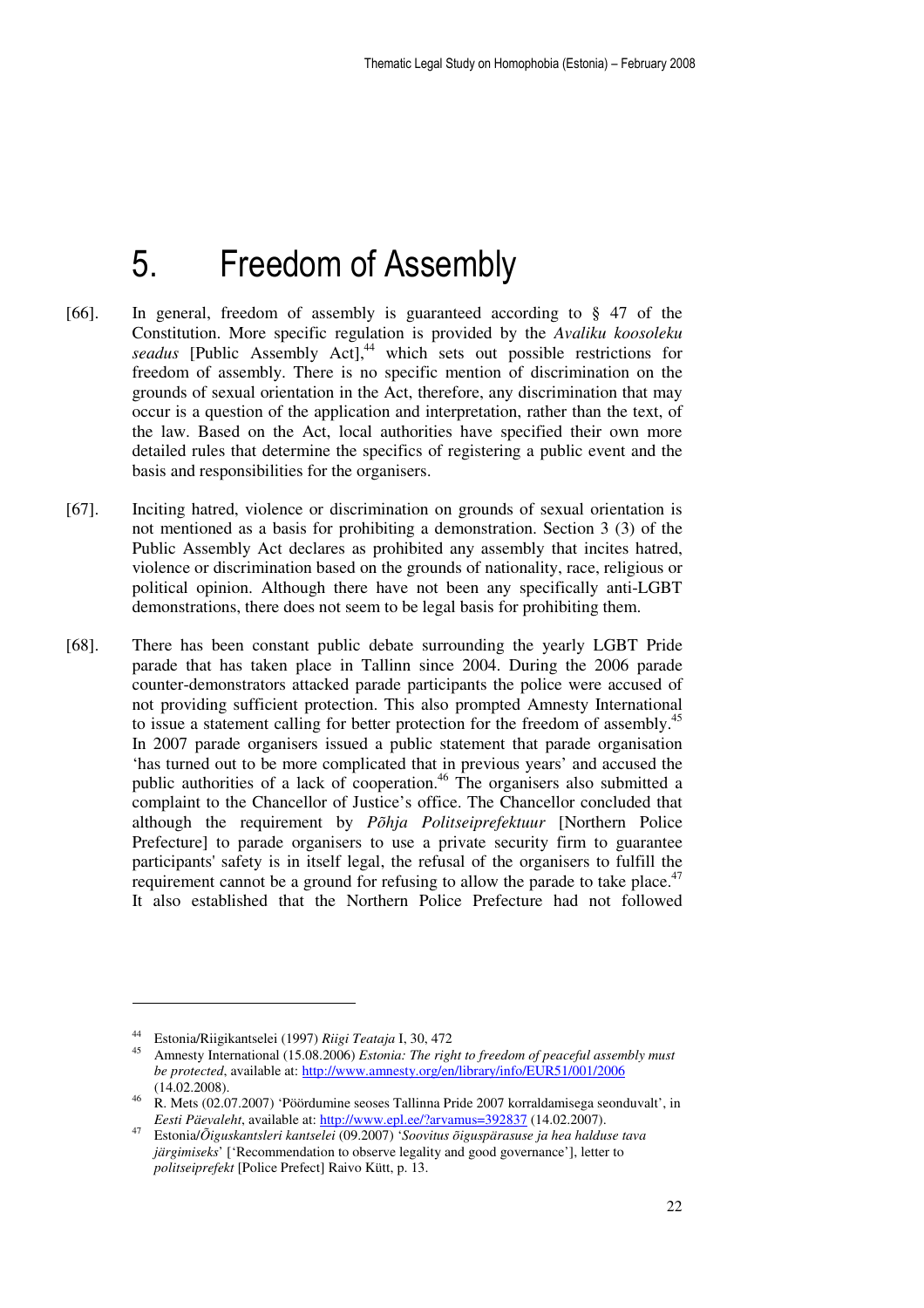standards of good governance by not fully cooperating with the parade organisers, as well as not correctly responding to their initial e-mails.<sup>48</sup>

- [69]. In conclusion, as pointed out by the Chancellor of Justice in his analysis of the Police Prefecture's actions,<sup>49</sup> although the authorities seem to be well aware of their negative obligations not to disturb the parade, they are not so much aware of the positive obligation to provide an environment where freedom of assembly and related rights can be enjoyed (for example, by protecting protesters from counter-protesters). The Chancellor of Justice also stated that more analysis of the proposal for a new *Korrakaitseseadus* [Public Order Defence Act], which will replace the Public Assembly Act, is necessary to determine its impact on freedom of assembly.
- [70]. There is no statistical information available from any official or unofficial sources regarding the impact/social reality of relevant legislation for LGBT persons. Similarly, no cases have reached any courts either, which is explained in detail in paragraph [36].

-

<sup>48</sup> Estonia/*Õiguskantsleri kantselei* (09.2007) '*Soovitus õiguspärasuse ja hea halduse tava järgimiseks*' ['Recommendation to observe legality and good governance'], letter to *politseiprefekt* [Police Prefect] Raivo Kütt, p. 13.

<sup>49</sup> Estonia/*Õiguskantsleri kantselei* (09.2007) '*Soovitus õiguspärasuse ja hea halduse tava järgimiseks*' ['Recommendation to observe legality and good governance'], letter to *politseiprefekt* [Police Prefect] Raivo Kütt, p. 13.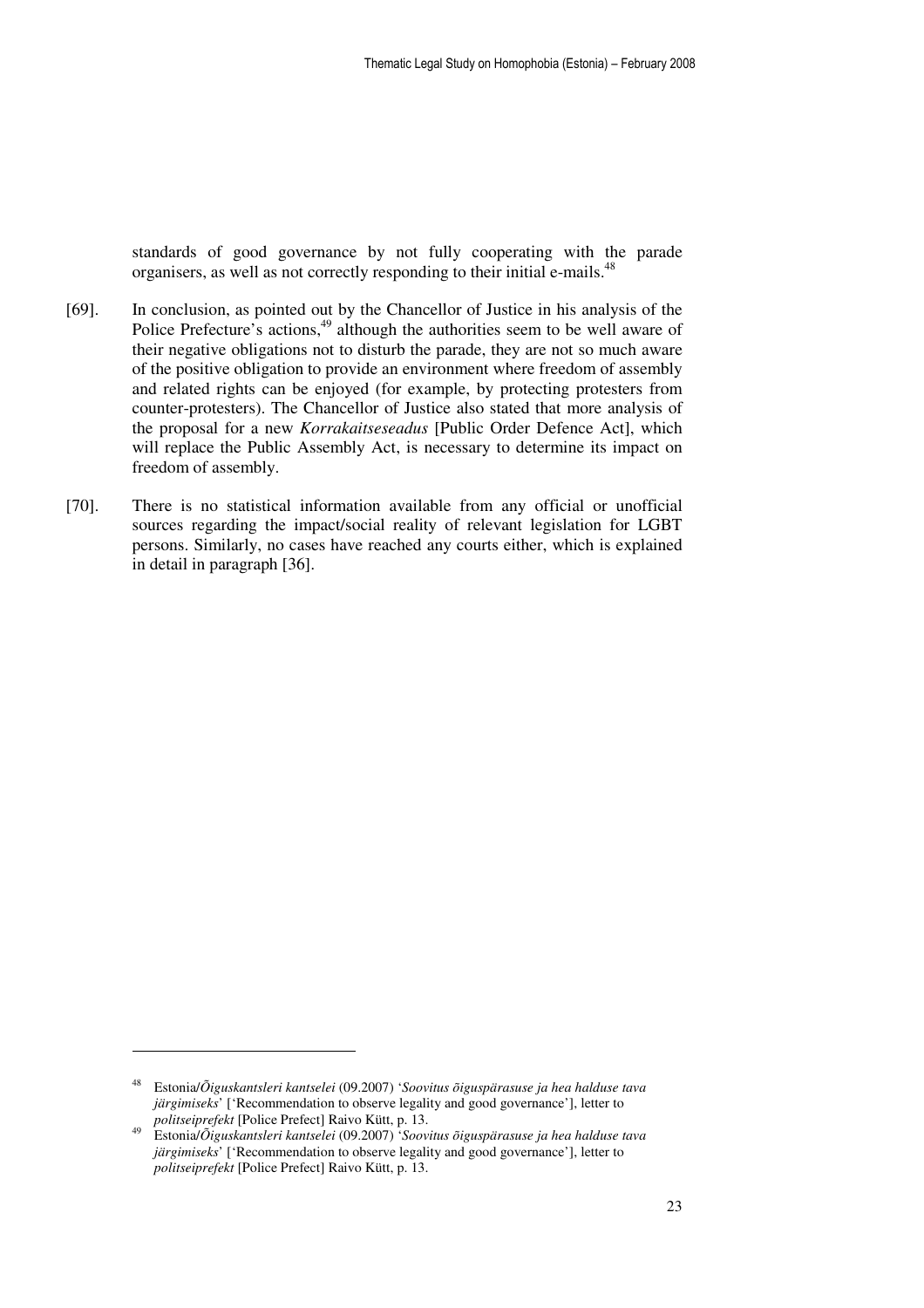## 6. Criminal Law, Hate Speech

[71]. Incitement of hatred and discrimination is prohibited by § 12 of the Constitution of the Republic of Estonia, which reads as follows:

> '…The incitement of national, racial, religious or political hatred, violence or discrimination shall, by law, be prohibited and punishable. The incitement of hatred, violence or discrimination between social strata shall, by law, also be prohibited and punishable'.

- [72]. The Penal Code provides the main provisions regarding hate speech. Section 151 of the Code criminalises 'activities which publicly incite to hatred, violence or discrimination on the basis of…sexual orientation…if this results in danger to the life, health or property of a person…' This provision has never been used in practice for homophobic hate speech.
- [73]. The Supreme Court has decided what text could be regarded as inciting to social hatred and violence, and interpreted the relevant provision of the Penal Code as follows:

'§ 151 of the Penal Code is included in division "Offences against equality". Violation of the right to equality means that in the case of groups that differ on the grounds of ethnic origin, race, colour, sex, language, origin, religion, political opinion, financial or social status a member of one group ("we") denies the equality of the members of the other group ("others"). Under § 151 of the Penal Code the elements of the offence do not consist only in the denial of equality of the persons belonging to another group but also in incitement to such denial among other persons'.<sup>50</sup>

- [74]. There have been no criminal cases brought to court regarding homophobic hate speech, thus there have been no convictions and no sanctions.
- [75]. Homophobic motivation is not listed among general aggravating factors in § 58 of the Penal Code.
- [76]. In addition to criminal law, civil law also includes a provision in the *Võlaõigusseadus* [Law of Obligations Act],<sup>51</sup> which prohibits defamation or dissemination of incorrect information. There is no information that this provision has ever been applied in the courts in the context of homophobic hate speech.

<sup>50</sup> Estonia/*Riigikohus* [Supreme Court] (2007) *Võrdse kohtlemise ja diskrimineerimise alased kaasused Eesti Vabariigi Riigikohtu praktikas 2007,* available at: http://www.riigikohus.ee/vfs/682/t6lkimiseks\_MEMOeriraportoor%20%28L\_Kanger%29.pdf (15.02.2008).

<sup>51</sup> Estonia/Riigikantselei (2001) *Riigi Teataja* I, 81, 487.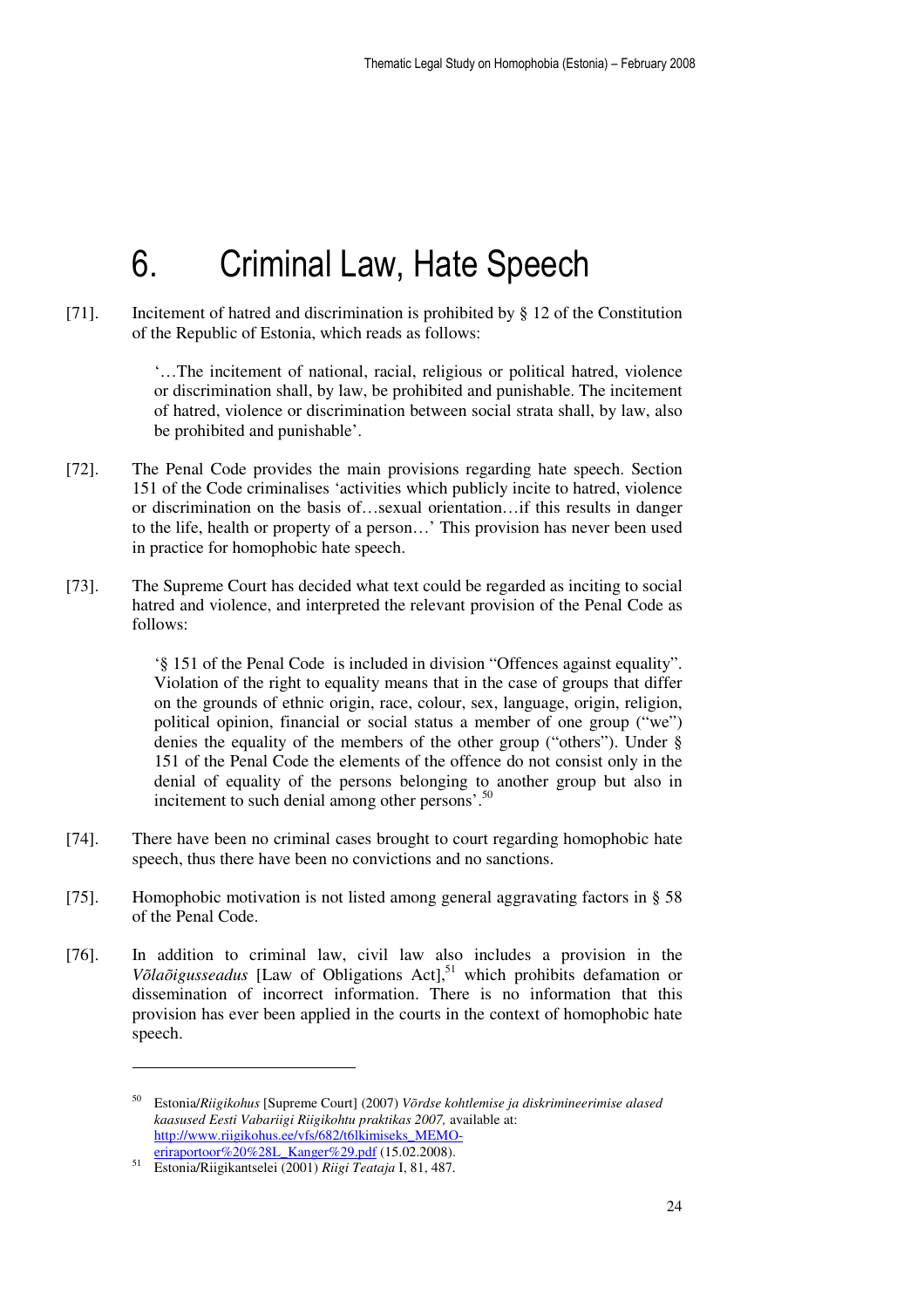[77]. There is no statistical information available from any official or unofficial sources regarding the impact/social reality of relevant legislation for LGBT person. Similarly, no cases have reached any courts either, which is explained in detail in paragraph [36].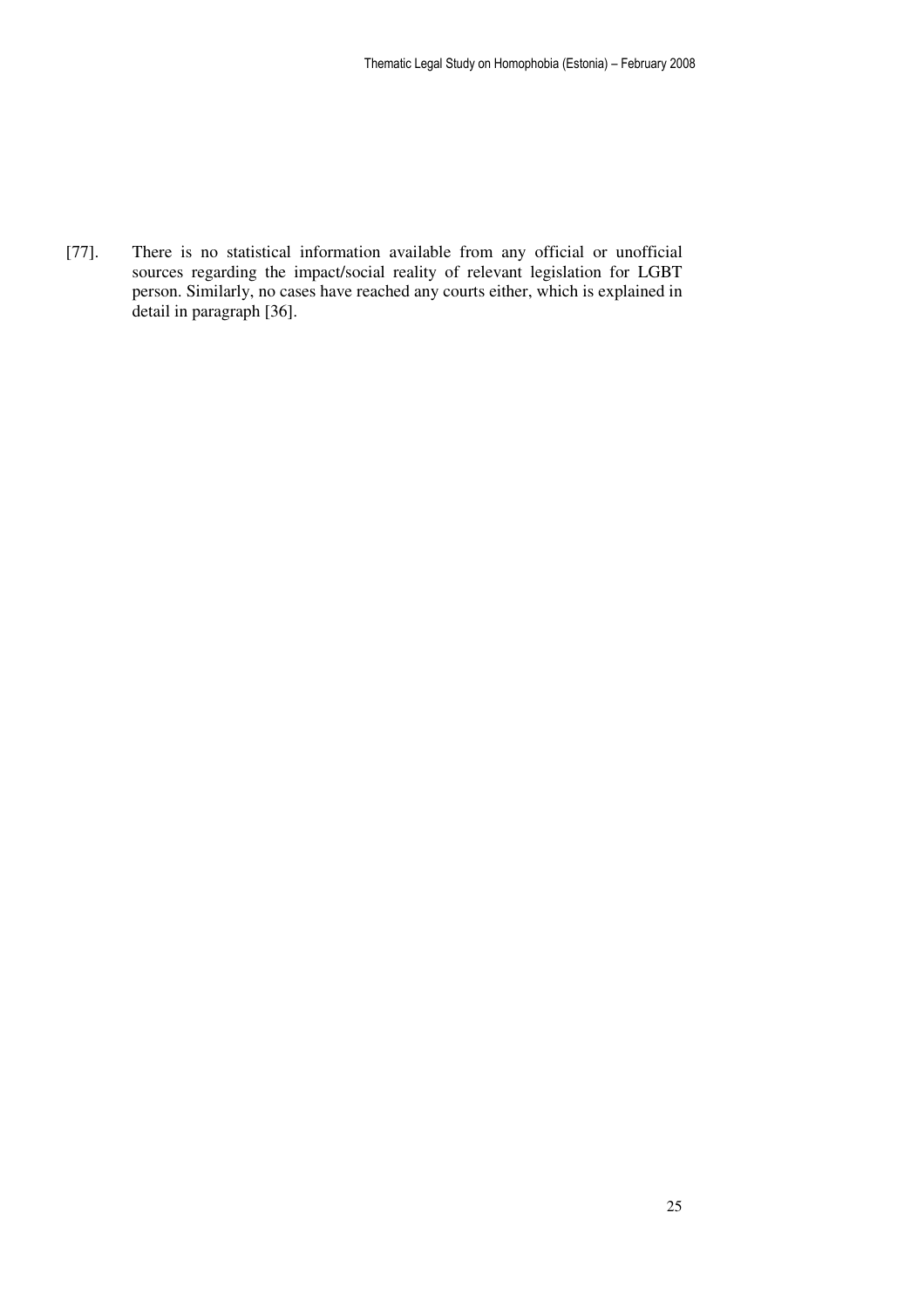## 7. Transgender Issues

- [78]. Transgender issues have a short history in the Estonian legal system. There is no practice, reported cases or statistics on transgender issues, including on discrimination based on a person's transsexuality, except one case, where an application was submitted to the Chancellor of Justice; the case, however, was discontinued (summarised in Annex 1). Therefore, there has not been any opportunity to develop an approach to transgender discrimination. There is also no authority or explanation as to whether transgender issues are covered by regulations on sexual orientation and discrimination based on sexual orientation.
- [79]. However, according to unofficial information received from the Ministry of Social Affairs and from the Gender Equality Commissioner, an application was submitted to the latter at the end of 2007 claiming discrimination in the employment application process owing to the applicant's transsexuality. The Commissioner has not yet processed the application. There is also no information on whether this application will in fact be accepted. If the Commissioner accepts the application and issues an opinion on it, this would mean that according to her opinion transsexuality is an issue of gender and not of sexual orientation. The Commissioner has, during her short period of activity, scrupulously followed her mandate and has declined all applications and requests for information that do not directly pertain to gender issues.<sup>52</sup> Until the application is processed the issue on discrimination based on transsexuality is unsettled.
- [80]. There are a number of legal acts that include provisions regulating specific acts on transgender issues.
- [81]. The regulation of 07.05.1999 no. 32 by the Ministry of Social Affairs *Soovahetuse arstlike toimingute ühtsed nõuded* [Common requirements to medical acts of sex change] $53$  provides the basis for medical and legal acts related to gender/sex change. It is the belief of the Ministry of Social Affairs that the regulation has a somewhat vague legal status and it is mainly by tacit agreement that it is followed.<sup>54</sup>
- [82]. The regulation was enacted on the basis of § 8 (1) 6) of the *Rahvatervise seadus*  $[Public Health Act]<sup>55</sup> providing that one of the duties of the Ministry of Social$

<sup>52</sup> Estonia/*Soolise võrdõiguslikkuse volinik* [Gender Equality Commissioner] (23.01.2008) *Temaatiline õiguslik uurimus homofoobia ja diskrimineerimise kohta seksuaalse sättumuse alusel*.

<sup>53</sup> Estonia/Riigikantselei (27.05.1999) *Riigi Teataja* L, 87, 1087.

<sup>54</sup> Estonia/*Sotsiaalministeerium* [Ministry of Social Affairs] (08.02.2008) *Vastust Teie 11.01.08 kirjale* [Response to 11.01.08 letter].

<sup>55</sup> Estonia/Riigikantselei (11.07.1995) *Riigi Teataja* I, 57, 978.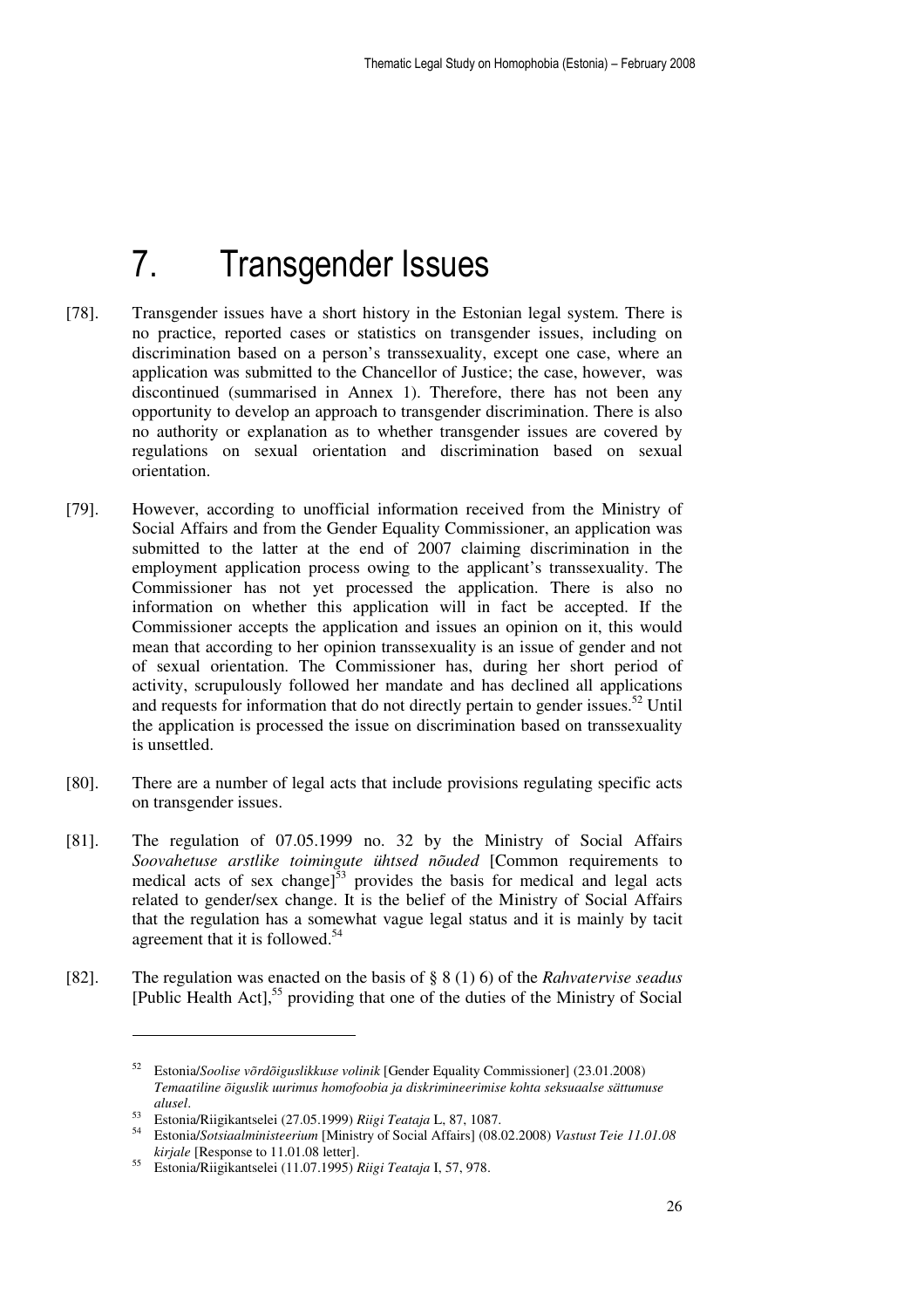Affairs is 'to plan and organise implementation of national programmes, projects and other measures for creation of a physical and social environment which is safe for health, prevention of health disorders and disease, and health promotion'. The Ministry of Social Affairs is of the opinion that the link between the general mandate given by § 8 (1) 6) and the regulation is too indirect. However, due to the lack of general unified regulation of the issues of transsexuality, the regulation was based on that provision. This does not make the regulation invalid or illegal. This provision does provide a general basis for the regulation and gender/sex change operations are not in any way legally inhibited.<sup>56</sup> According to the Ministry of Social Affairs, there has been no need to develop a more comprehensive regulation. Scattered regulation has worked relatively well considering the small population in Estonia.

- [83]. According to the regulation of 07.05.1999 no. 32, the precondition for deciding a person's gender and allowing medical acts necessary for gender/sex change is a decision by the medical expert commission appointed by the Minister of Social Affairs. The applicant must submit an application to the Ministry of Social Affairs requesting a decision by the expert commission. He/she must present the following evidence:
	- certification of transsexual identity during at least two years prior to the application;
	- a psychiatrist's decision that excludes the possibility that the wish to undergo gender/sex change is caused by psychiatric disorder;
	- compatibility of chromosomatic and gonad gender/sex certified by genetic research.
- [84]. The medical expert commission's decision is the basis for a decree by the Ministry of Social Affairs, which authorises medical acts to change a person's gender/sex. At least two years must pass from the beginning of the medical treatment before the expert commission will issue a decision on the change of gender/sex. This will be a basis for subsequent legal changes necessary for a person to wholly acquire new gender.
- [85]. Name change of the person is performed by the vital statistics office. This possibility is provided by § 15 of *Nimeseadus* [Names Act]:<sup>57</sup>

'If the gender of a person is changed, on the basis of a written application of the person, the parent(s) of the minor or of the guardian of the minor ward, a new given name shall be assigned to the person and a foreign-language surname of the person may be changed if the gender feature is reflected in the surname pursuant to the national tradition of the person'.

<sup>56</sup> Telephone conversation with Ms Helen Trelin, Advisor, Department of Health, Ministry of Social Affairs (07.04.2008).

<sup>57</sup> Estonia/Riigikantselei (2005) *Riigi Teataja* I, 1, 1.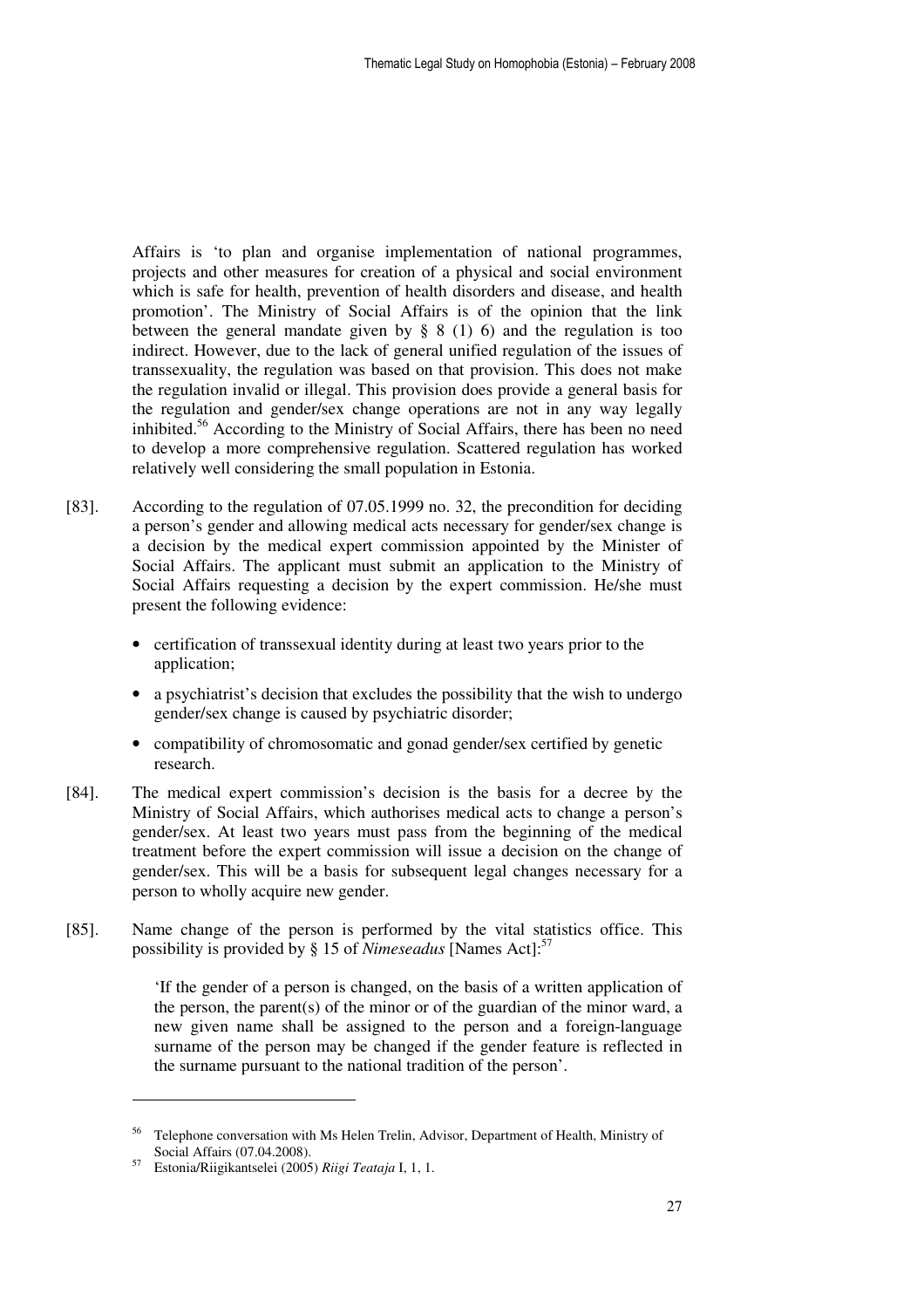- [86]. Section 49 of *Rahvastikuregistri seadus* [Population Register Act] regulates the formation and granting of the new personal identification code for the person who has undergone the gender/sex change, because the code is formed on the basis of a person's sex and date of birth.<sup>58</sup> According to § 52 of this Act, the new personal identification code will be formed and granted by an authorised processor 'upon amendment of the data on the sex of a person on the basis of an application of the person and a certificate of a medical institution holding a corresponding licence'.
- [87]. The formation and granting of the new personal identification code is also the basis for the issuance of a new birth certificate, which will be organised by the vital statistics office (§ 52 of the Population Register Act). The birth certificate is the basis for a new passport.
- [88]. In addition, the regulation of 18.01.2002 no. 28 '*Riikliku pensionikindlustuse registri' pidamise põhimäärus* [Statute for managing the 'state pension insurance register' $]^{59}$  is important since it regulates the state pension insurance register. The data in this register is the basis for accounting for social tax paid by or on behalf of persons, their years of pensionable service and accumulation period, and the procedure of determining and paying their state pension and benefits (§ 4 (2)). Paragraph 31 of this regulation provides for a change of data and personal identification code upon a change of gender/sex.
- [89]. According to the database of the Supreme Court and those of the first and second instances referred to in paragraph [36], there are no cases concerning transsexuals. Statistical information on name changes based on change of gender and number of persons who changed their gender/sex is provided in Annex 2.

<sup>58</sup> Estonia/Riigikantselei (29.06.2000) *Riigi Teataja* I, 50, 317.

<sup>59</sup> Estonia/Riigikantselei (2002) *Riigi Teataja* I, 7, 38.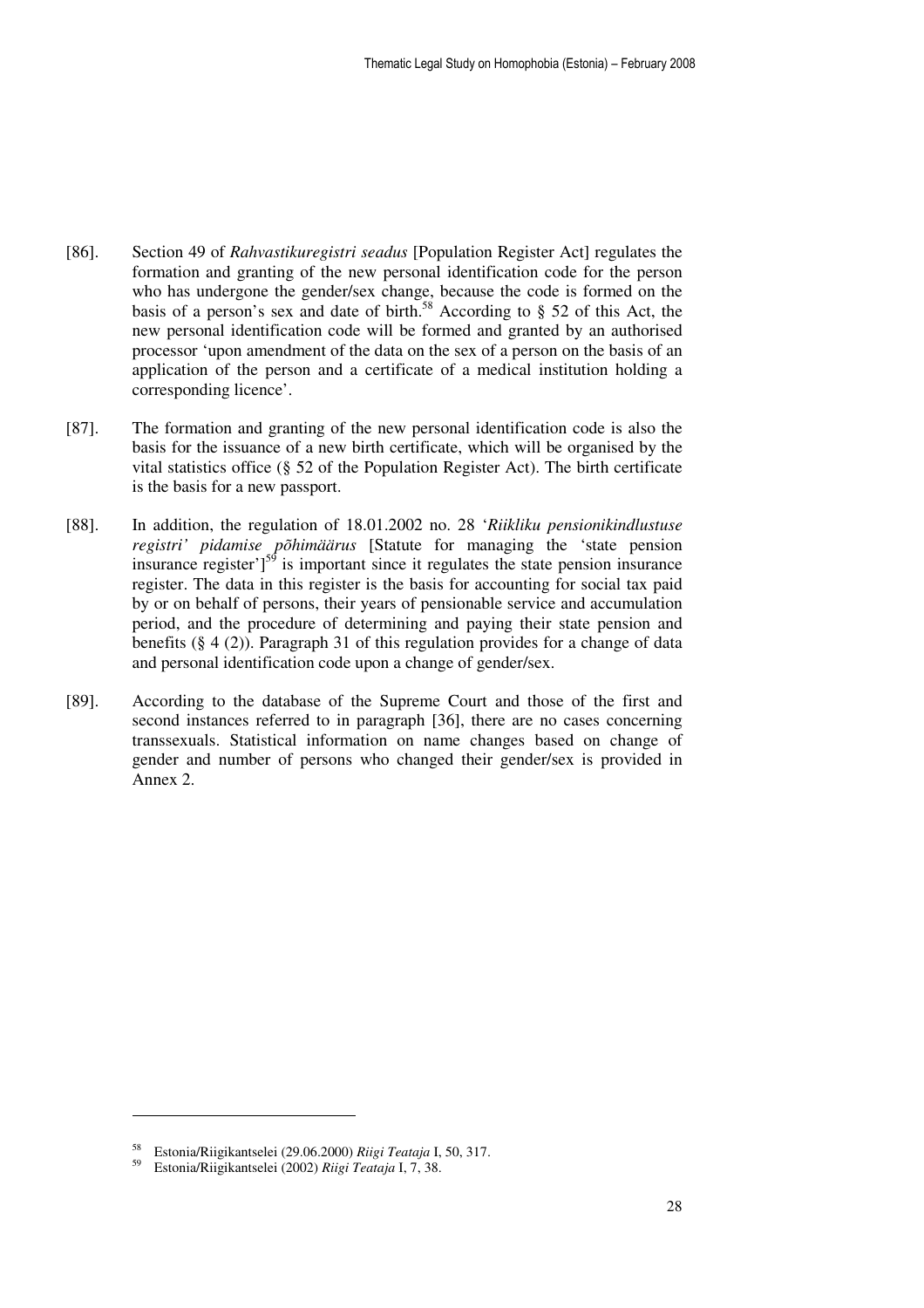## 8. Miscellaneous

- [90]. It should be mentioned that the Constitution of Estonia includes in its catalogue of fundamental rights the prohibition of discrimination (§ 12): 'Everyone is equal before the law. No one shall be discriminated against on the basis of nationality, race, colour, sex, language, origin, religion, political or other opinion, property or social status, or on other grounds…'
- [91]. As it is stated in the report by the Supreme Court of Estonia on cases concerning equal treatment, 'this provision is considered to be a very modern one, as it includes inter alia discrimination on the basis of "property or social status", *i.e.,* the ground that usually is not included in the discrimination catalogue'. $60$  The list of grounds of discrimination is not exhaustive, as is indicated by the phrase 'or other grounds'. The Supreme Court has developed and repeatedly applied a test for determining whether a treatment is unequal: 'if there is a reasonable and appropriate ground, the unequal treatment in legislation is justified'.
- [92]. Regardless of the long-time and clear constitutional prohibition of discrimination, the statistical information shows that the Estonian population is fairly ignorant with respect to discrimination based on sexual orientation.
- [93]. The Ministry of Social Affairs ordered a poll in 2007 as part of the EU Equal Opportunities Year.<sup>61</sup> Among other grounds of discrimination, sexual orientation was also included. The poll demonstrated that the Estonian population rarely considers sexual orientation to be one of the grounds of discrimination. Only 1 per cent of the people who had been discriminated against or whose acquaintances had been discriminated against recognised sexual orientation as a probable ground. However, 19 per cent of the respondents who found that discrimination occurs in Estonia often or sometimes did think that sexual orientation is also a ground of discrimination. Yet, ranking the cited grounds of discrimination by rate of incidence, sexual orientation is only  $14<sup>th</sup>$ .
- [94]. The Ministry of Justice Affairs also referred to a 2007 research project on xenophobic and racist expressions conducted with scientists from Tartu University and Tallinn University.<sup>62</sup> One of the questions (no. 61) posed in that research was: People of what specific background would you not want to work with? One of the possibilities was homosexuals. The question's purpose was to measure tolerance of background factors other than nationality.

<sup>60</sup> Estonia/*Riigikohus* (2007), p. 1.

<sup>&</sup>lt;sup>61</sup> Response from the Ministry of Social Affairs.<br><sup>62</sup> Estapio/*Lustitaninistospium* Ministry of Justi

<sup>62</sup> Estonia/*Justiitsministeerium* [Ministry of Justice] (30.01.2008) *Vastus küsimustele* [Response to questions].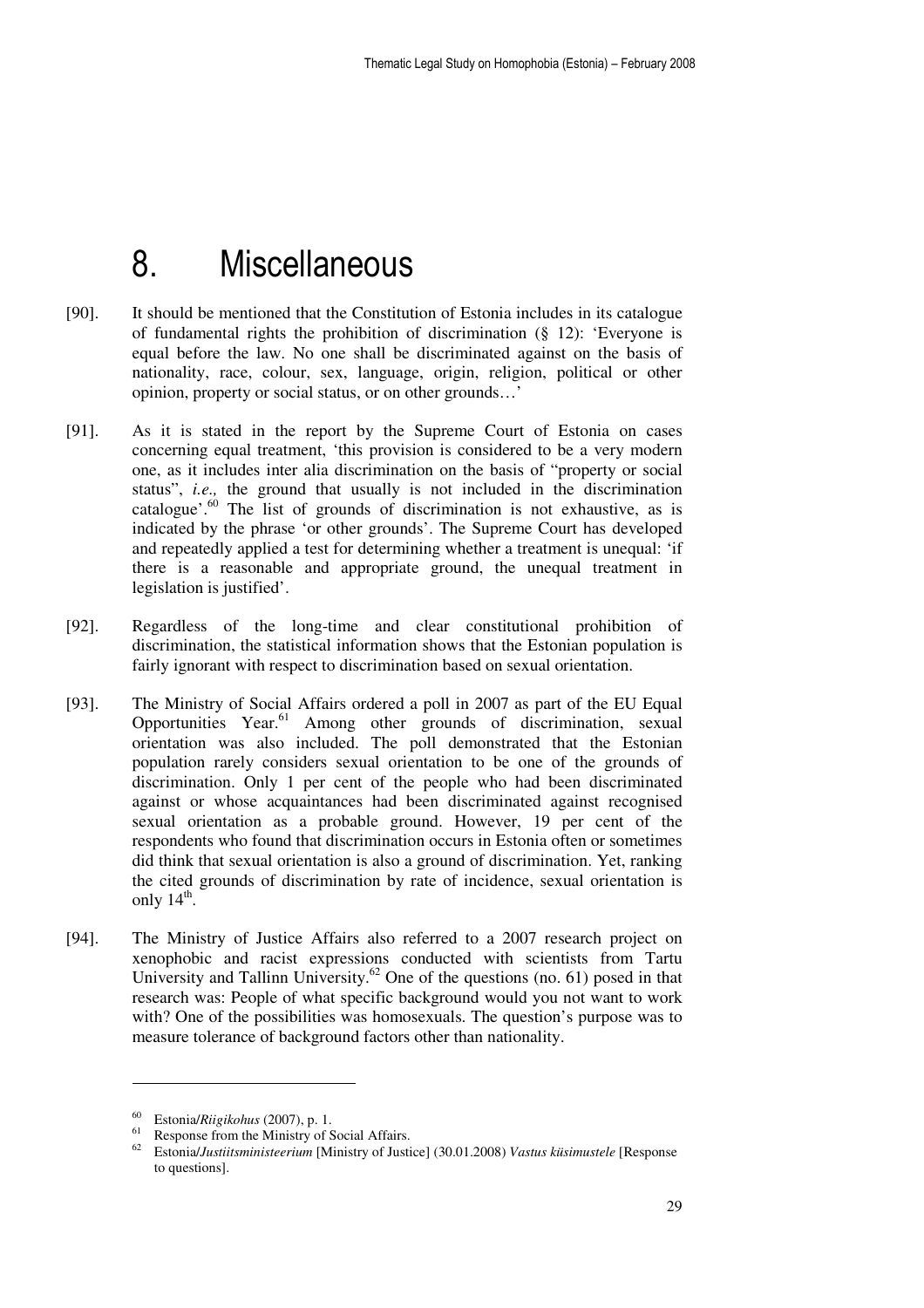| <b>Background</b>                 | <b>Respondents</b><br>of Estonian<br>nationality | <b>Respondents</b><br>of Russian<br>nationality | Total |
|-----------------------------------|--------------------------------------------------|-------------------------------------------------|-------|
| Homosexuals                       | 37 S                                             |                                                 |       |
| Former prostitutes                |                                                  |                                                 |       |
| People with criminal              | 62.6                                             | 66.2                                            | 63.7  |
| background, former prisoners      |                                                  |                                                 |       |
| Drug addicts                      | 77.4                                             | 89 3                                            |       |
| HIV, AIDS carriers                |                                                  |                                                 |       |
| People with physical disabilities |                                                  |                                                 |       |
| People of other nationalities     | 3.5                                              |                                                 |       |
| No such people                    | 13.7                                             |                                                 |       |
| Hard to say                       |                                                  |                                                 |       |

Table 1. Statistics of answers by respondents of Estonian and Russian nationalities. *Ministry of Justice, Vastus küsimustele [Response to questions] (30.01.2008).*

- [95]. Those over 65 are more intolerant (only 5 per cent answered that there are no people who they would not want to work with). People 25-44 are more tolerant towards homosexuals. Men, as compared to women, are less tolerant towards homosexuals (48.9 per cent of men and 28.6 per cent of women). People with higher education are more tolerant (20.5 per cent answered 'no such people').
- [96]. On the subject of same-sex marriages and adoption, the Ministry of Social Affairs referred to 2006 Eurostat Eurobarometer research that showed 21 per cent of Estonians thought that same-sex marriages should be allowed everywhere in Europe and 14 per cent would have given homosexuals the right to adopt.<sup>63</sup>

<sup>63</sup> Response from the Ministry of Social Affairs.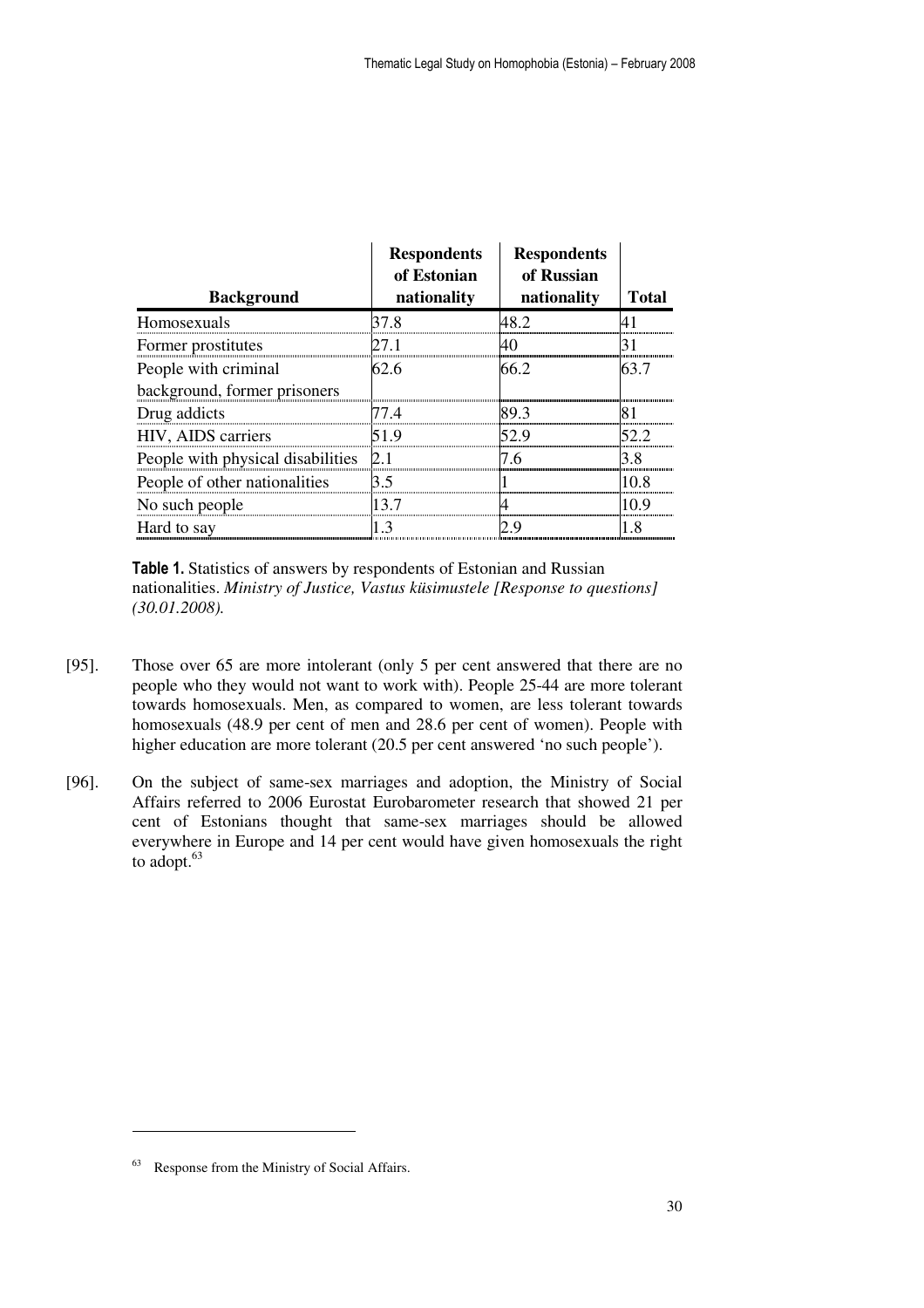## **Conclusions**

- [97]. It is difficult to draw any definite conclusions from the research conducted, as the amount of available information is insufficient for informed analysis. As most laws that provide specific rights for LGBTs are relatively recent, there has not been enough time for practices to be developed.
- [98]. As a result of the research, the team has found that Estonia has or is in the process of implementing all relevant EU legislation. However, whether this process actually results in positive impact in the status and rights of LGBTs remains to be seen.
- [99]. Although Estonia's very modern section on fundamental rights goes beyond those of many other countries, the rest of the body of laws is in need of development. For example, the Estonian legal system does not recognise unmarried couples or couples in civil unions or registered partnerships. This severely affects the rights of LGBTs in areas of freedom of movement, asylum and subsidiary protection, including family reunification. There is also the need to develop the concept of marriage to include LGBT marriages in the definition of marriage under Estonian legislation if Estonia wants to follow the modern development of the rest of Europe.
- [100]. Development is also needed in the area of freedom of assembly and guaranteeing LGBTs the same freedoms as others. In addition, protection against hate speech, provided by law, needs to be put into practice to create an environment that raises public awareness of LGBT rights.
- [101]. In great need of clarification and development is legislation related to transsexuals and gender/sex change. The present dispersed regulation does not sufficiently protect their interests.
- [102]. A positive aspect is legislation on equal treatment, which is under development. Once it has been approved by the Parliament, it will potentially have a positive impact on all aspects of the lives of sexual minorities.
- [103]. Unfortunately there is no good practice to report, which would be innovative and could serve as models for other Member States and the European Union institutions in the context of the present study.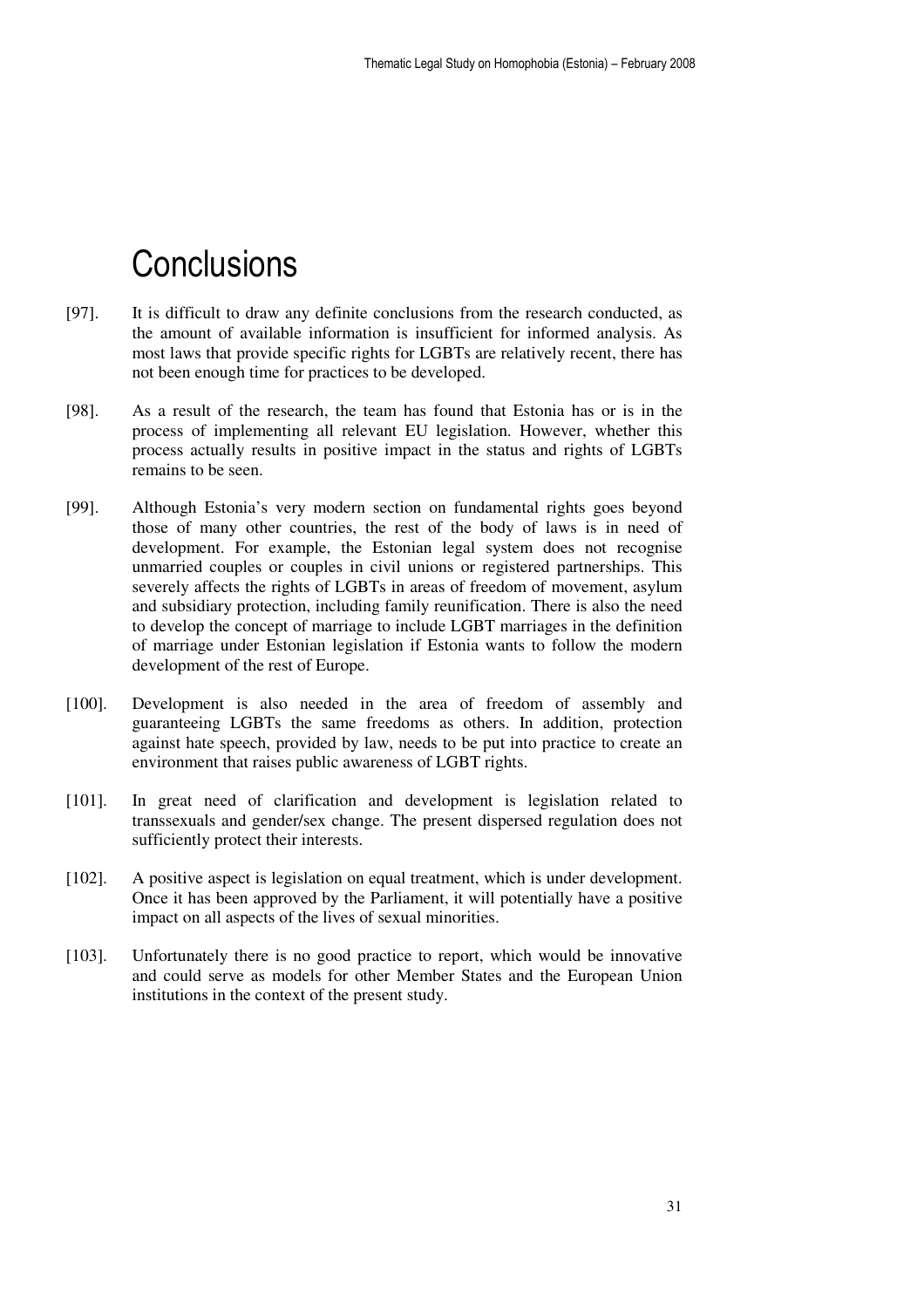### Annexes

### Annex 1 – Presentation of Case Law

#### Implementation of Employment Directive 2000/78/EC

| <b>Case title</b>                                                  | Conciliation procedure for resolution of discrimination dispute (case no. $12/071719$ ) <sup>64</sup>                                                                                                                                                                                                                                                                                                                                                                                                                                                                                                                                                                                                                                                                                                                                                                    |
|--------------------------------------------------------------------|--------------------------------------------------------------------------------------------------------------------------------------------------------------------------------------------------------------------------------------------------------------------------------------------------------------------------------------------------------------------------------------------------------------------------------------------------------------------------------------------------------------------------------------------------------------------------------------------------------------------------------------------------------------------------------------------------------------------------------------------------------------------------------------------------------------------------------------------------------------------------|
| <b>Decision date</b>                                               | [Confidential according to $\S 35^8$ of the Chancellor of Justice Act (25.02.1999)]                                                                                                                                                                                                                                                                                                                                                                                                                                                                                                                                                                                                                                                                                                                                                                                      |
| <b>Reference details</b>                                           | Öiguskantsleri kantselei [Office of the Chancellor of Justice]                                                                                                                                                                                                                                                                                                                                                                                                                                                                                                                                                                                                                                                                                                                                                                                                           |
| Key facts of the case                                              | The Ministry of Social Affairs forwarded an application to the Chancellor of Justice in which the Applicant<br>claimed that he/she had been discriminated on the grounds of his/her sexual orientation and/or his/her gender (the<br>case involved a transsexual person). The Applicant submitted his/her application to work for two companies, but<br>both companies refused to hire him and the applicant claims it was because of his/her transsexuality. The<br>Chancellor of Justice requested that the Applicant specify his/her request, because the Applicant had not clearly<br>express a request to initiate conciliation proceedings. The Chancellor of Justice turned to the Respondents with a<br>request to participate in the conciliation proceedings and present their explanations and statement regarding the<br>case as described by the Applicant. |
| <b>Main</b><br>reasoning/argumentation                             | [Confidential according to $\S 35^8$ of the Chancellor of Justice Act (25.02.1999)]                                                                                                                                                                                                                                                                                                                                                                                                                                                                                                                                                                                                                                                                                                                                                                                      |
| Key issues (concepts,<br>interpretations) clarified by<br>the case | [Confidential according to $\S 35^8$ of the Chancellor of Justice Act (25.02.1999)]                                                                                                                                                                                                                                                                                                                                                                                                                                                                                                                                                                                                                                                                                                                                                                                      |

<sup>64</sup> Estonia/*Õiguskantsleri kantselei* (04.02.2008) *Vastus teabenõudele* [Response to request for information] no. 5-3/0800287.

DISCLAIMER: This study has been commissioned as background material for a comparative report on homophobia and discrimination on grounds of sexual orientation by the European Union Agency for Fundamental Rights. The views expressed here do not necessarily reflect the views or the official position of the FRA. The study is made publicly available for information purposes only and does not constitute legal advice or legal opinion.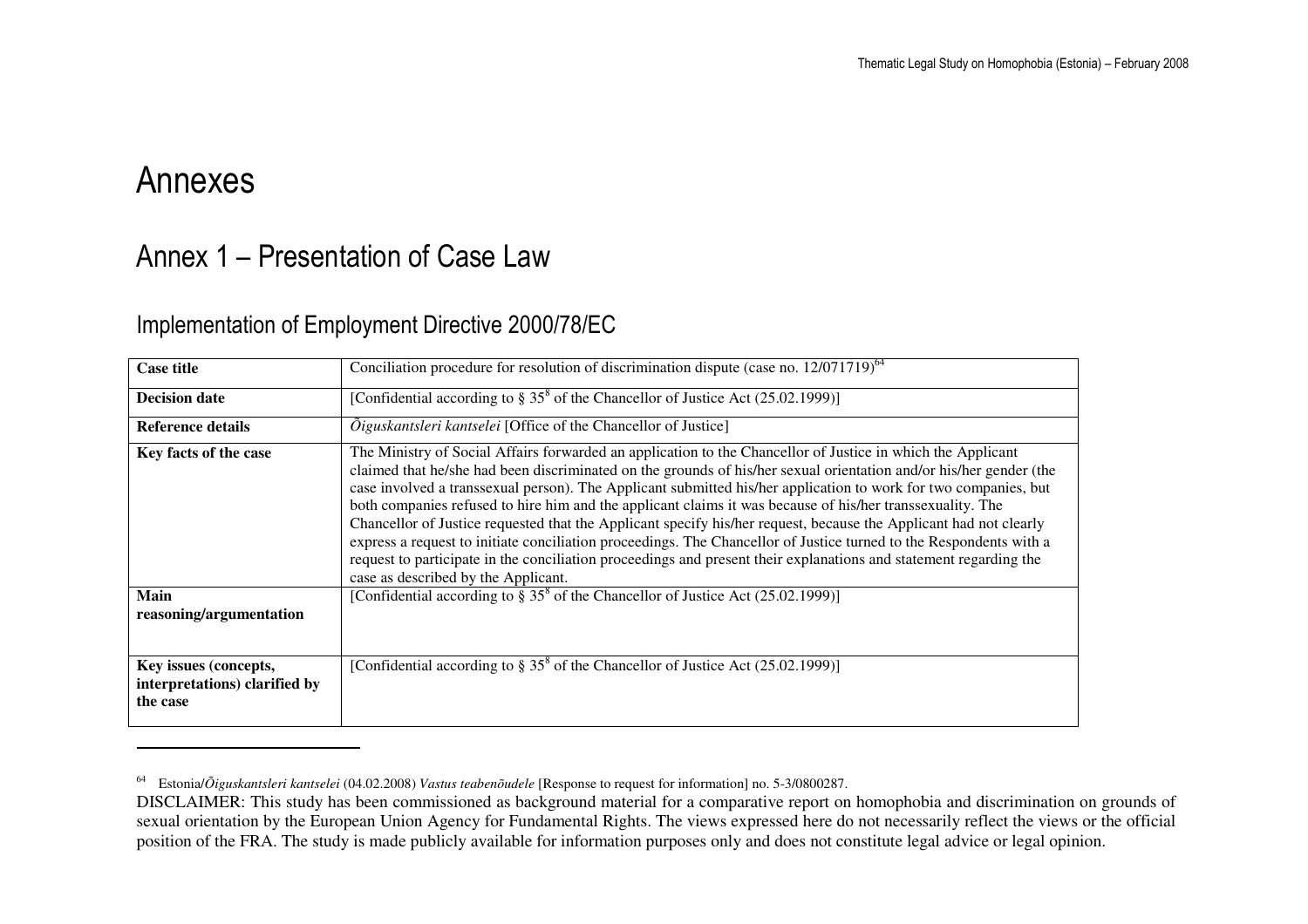| <b>Results (sanctions) and key</b> | The Respondents did not wish to participate in the conciliation proceedings, therefore, the Chancellor of Justice |
|------------------------------------|-------------------------------------------------------------------------------------------------------------------|
| consequences or implications       | terminated the proceedings in the present case.                                                                   |
| of the case                        |                                                                                                                   |
|                                    |                                                                                                                   |

| <b>Case title</b>                                                                 | Statement on regularisation of same-sex family relations (no. 6-1/060166/0600782)                                                                                                                                                                                                                                                                                                                                                                                                                                                                                                                                                                                                                                                             |
|-----------------------------------------------------------------------------------|-----------------------------------------------------------------------------------------------------------------------------------------------------------------------------------------------------------------------------------------------------------------------------------------------------------------------------------------------------------------------------------------------------------------------------------------------------------------------------------------------------------------------------------------------------------------------------------------------------------------------------------------------------------------------------------------------------------------------------------------------|
| <b>Decision date</b>                                                              | 01.2006                                                                                                                                                                                                                                                                                                                                                                                                                                                                                                                                                                                                                                                                                                                                       |
| <b>Reference details</b>                                                          | $\tilde{O}$ iguskantsleri kantselei [Office of the Chancellor of Justice]                                                                                                                                                                                                                                                                                                                                                                                                                                                                                                                                                                                                                                                                     |
| Key facts of the case                                                             | An Applicant turned to the Chancellor of Justice, claiming that homosexual individuals are discriminated against in<br>§ 12 of the Constitution, because they have not been afforded the protection as guaranteed by § 26 and § 27 of the<br>Constitution.                                                                                                                                                                                                                                                                                                                                                                                                                                                                                    |
| Main<br>reasoning/argumentation                                                   | The Application included a claim that homosexual, unlike heterosexual, individuals are discriminated against,<br>because they are not allowed to enter into a legally recognised and protected family relationship.                                                                                                                                                                                                                                                                                                                                                                                                                                                                                                                           |
| Key issues (concepts,<br>interpretations) clarified by<br>the case                | The Chancellor of Justice found that unequal treatment is justified. A marriage between a man and a woman is a<br>sustainable unit, which can have common descendants and who thereby provide continuity of the society. This<br>differentiates relationships between different and same-sex couples and constitutes a circumstance by which<br>unequal treatment is substantiated. The Chancellor of Justice also stated that the lack of a right for homosexual<br>couples to demand regulation of same-sex relationships derives from international or European Union legal norms,<br>which form a part of the Estonian legal system. Enabling partnerships for same-sex individuals has so far been left<br>to state political decisions. |
| <b>Results (sanctions) and key</b><br>consequences or implications<br>of the case | The Chancellor of Justice found that unequal treatment is justified.                                                                                                                                                                                                                                                                                                                                                                                                                                                                                                                                                                                                                                                                          |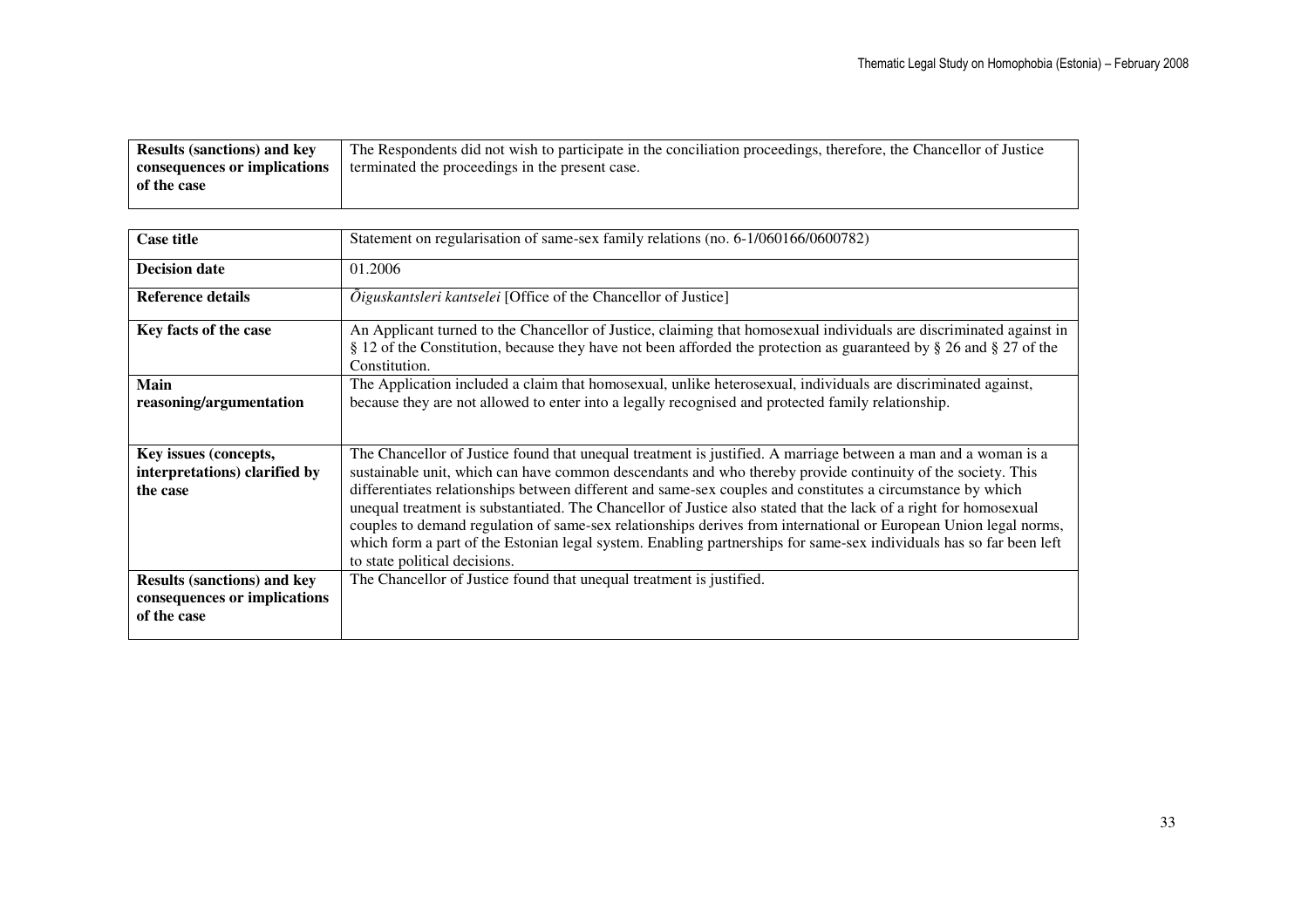| <b>Case title</b>                                                                 | Clarification on refusing the application (no. 14-1/071238/0705697)                                                                                                                                                                                                                                                                                                                                                                                                      |
|-----------------------------------------------------------------------------------|--------------------------------------------------------------------------------------------------------------------------------------------------------------------------------------------------------------------------------------------------------------------------------------------------------------------------------------------------------------------------------------------------------------------------------------------------------------------------|
| <b>Decision date</b>                                                              | 08.08.2007                                                                                                                                                                                                                                                                                                                                                                                                                                                               |
| Reference details                                                                 | $\tilde{O}$ iguskantsleri kantselei [Office of the Chancellor of Justice]                                                                                                                                                                                                                                                                                                                                                                                                |
| Key facts of the case                                                             | An Applicant turned to the Chancellor of Justice, requesting proceedings against a publicly expressed opinion that<br>incited denigration of the gay movement.                                                                                                                                                                                                                                                                                                           |
| Main<br>reasoning/argumentation                                                   | Two paramount human rights collide in this particular case. On the one hand, the Constitution emphasises<br>everyone's right to freedom of expression; on the other hand, it is an important aspect of the Constitution that<br>everyone should respect and honour other people's rights and freedoms while exercising their own rights and<br>freedoms and fulfilling their obligations.                                                                                |
| Key issues (concepts,<br>interpretations) clarified by<br>the case                | The Chancellor of Justice did not initiate proceedings based on the Application, because according to $\S 19(1)$ of<br>the Law of the Chancellor of Justice, everyone has the right to turn to the Chancellor of Justice to review whether<br>any holder of public office has violated human rights. The case described by the Applicant concerned a dispute<br>between two private individuals, for the settlement of which the Chancellor of Justice lacks competence. |
| <b>Results (sanctions) and key</b><br>consequences or implications<br>of the case | Since the Applicant did not wish to initiate the conciliation, the proceedings in this application were terminated.                                                                                                                                                                                                                                                                                                                                                      |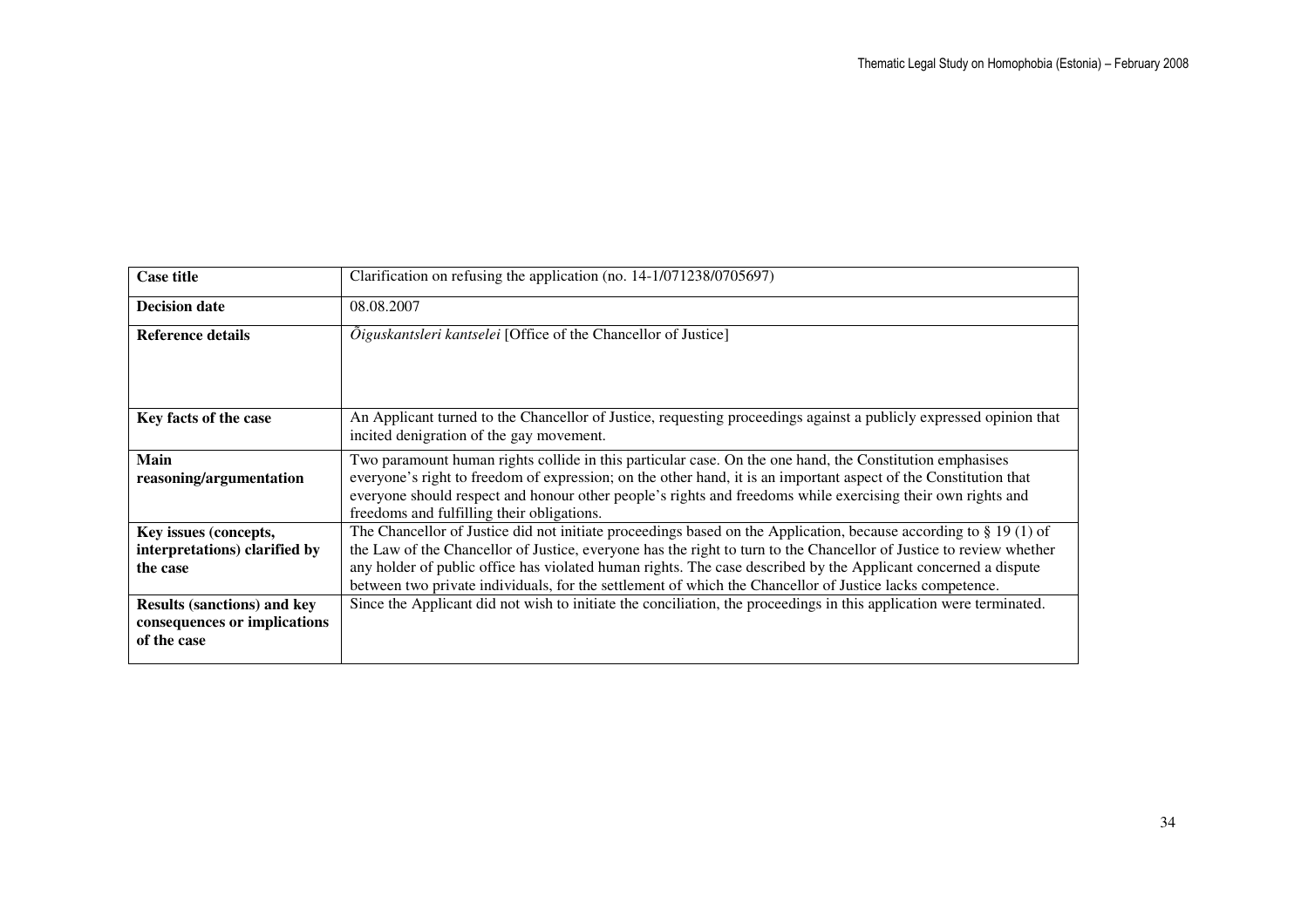#### Freedom of Assembly

| <b>Case title</b>               | Recommendation to observe legality and good governance (no. 7-4/071025/00706331)                                                                                                                                                                                                                                                                                                                                                                                                                                                                                                                                                                                                                                                                                                                                                                                                                                                                                                                                                                                                                                                                                                                                                                                                                                                                                                                                                                                                                                                                                                                                                                                                                                 |
|---------------------------------|------------------------------------------------------------------------------------------------------------------------------------------------------------------------------------------------------------------------------------------------------------------------------------------------------------------------------------------------------------------------------------------------------------------------------------------------------------------------------------------------------------------------------------------------------------------------------------------------------------------------------------------------------------------------------------------------------------------------------------------------------------------------------------------------------------------------------------------------------------------------------------------------------------------------------------------------------------------------------------------------------------------------------------------------------------------------------------------------------------------------------------------------------------------------------------------------------------------------------------------------------------------------------------------------------------------------------------------------------------------------------------------------------------------------------------------------------------------------------------------------------------------------------------------------------------------------------------------------------------------------------------------------------------------------------------------------------------------|
| <b>Decision date</b>            | 09.2007                                                                                                                                                                                                                                                                                                                                                                                                                                                                                                                                                                                                                                                                                                                                                                                                                                                                                                                                                                                                                                                                                                                                                                                                                                                                                                                                                                                                                                                                                                                                                                                                                                                                                                          |
| <b>Reference details</b>        | $\tilde{O}$ iguskantsleri kantselei [Office of the Chancellor of Justice]                                                                                                                                                                                                                                                                                                                                                                                                                                                                                                                                                                                                                                                                                                                                                                                                                                                                                                                                                                                                                                                                                                                                                                                                                                                                                                                                                                                                                                                                                                                                                                                                                                        |
| Key facts of the case           | An Applicant turned to the Chancellor of Justice in regard to the activities of the Northern Police Prefecture in the<br>preparation of the public meeting of Tallinn Pride. After two failed attempts to contact the Northern Police<br>Prefecture by e-mail (19.03.2007 and 01.06.2007) to ask clarifications on requirements, propositions and wishes<br>from police in regard to the planned event on 11.08.2007 and proposing to meet to discuss this in more detail, the<br>Police finally responded on 22.06.2007 to the official enquiry (sent on 18.06.2007). The Police declared that the<br>event cannot be organised in Tallinn Old Town as proposed by the organisers due to previous experiences and<br>possible threats to public order and to safety of the participants. Also was noted that the event would disturb the<br>constitutional right of other citizens to freedom of movement in the Old Town. The Police suggested a meeting<br>with the organisers after they have found another place for the event. On 5.07.2007, the Police set additional<br>requirements to the organisation of public meeting, which concerned traffic safety.                                                                                                                                                                                                                                                                                                                                                                                                                                                                                                                                              |
| Main<br>reasoning/argumentation | The Chancellor starts his reasoning by emphasising the importance of the freedom of assembly and expression for a<br>democratic society, reminding that these freedoms ensure the pluralism of opinions in social and political<br>discussions. He states that, from one side, state must refrain from interfering into the freedom of assembly, but, on<br>the other side, state must also take positive measures to protect legal demonstations from counter-demonstrations<br>etc. This is especially important in case of persons of minority or who express unpopular views [para. 35]. The<br>Chancellor rejects the position of the Police that the Pride Parade is an event in private interest and, therefore, it is<br>the obligation of the organiser to provide the security - "If the police arrives then things are already bad. Well<br>organised event is such where the police does not have to come at all." (para 36)<br>The Chancellor also rejects the police's opinion that by using audio technology, the event turns from public<br>meeting to public event (para 43). He reminds that the essential conditions of the concept of public meeting are<br>multiplicity of participants, common goal, which is not merely social (eg entertaining concert, public gathered to<br>see an accident etc), and internal connection (para 40).<br>Considering that the freedom of assembly is a fundamental freedom, "the enjoyment of that right cannot be made<br>dependent on conditions that make that enjoyment considerably more difficult or practically impossible. The<br>requirement to involve security firm is undoubtedly considerable obstacle, since it brings with it additional |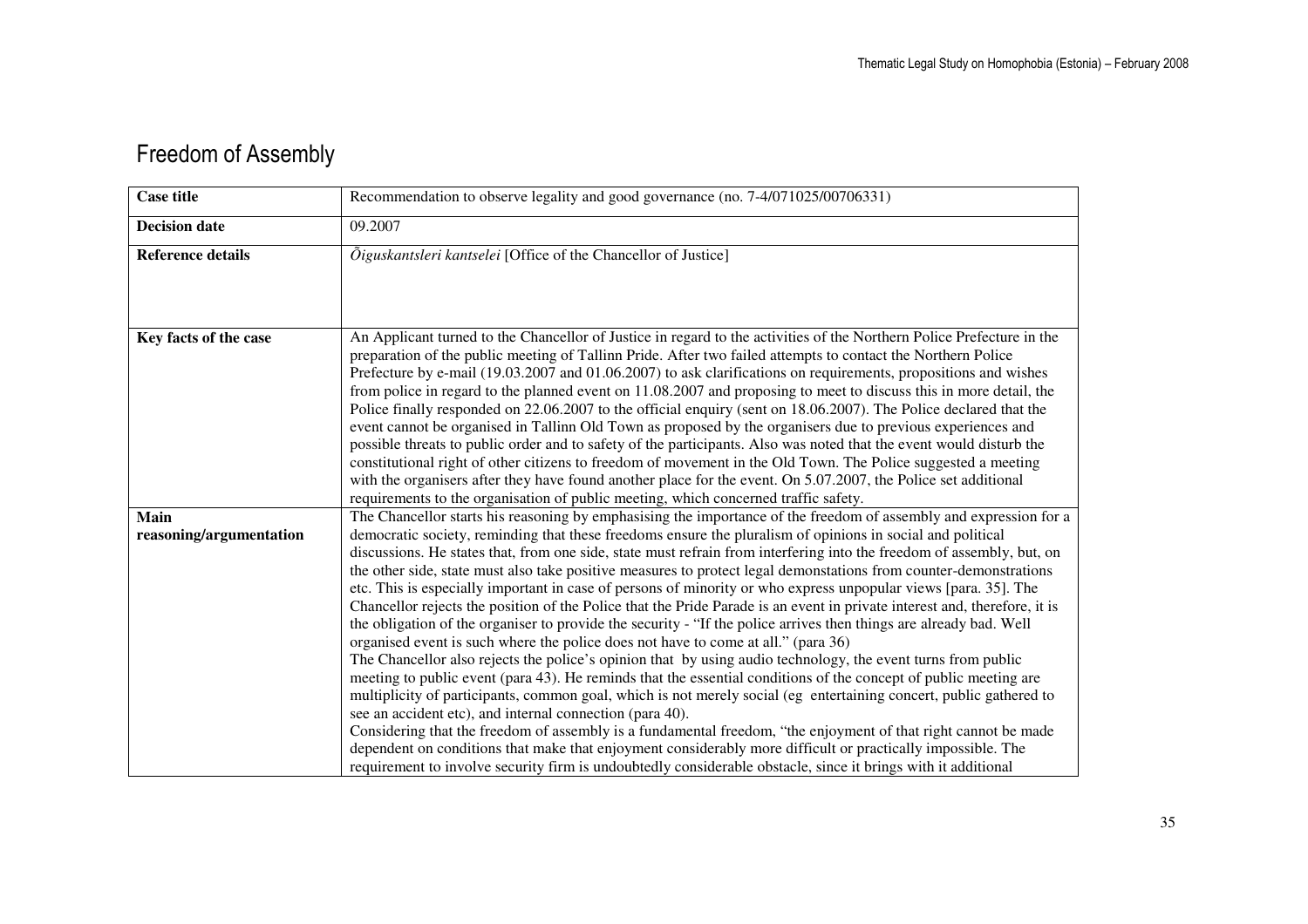|                                    | (possibly considerable) costs for the organiser of the meeting." (para 67)                                                   |
|------------------------------------|------------------------------------------------------------------------------------------------------------------------------|
|                                    | The Chancellor then goes on to admit that the freedom of assembly is subject to restrictions for the legitimate aim          |
|                                    | of protecting public order and security of participants when prescribed by law. And although the general obligation          |
|                                    | to ensure public order is on the police, the organiser of the meeting also has an obligation to take care that the           |
|                                    | meeting is peaceful and safe (para 69). However, it derives from the meaning of the legislation that the obligations         |
|                                    |                                                                                                                              |
|                                    | of the organiser are restricted merely with the participants. And the participants are those who actively express the        |
|                                    | views the meeting intends to promote. Mere observers cannot be considered participants, although is might be                 |
|                                    | difficult to draw the line (para 69-70). Previous negative assessment by the police on the safety of the planned             |
|                                    | meeting cannot be a basis for refusing the approval to the meeting. This also applies to not fulfilling the                  |
|                                    | requirement to involve a security firm. Such a requirement can only be considered advisory (para 72). "Prohibiting           |
|                                    | a meeting because of that reasons should be <i>ultima ratio</i> and based on very compelling reasons" (para 73).             |
|                                    | The Chancellor concluded that considering the circumstances of the specific case, the requirement to involve a               |
|                                    |                                                                                                                              |
|                                    | security firm was not illegal but this requirement could also not have been legally binding (para 74). The                   |
|                                    | Chancellor admits that the practice does not provide a clear-cut solution as to where the obligations of the                 |
|                                    | organisers of the meeting end and where the obligations of the police start. The uncertainty is further increased by         |
|                                    | the legal uncertainty of the Public Assembly Act. This is the reason why cooperation between public authorities              |
|                                    | and individuals is essential. Obviously, the finding of appropriate solutions is always dependent on the other side $-$      |
|                                    | organiser of the meeting – but the police can certainly help considerably with its openness, helpfulness and                 |
|                                    |                                                                                                                              |
|                                    | goodwill. (para 79)                                                                                                          |
| Key issues (concepts,              | The Chancellor clarified the concept of public meeting. He also clarified the obliagtions of the police in regard to         |
| interpretations) clarified by      | public meeting and its participants.                                                                                         |
| the case                           |                                                                                                                              |
|                                    |                                                                                                                              |
| <b>Results (sanctions) and key</b> | The Chancellor concluded that although the requirement by Põhja Politseiprefektuur [Northern Police Prefecture]              |
| consequences or implications       | to parade organisers to use a private security firm to guarantee participants' safety is in itself legal, the refusal of the |
| of the case                        | organisers to fulfill the require cannot be a ground for refusing to allow the parade to take place.                         |
|                                    |                                                                                                                              |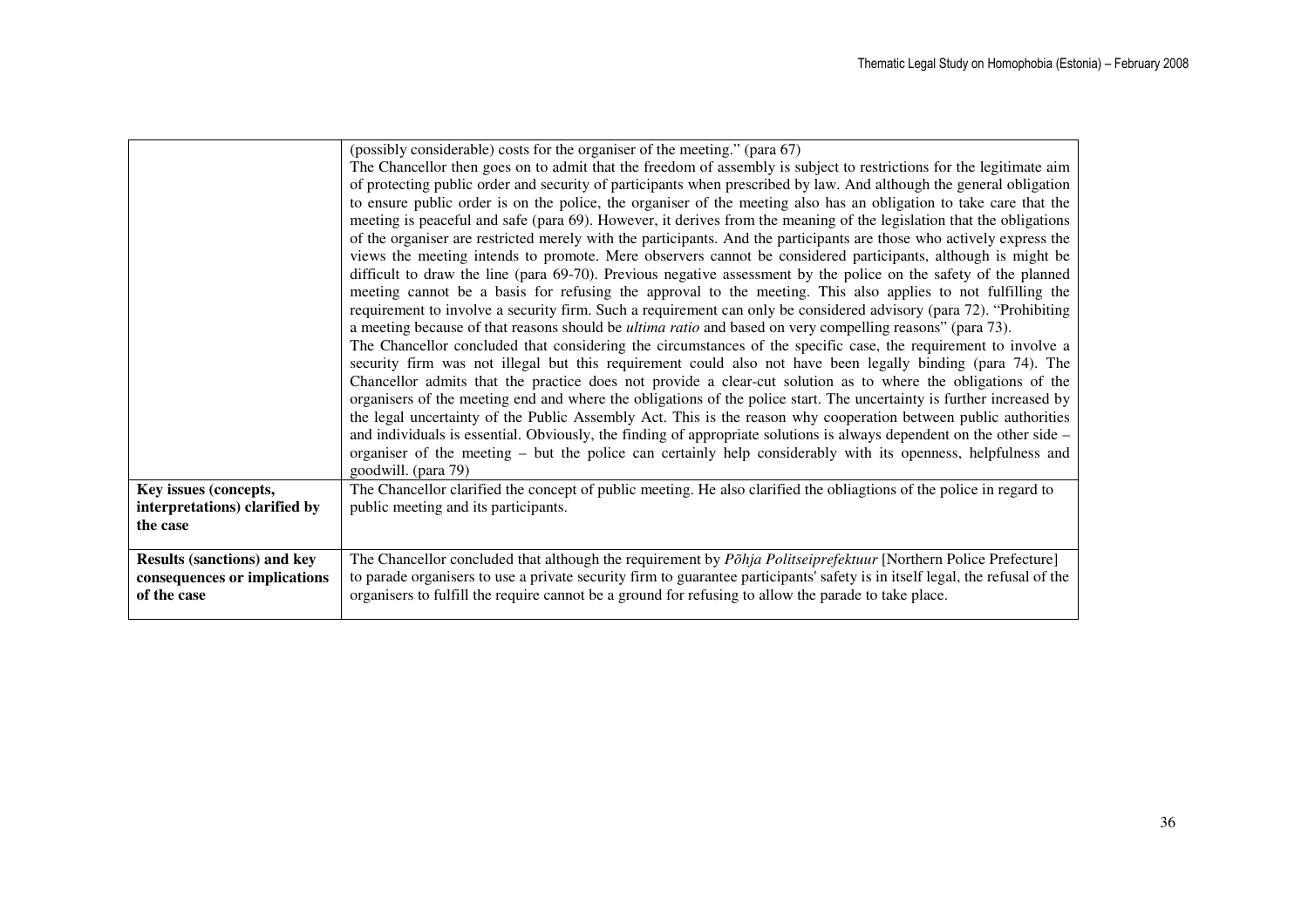### Annex 2 – Statistics

#### Implementation of Employment Directive 2000/78/EC

• Statistical information regarding the work of the equality body concerning discrimination on the ground of sexual orientation (official)

|                                                                           | 2000             | 2001           | 2002           | 2003         | 2004           | 2005           | 2006             | 2007                                 |
|---------------------------------------------------------------------------|------------------|----------------|----------------|--------------|----------------|----------------|------------------|--------------------------------------|
| Total complaints of discrimination on the<br>ground of sexual orientation | $\mathbf{0}$     | $\mathbf{0}$   | $\overline{0}$ | $\mathbf{0}$ | $\overline{0}$ | $\overline{0}$ | 1 (family law)   | 2 (freedom of speech;<br>employment) |
| Total number of cases of confirmed<br>discrimination                      | $\mathbf{0}$     | $\mathbf{0}$   | $\mathbf{0}$   | $\mathbf{0}$ | $\mathbf{0}$   | $\overline{0}$ | $\mathbf{0}$     | $\overline{0}$                       |
| Sanctions/compensation payments issued                                    | $\boldsymbol{0}$ | $\overline{0}$ | $\overline{0}$ | $\mathbf{0}$ | $\mathbf{0}$   | $\overline{0}$ | $\boldsymbol{0}$ | $\overline{0}$                       |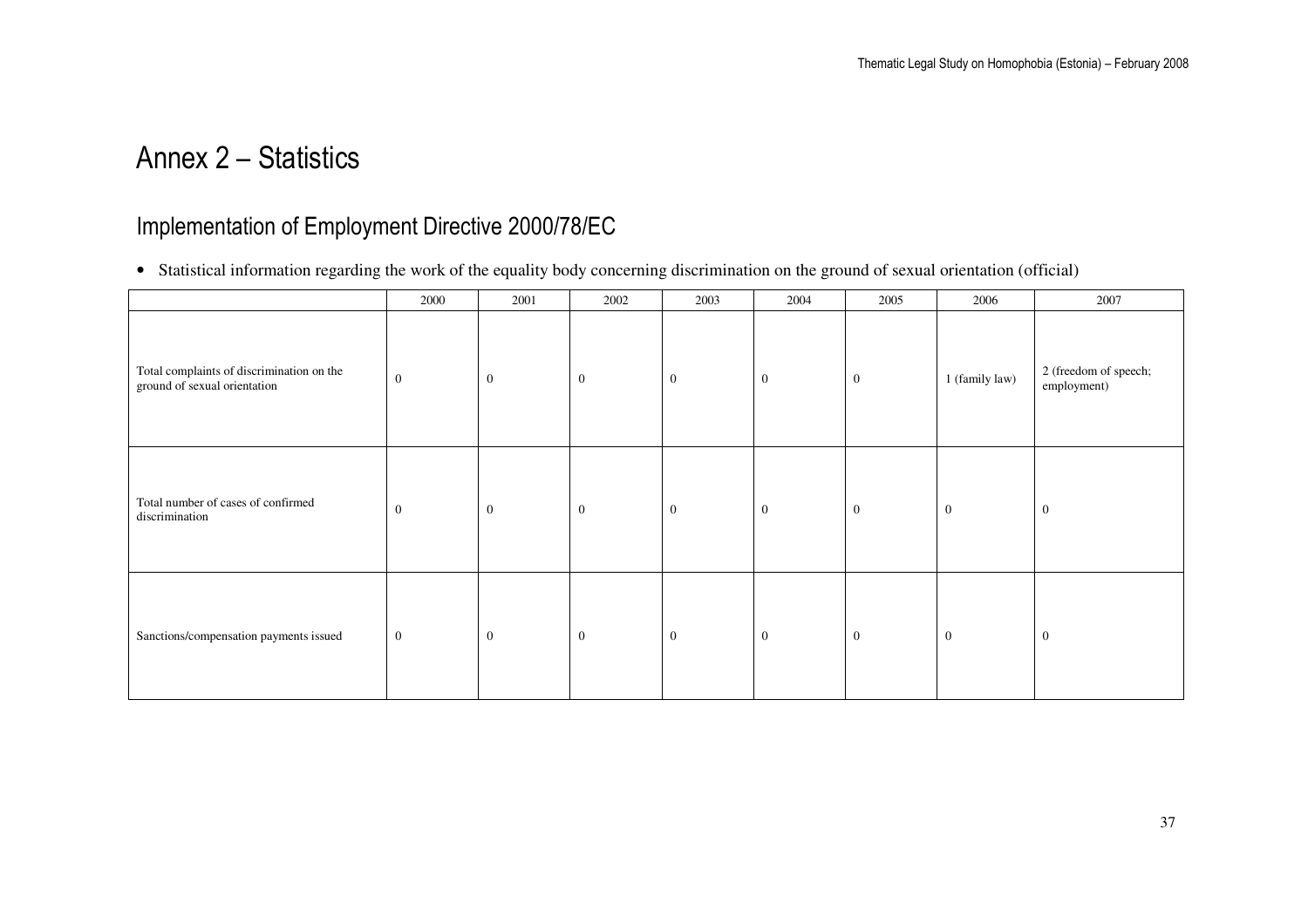| • Case statistics and complaint data (tribunal, courts, equality bodies, etc.) regarding Employment Directive 2000/78/EC concerning the ground of |
|---------------------------------------------------------------------------------------------------------------------------------------------------|
| sexual orientation (official)                                                                                                                     |

|                                                                                                                                                                                                                                                                   | 2000           | 2001           | 2002           | 2003           | 2004             | 2005           | 2006             | 2007             |
|-------------------------------------------------------------------------------------------------------------------------------------------------------------------------------------------------------------------------------------------------------------------|----------------|----------------|----------------|----------------|------------------|----------------|------------------|------------------|
| Total complaints of discrimination on the<br>ground of sexual orientation (equality body,<br>tribunals, courts, etc.): if possible, disaggregated<br>according to social areas of discrimination<br>(employment, education, housing, goods and<br>services, etc.) | $\theta$       | $\overline{0}$ | $\overline{0}$ | $\theta$       | $\mathbf{0}$     | $\overline{0}$ | $\mathbf{0}$     |                  |
| Total finding of discrimination confirmed (by<br>equality body, tribunals, courts, etc.): if<br>possible, disaggregated according to social areas<br>of discrimination (employment, education,<br>housing, goods and services, etc.)                              | $\mathbf{0}$   | $\mathbf{0}$   | $\mathbf{0}$   | $\mathbf{0}$   | $\boldsymbol{0}$ | $\mathbf{0}$   | $\boldsymbol{0}$ | $\boldsymbol{0}$ |
| National total number of<br>sanctions/compensation payments issued (by<br>courts, tribunals, equality bodies, etc.): if<br>possible, disaggregated according to social areas<br>of discrimination (employment, education,<br>housing, goods and services, etc.)   | $\Omega$       | $\overline{0}$ | $\overline{0}$ | $\overline{0}$ | $\mathbf{0}$     | $\theta$       | $\mathbf{0}$     | $\overline{0}$   |
| National range of sanctions/compensation<br>payments (by courts, tribunals, equality bodies,<br>etc.): if possible, disaggregated according to<br>social areas of discrimination (employment,<br>education, housing, goods and services, etc.)                    | $\overline{0}$ | $\overline{0}$ | $\mathbf{0}$   | $\overline{0}$ | $\mathbf{0}$     | $\theta$       | $\boldsymbol{0}$ | $\boldsymbol{0}$ |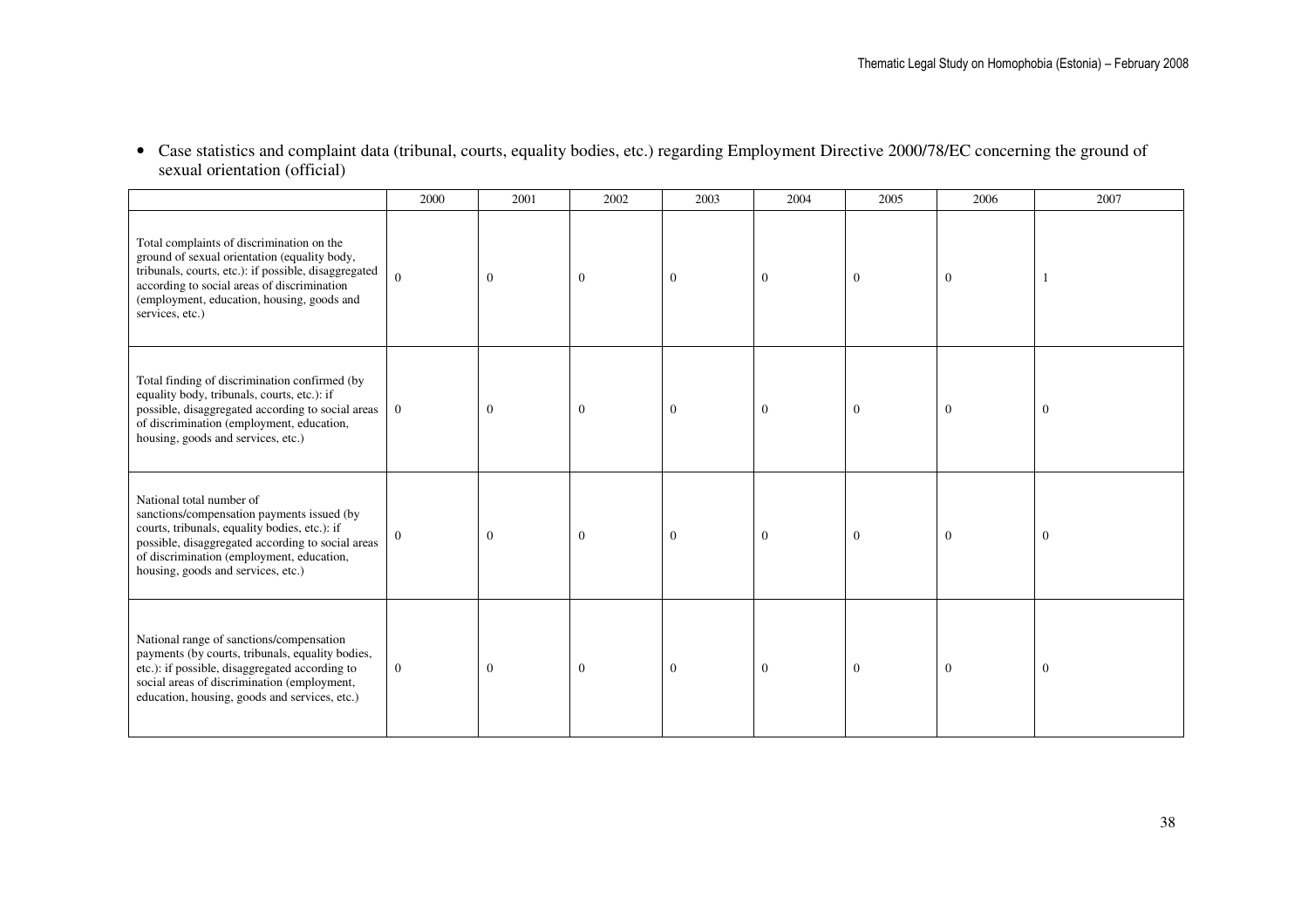#### Freedom of Assembly

• Statistical information on freedom of assembly (official)

|                                                                                      | 2000           | 2001           | 2002           | 2003           | 2004           | 2005           | 2006           | 2007           |
|--------------------------------------------------------------------------------------|----------------|----------------|----------------|----------------|----------------|----------------|----------------|----------------|
| Number of demonstrations in favour of<br>tolerance of LGBTs, gay pride parades, etc. | $\overline{0}$ | $\overline{0}$ | $\overline{0}$ | $\overline{0}$ |                |                |                |                |
| Number of demonstrations against<br>tolerance of LGBTs                               | $\mathbf{0}$   | $\overline{0}$ | $\overline{0}$ | $\overline{0}$ | $\overline{0}$ | $\overline{0}$ | $\overline{0}$ | $\overline{0}$ |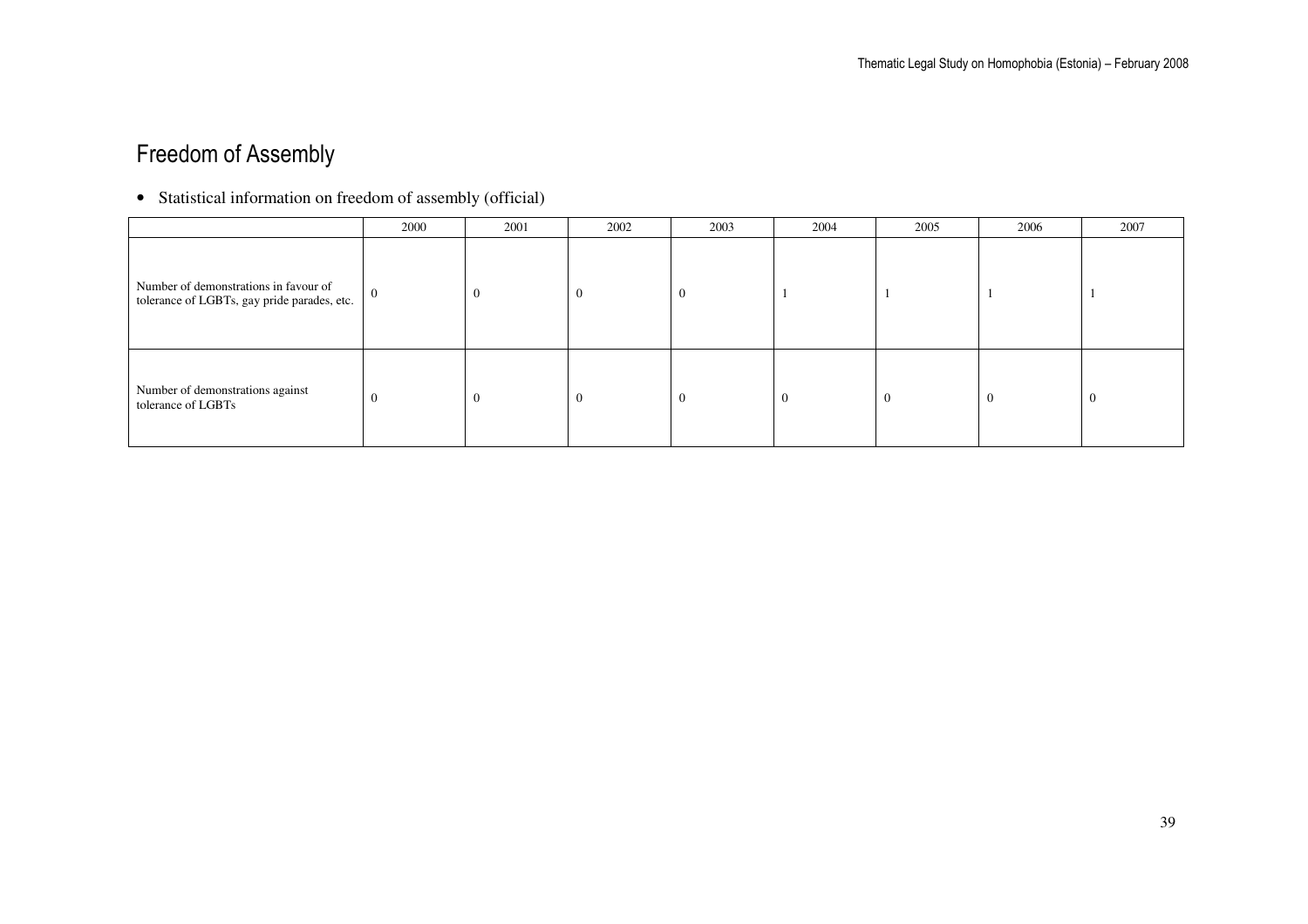#### Criminal Law, Hate Speech

#### • Statistical information on criminal law, hate speech (official)

|                                                                                                           | 2000           | 2001         | 2002           | 2003         | 2004           | 2005         | 2006         | 2007         |
|-----------------------------------------------------------------------------------------------------------|----------------|--------------|----------------|--------------|----------------|--------------|--------------|--------------|
| Number of court cases regarding<br>homophobic hate speech initiated                                       | $\overline{0}$ | $\mathbf{0}$ | $\mathbf{0}$   | $\mathbf{0}$ | $\overline{0}$ | $\mathbf{0}$ | $\mathbf{0}$ | $\mathbf 0$  |
| Number of convictions regarding<br>homophobic hate speech (please<br>indicate range of sanctions ordered) | $\overline{0}$ | $\mathbf{0}$ | $\overline{0}$ | $\mathbf{0}$ | $\mathbf{0}$   | $\mathbf{0}$ | $\mathbf{0}$ | $\mathbf{0}$ |
| Range of sanctions issued for<br>homophobic hate speech                                                   | $\mathbf{0}$   | $\mathbf{0}$ | $\overline{0}$ | $\mathbf{0}$ | $\overline{0}$ | $\mathbf{0}$ | $\mathbf{0}$ | $\theta$     |

|                                                                                                              | 2000 | 2001 | 2002 | 2003 | $200-$ | 2005 | 2006 | 2007 |
|--------------------------------------------------------------------------------------------------------------|------|------|------|------|--------|------|------|------|
| Number of criminal court decisions in<br>which homophobic motivation was<br>used as an aggravating factor in |      |      |      |      |        |      |      |      |
| sentencing                                                                                                   |      |      |      |      |        |      |      |      |